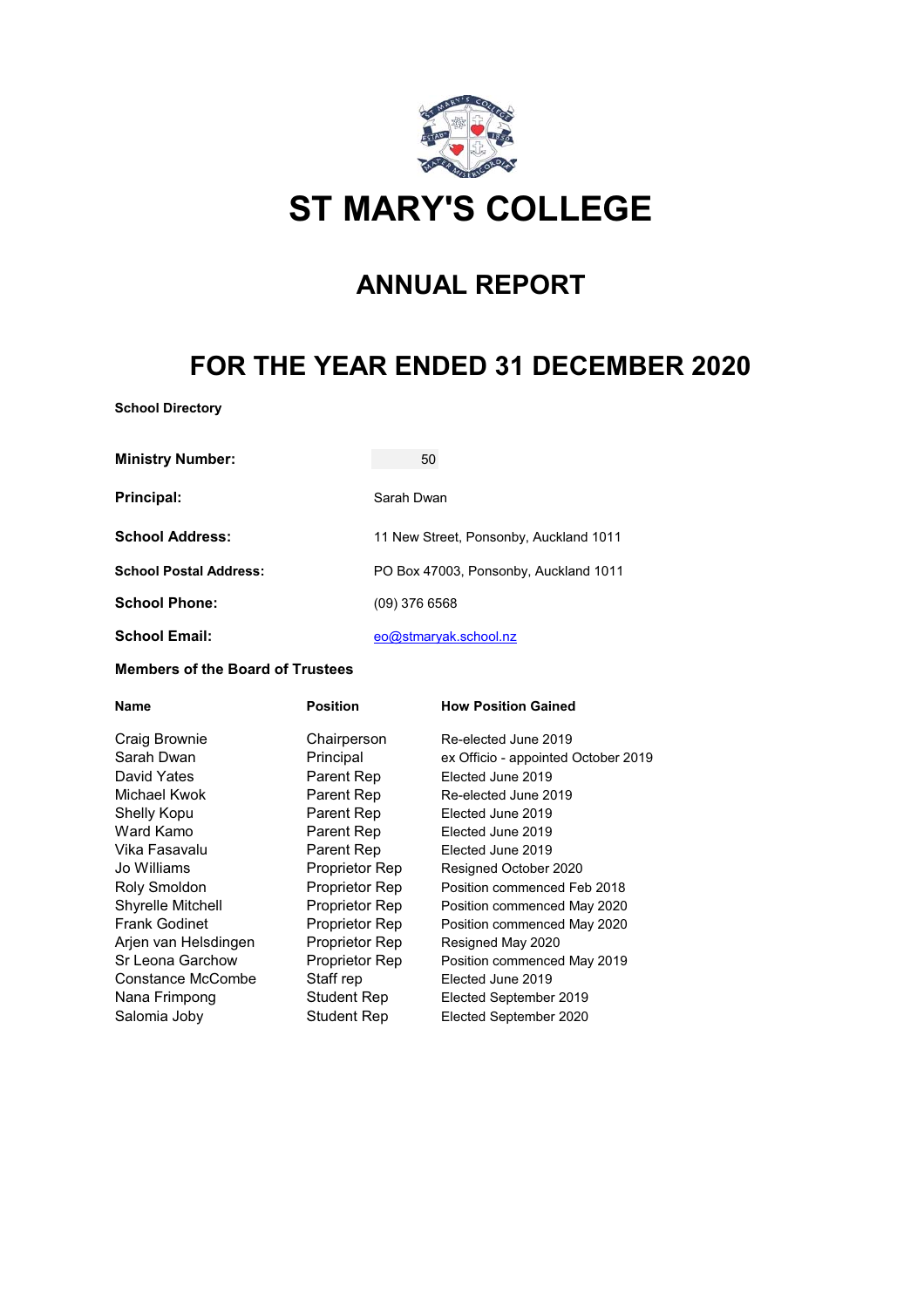# **St Mary's College**

Annual Report - For the year ended 31 December 2020

### **Index**

### **Page Statement**

### **Financial Statements**

- 1 Statement of Responsibility
- 2 Statement of Comprehensive Revenue and Expense
- 3 Statement of Changes in Net Assets/Equity
- 4 Statement of Financial Position
- 5 Statement of Cash Flows
- 6 21 Notes to the Financial Statements

### **Other Information**

- 22 Kiwisport
- 23 38 Analysis of Variance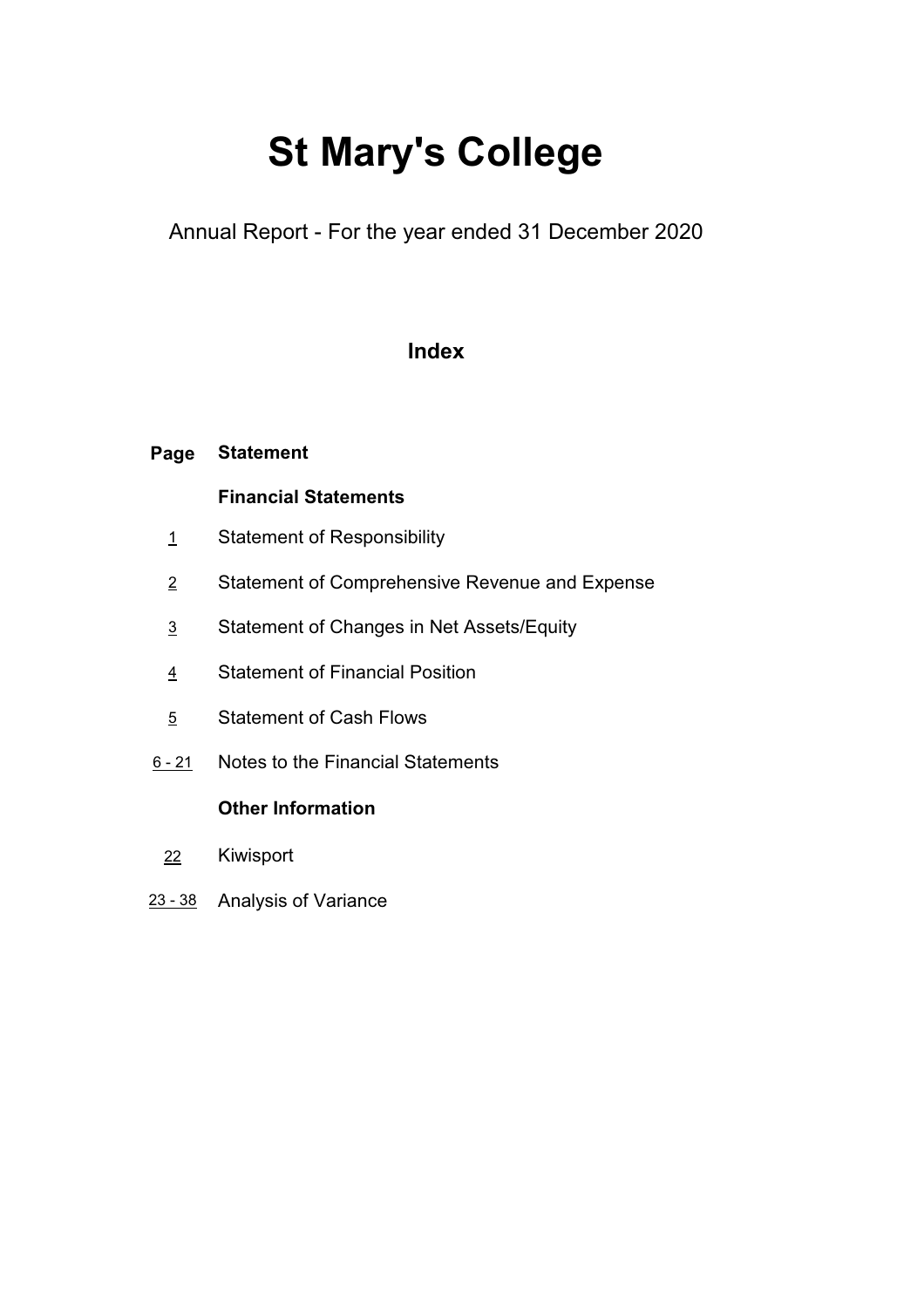## **ST Mary's College**

### **Statement of Responsibility**

For the year ended 31 December 2020

The Board of Trustees accepts responsibility for the preparation of the annual financial statements and the judgements used in these financial statements.

The management (including the principal and others as directed by the Board) accepts responsibility for establishing and maintaining a system of internal controls designed to provide reasonable assurance as to the integrity and reliability of the school's financial reporting.

It is the opinion of the Board and management that the annual financial statements for the financial year ended 31 December 2020 fairly reflects the financial position and operations of the school.

The School's 2020 financial statements are authorised for issue by the Board.

Craig Brownie

Full Name of Board Chairperson

Signature of Board Chairperson

09 September 2021

Date:

Sarah Dwan

Full Name of Principal

Signature of Principal

09 September 2021

Date: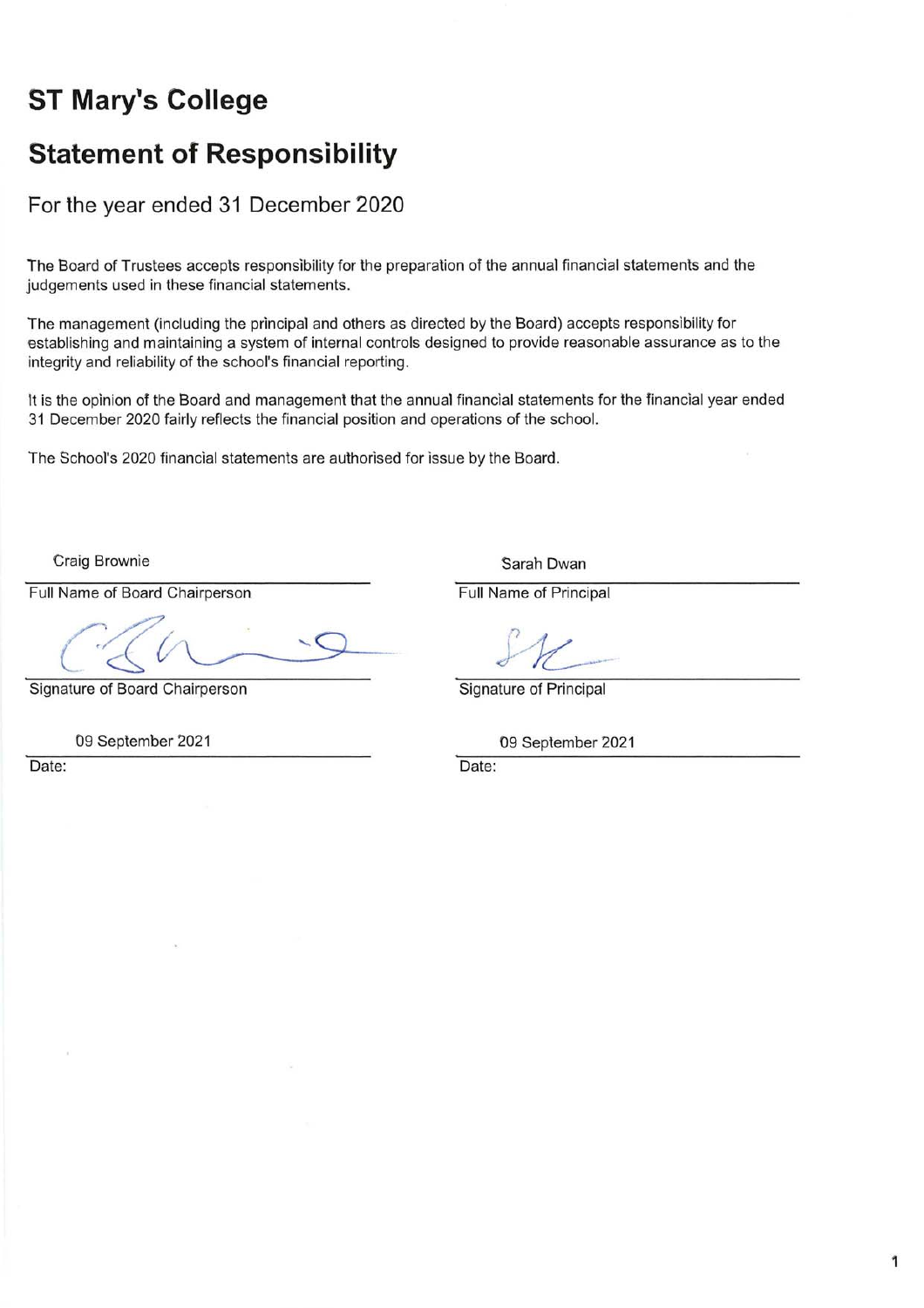## **ST Mary's College Statement of Comprehensive Revenue and Expense**

For the year ended 31 December 2020

|                                                      |                           | 2020                | 2020<br><b>Budget</b> | 2019                |
|------------------------------------------------------|---------------------------|---------------------|-----------------------|---------------------|
|                                                      | <b>Notes</b>              | <b>Actual</b><br>\$ | (Unaudited)<br>\$     | <b>Actual</b><br>\$ |
| <b>Revenue</b>                                       |                           |                     |                       |                     |
| <b>Government Grants</b>                             | $\overline{c}$            | 8,085,875           | 7,220,341             | 7,417,373           |
| <b>Locally Raised Funds</b>                          | 3                         | 1,500,947           | 2,049,105             | 1,994,354           |
| Use of Proprietor's Land and Buildings               |                           | 5,760,000           | 5,040,000             | 5,040,000           |
| Interest income                                      |                           | 38,009              | 65,000                | 72,450              |
| <b>International Students</b>                        | 4                         | 693,324             | 784,995               | 733,958             |
|                                                      |                           | 16,078,156          | 15,159,441            | 15,258,135          |
| <b>Expenses</b>                                      |                           |                     |                       |                     |
| <b>Locally Raised Funds</b>                          | $\ensuremath{\mathsf{3}}$ | 446,962             | 877,765               | 808,051             |
| <b>International Students</b>                        | 4                         | 365,636             | 373,129               | 353,147             |
| <b>Learning Resources</b>                            | 5                         | 7,768,210           | 7,280,016             | 7,232,723           |
| Administration                                       | 6                         | 722,607             | 756,206               | 754,756             |
| Finance                                              |                           | 10,780              | 5,000                 | 21,491              |
| Property                                             | $\overline{7}$            | 6,465,807           | 5,677,351             | 5,635,594           |
| Depreciation                                         | 8                         | 337,365             | 273,751               | 393,593             |
| Loss on Disposal of Property, Plant and Equipment    |                           | 1,967               |                       | 1,166               |
| Amortisation of Intangible Assets                    | 13                        | 2,112               | 2,000                 | 2,078               |
| Amortisation of Equitable Leasehold                  | 14                        | 3,751               | 3,000                 | 3,751               |
|                                                      |                           | 16,125,197          | 15,248,218            | 15,206,350          |
| Net Surplus / (Deficit) for the year                 |                           | (47, 042)           | (88, 777)             | 51,784              |
| Other Comprehensive Revenue and Expense              |                           |                     |                       |                     |
| Total Comprehensive Revenue and Expense for the Year |                           | (47, 042)           | (88, 777)             | 51,784              |

The above Statement of Comprehensive Revenue and Expense should be read in conjunction with the accompanying notes which form part of these financial statements.



2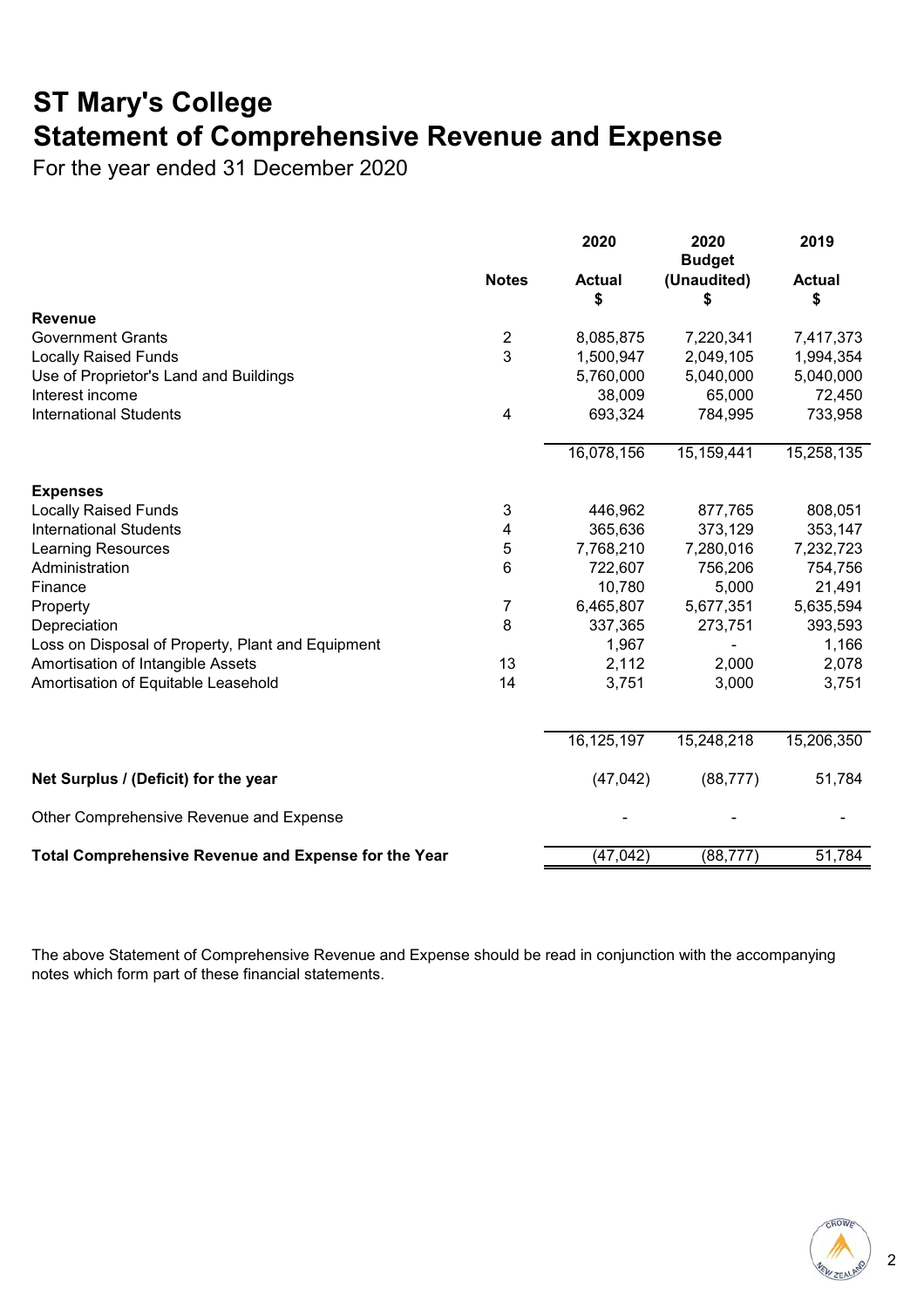## **St Mary's College Statement of Changes in Net Assets/Equity**

For the year ended 31 December 2020

|                                                      | <b>Notes</b> | <b>Actual</b> | <b>Budget</b><br>(Unaudited)<br>2020<br>\$ | <b>Actual</b> |
|------------------------------------------------------|--------------|---------------|--------------------------------------------|---------------|
|                                                      |              | 2020<br>\$    |                                            | 2019<br>\$    |
| <b>Balance at 1 January</b>                          |              | 2,280,724     | 2,280,724                                  | 2,228,940     |
| Total comprehensive revenue and expense for the year |              | (47, 042)     | (88, 777)                                  | 51,784        |
| <b>Equity at 31 December</b>                         | 24           | 2,233,683     | 2,191,947                                  | 2,280,724     |
| <b>Retained Earnings</b>                             |              | 2,233,683     | 2,191,947                                  | 2,280,724     |
| <b>Equity at 31 December</b>                         |              | 2,233,683     | 2,191,947                                  | 2,280,724     |

The above Statement of Changes in Net Assets/Equity should be read in conjunction with the accompanying notes which form part of these financial statements.

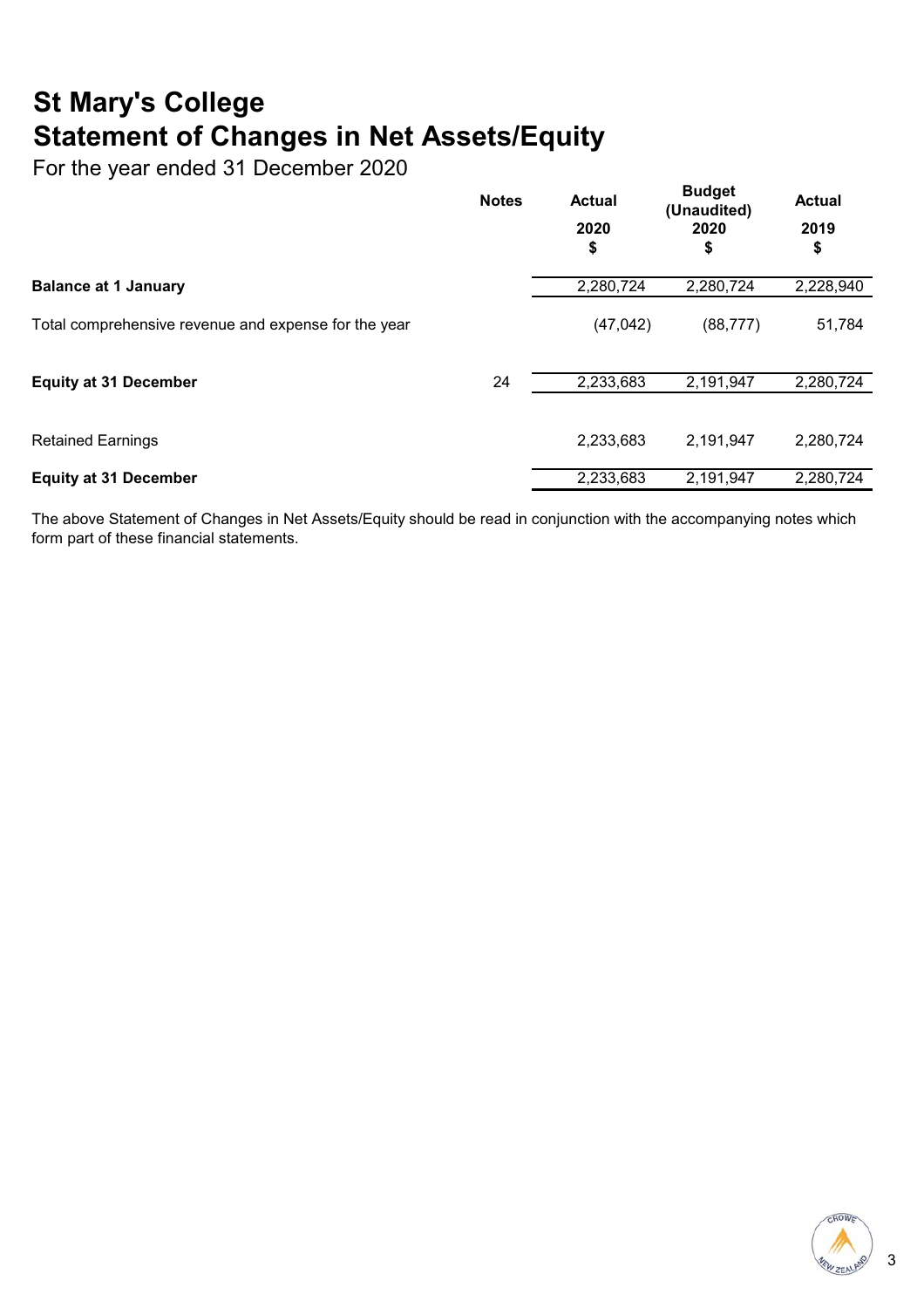## **St Mary's College Statement of Financial Position**

As at 31 December 2020

|                                                         |                  | 2020          | 2020<br><b>Budget</b> | 2019          |
|---------------------------------------------------------|------------------|---------------|-----------------------|---------------|
|                                                         | <b>Notes</b>     | <b>Actual</b> | (Unaudited)           | <b>Actual</b> |
| <b>Current Assets</b>                                   |                  | \$            | \$                    | \$            |
|                                                         | $\boldsymbol{9}$ | 432,503       | 510,000               | 640,798       |
| Cash and Cash Equivalents<br><b>Accounts Receivable</b> | 10               | 530,242       | 478,000               | 454,900       |
| Prepayments                                             |                  | 20,056        | 15,613                | 31,049        |
| Investments                                             | 11               | 2,218,927     | 2,200,000             | 2,150,004     |
|                                                         |                  |               |                       |               |
|                                                         |                  | 3,201,729     | 3,203,613             | 3,276,751     |
| <b>Current Liabilities</b>                              |                  |               |                       |               |
| <b>GST Payable</b>                                      |                  | 39,854        | 25,000                | 21,928        |
| <b>Accounts Payable</b>                                 | 15               | 723,638       | 565,000               | 468,804       |
| Revenue Received in Advance                             | 16               | 479,506       | 715,000               | 830,387       |
| Provision for Cyclical Maintenance                      | 17               | 149,242       | 64,695                | 68,447        |
| Finance Lease Liability - Current Portion               | 18               | 63,653        | 80,000                | 106,472       |
| Funds held in Trust                                     | 19               | 501,584       | 500,000               | 558,804       |
|                                                         |                  | 1,957,476     | 1,949,695             | 2,054,842     |
| <b>Working Capital Surplus</b>                          |                  | 1,244,253     | 1,253,918             | 1,221,909     |
| <b>Non-current Assets</b>                               |                  |               |                       |               |
| Property, Plant and Equipment                           | 12               | 1,332,411     | 1,300,000             | 1,354,478     |
| Intangible Assets                                       | 13               | 4,371         | 5,500                 | 6,483         |
| Equitable Leasehold                                     | 14               | 82,529        | 82,529                | 86,280        |
|                                                         |                  | 1,419,311     | 1,388,029             | 1,447,241     |
|                                                         |                  |               |                       |               |
| <b>Non-current Liabilities</b>                          | 17               |               | 350,000               |               |
| Provision for Cyclical Maintenance                      | 18               | 317,118       |                       | 349,695       |
| <b>Finance Lease Liability</b>                          |                  | 112,764       | 100,000               | 38,730        |
|                                                         |                  | 429,882       | 450,000               | 388,425       |
| <b>Net Assets</b>                                       |                  | 2,233,683     | 2,191,947             | 2,280,724     |
|                                                         |                  |               |                       |               |
| <b>Equity</b>                                           | 24               | 2,233,683     | 2,191,947             | 2,280,724     |

The above Statement of Financial Position should be read in conjunction with the accompanying notes which form part of these financial statements.



4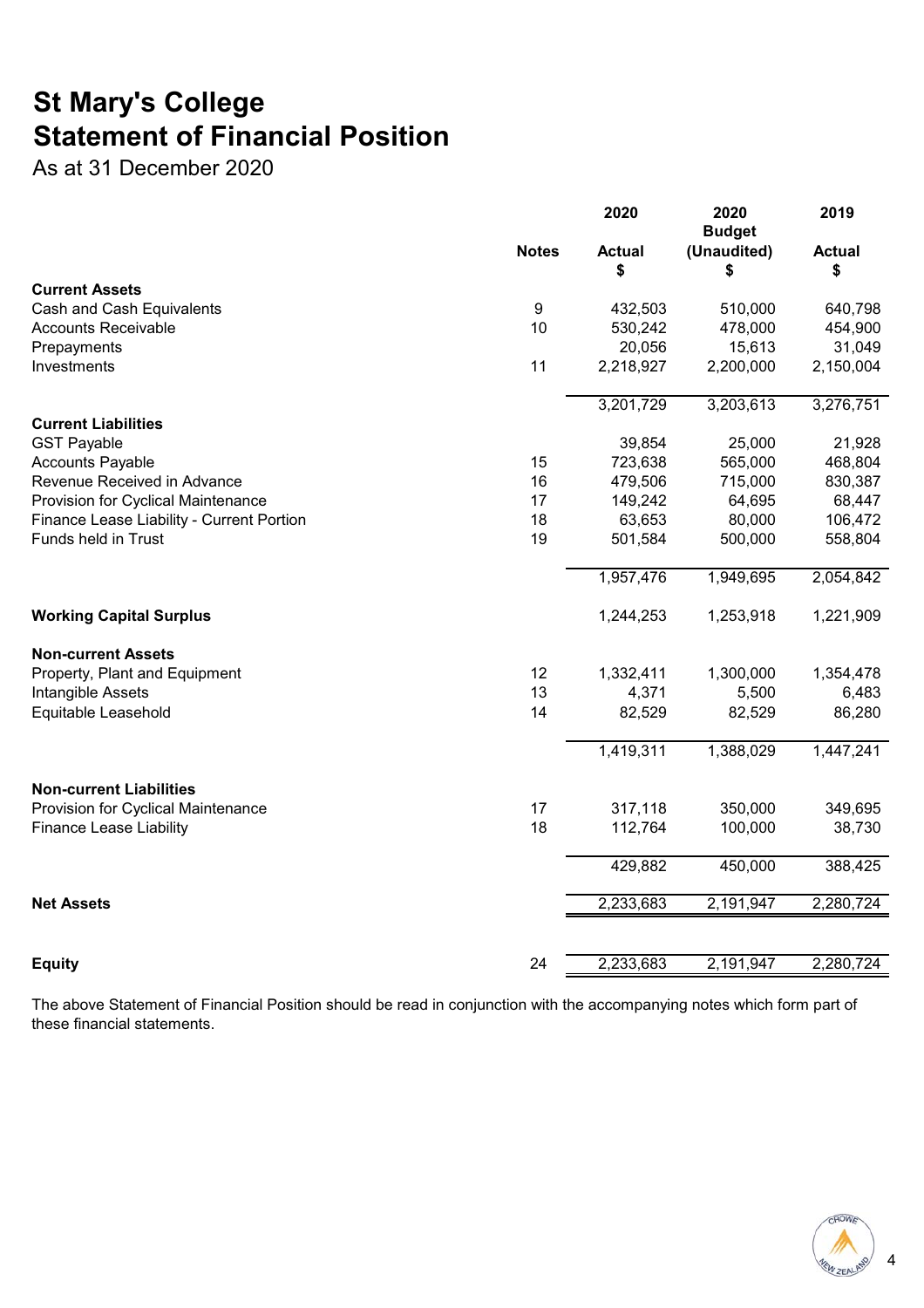## **St Mary's College Statement of Cash Flows**

For the year ended 31 December 2020

|                                                                    | 2020                | 2020<br><b>Budget</b> | 2019                |
|--------------------------------------------------------------------|---------------------|-----------------------|---------------------|
| <b>Note</b>                                                        | <b>Actual</b><br>\$ | (Unaudited)<br>\$     | <b>Actual</b><br>\$ |
| <b>Cash flows from Operating Activities</b>                        |                     |                       |                     |
| <b>Government Grants</b>                                           | 2,101,393           | 1,852,625             | 1,675,468           |
| <b>Locally Raised Funds</b>                                        | 1,493,173           | 2,086,105             | 2,112,760           |
| <b>International Students</b>                                      | 353,325             | 684,995               | 1,020,179           |
| Goods and Services Tax (net)                                       | 17,926              | (5,000)               | (45, 392)           |
| Funds Administered on Behalf of Third Parties                      | (57, 220)           | (50,000)              | (82, 466)           |
| Payments to Employees                                              | (2,221,538)         | (2, 227, 186)         | (2,035,798)         |
| Payments to Suppliers                                              | (1,560,489)         | (2, 141, 536)         | (2, 143, 232)       |
| Cyclical Maintenance Payments in the year                          | (11, 615)           | (18, 162)             |                     |
| <b>Interest Paid</b>                                               | (10, 780)           | (5,000)               | (21, 491)           |
| <b>Interest Received</b>                                           | 42,504              | 66,500                | 76,722              |
| Net cash from/(to) Operating Activities                            | 146,679             | 243,341               | 556,750             |
| <b>Cash flows from Investing Activities</b>                        |                     |                       |                     |
| Proceeds from Sale of Property Plant & Equipment (and Intangibles) | 1,304               | (30,000)              |                     |
| Purchase of Property Plant & Equipment (and Intangibles)           | (356, 922)          | (124,000)             | (356, 106)          |
| Purchase of Investments                                            | (68, 923)           | (200,000)             | (341, 505)          |
| Net cash from/(to) Investing Activities                            | (424, 541)          | (354,000)             | (697, 610)          |
| <b>Cash flows from Financing Activities</b>                        |                     |                       |                     |
| <b>Finance Lease Payments</b>                                      | 69,567              | (20,000)              | (180, 338)          |
| Net cash from/(to) Financing Activities                            | 69,567              | (20,000)              | (180, 338)          |
| Net increase/(decrease) in cash and cash equivalents               | (208, 295)          | (130, 659)            | (321, 197)          |
| Cash and cash equivalents at the beginning of the year             | 640,799             | 640,659               | 961,996             |
| Cash and cash equivalents at the end of the year                   | 432,503             | 510,000               | 640,799             |

The statement of cash flows records only those cash flows directly within the control of the School. This means centrally funded teachers' salaries and the use of land and buildings grant and expense have been excluded.

The above Statement of Cash Flows should be read in conjunction with the accompanying notes which form part of these financial statements.

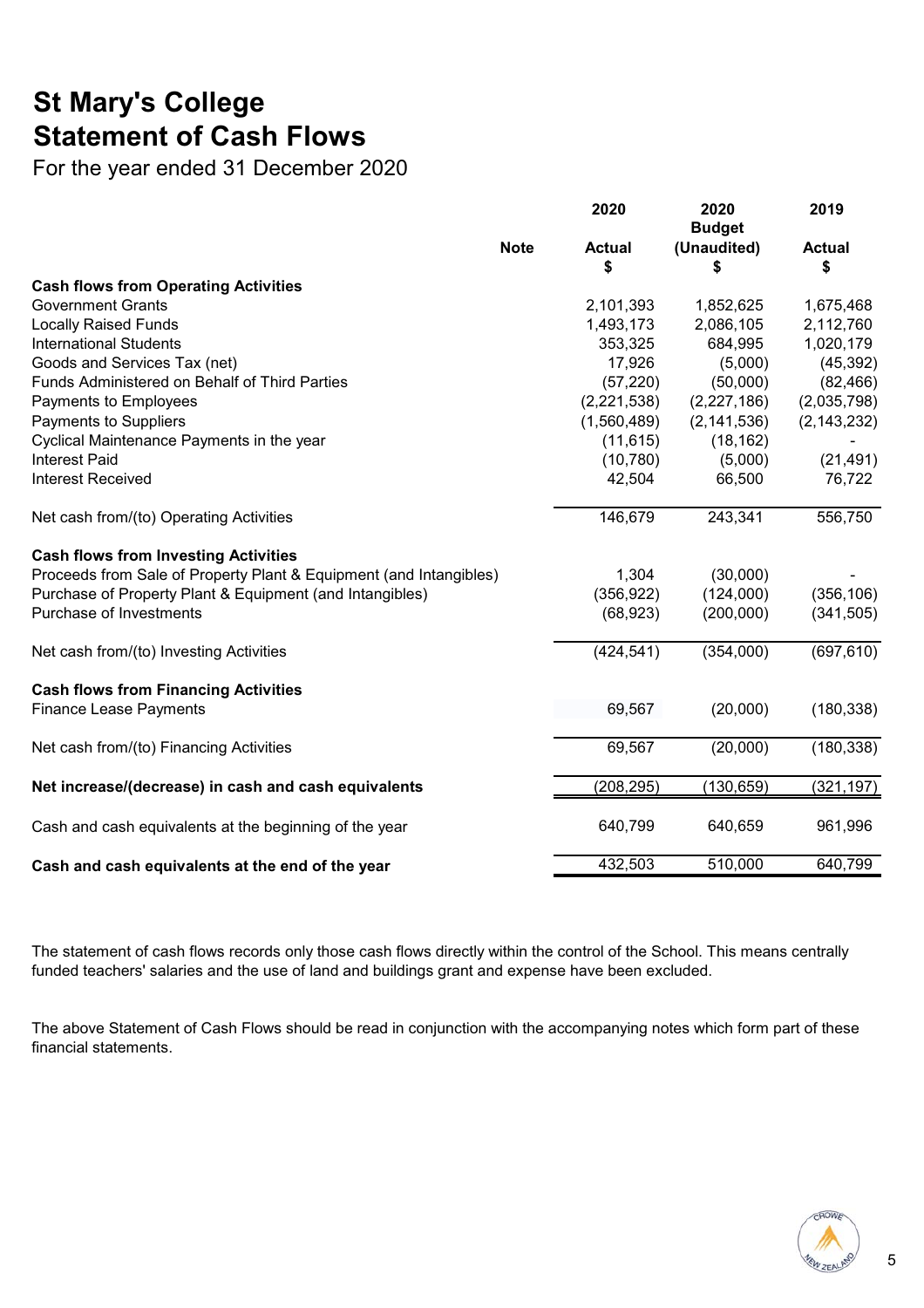### **St Mary's College Notes to the Financial Statements For the year ended 31 December 2020**

#### **1. Statement of Accounting Policies**

#### **D Reporting Entity**

St Mary's College (the School) is a Crown entity as specified in the Crown Entities Act 2004 and a school as described in the Education and Training Act 2020. The Board of Trustees (the Board) is of the view that the School is a public benefit entity for financial reporting purposes.

#### **E Basis of Preparation**

#### *Reporting Period*

The financial reports have been prepared for the period 1 January 2020 to 31 December 2020 and in accordance with the requirements of the Public Finance Act 1989.

#### *Basis of Preparation*

The financial statements have been prepared on a going concern basis, and the accounting policies have been consistently applied throughout the period.

#### *Financial Reporting Standards Applied*

The Education and Training Act 2020 requires the School, as a Crown entity, to prepare financial statements in accordance with generally accepted accounting practice. The financial statements have been prepared in accordance with generally accepted accounting practice in New Zealand, applying Public Sector Public Benefit Entity (PBE) Standards Reduced Disclosure Regime as appropriate to public benefit entities that qualify for Tier 2 reporting. The school is considered a Public Benefit Entity as it meets the criteria specified as 'having a primary objective to provide goods and/or services for community or social benefit and where any equity has been provided with a view to supporting that primary objective rather than for financial return to equity holders'.

#### *PBE Accounting Standards Reduced Disclosure Regime*

The School qualifies for Tier 2 as the school is not publicly accountable and is not considered large as it falls below the expenditure threshold of \$30 million per year. All relevant reduced disclosure concessions have been taken.

#### *Measurement Base*

The financial statements are prepared on the historical cost basis unless otherwise noted in a specific accounting policy.

#### *Presentation Currency*

These financial statements are presented in New Zealand dollars, rounded to the nearest dollar.

#### *Specific Accounting Policies*

The accounting policies used in the preparation of these financial statements are set out below.

#### *Critical Accounting Estimates And Assumptions*

The preparation of financial statements requires management to make judgements, estimates and assumptions that affect the application of accounting policies and the reported amounts of assets, liabilities, revenue and expenses. Actual results may differ from these estimates.

Estimates and underlying assumptions are reviewed on an ongoing basis. Revisions to accounting estimates are recognised in the period in which the estimate is revised and in any future periods affected.

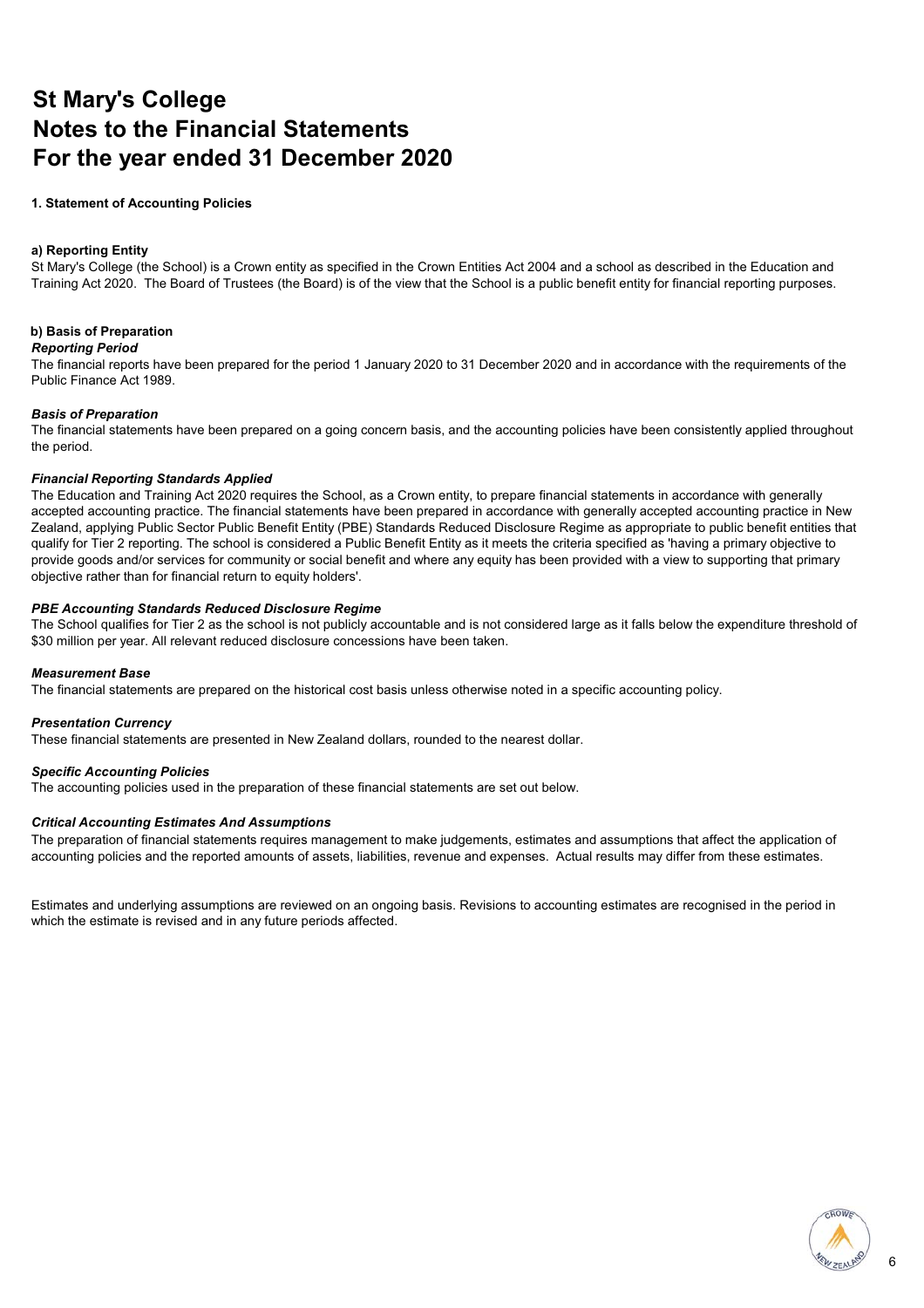#### *Cyclical maintenance*

The property from which the school operates is owned by the Proprietor. The school recognises its obligation to maintain the buildings in a good state of repair as a provision for cyclical maintenance. This provision relates mainly to the painting of the school buildings. The estimate is based on the school's long term maintenance plan which is prepared as part of its 10 Year Property Planning process. During the year, the Board assesses the reasonableness of its 10 Year Property Plan on which the provision is based. Cyclical maintenance is disclosed at note17.

#### *Useful lives of property, plant and equipment*

The School reviews the estimated useful lives of property, plant and equipment at the end of each reporting date. The School believes that the estimated useful lives of the property, plant and equipment as disclosed in the significant accounting policies are appropriate to the nature of the property, plant and equipment at reporting date. Property, plant and equipment is disclosed at note 12.

#### *Critical Judgements in applying accounting policies*

Management has exercised the following critical judgements in applying accounting policies:

#### *Classification of leases*

Determining whether a lease is a finance lease or an operating lease requires judgement as to whether the lease transfers substantially all the risks and rewards of ownership to the school. Judgement is required on various aspects that include, but are not limited to, the fair value of the leased asset, the economic life of the leased asset, whether or not to include renewal options in the lease term, and determining an appropriate discount rate to calculate the present value of the minimum lease payments. Classification as a finance lease means the asset is recognised in the statement of financial position as property, plant, and equipment, whereas for an operating lease no such asset is recognised.

#### *Recognition of grants*

The School reviews the grants monies received at the end of each reporting period and whether any require a provision to carry forward amounts unspent. The School believes all grants received have been appropriately recognised as a liability if required. Government grants are disclosed at note 2.

#### **c) Revenue Recognition**

#### *Government Grants*

The school receives funding from the Ministry of Education. The following are the main types of funding that the School receives.

Operational grants are recorded as revenue when the School has the rights to the funding, which is in the year that the funding is received.

Teachers salaries grants are recorded as revenue when the School has the rights to the funding in the salary period they relate to. The grants are not received in cash by the School and are paid directly to teachers by the Ministry of Education.

#### *Other Grants*

Other grants are recorded as revenue when the School has the rights to the funding, unless there are unfulfilled conditions attached to the grant, in which case the amount relating to the unfulfilled conditions is recognised as a liability and released to revenue as the conditions are fulfilled.

Grants for the use of land and buildings are also not received in cash by the School as they equate to the deemed expense for using the land and buildings which are owned by the Proprietor. Use of land and building grants are recorded as income in the period the school uses the land and building.

#### *Donations, Gifts and Bequests*

Donations, gifts and bequests are recorded as revenue when their receipt is formally acknowledged by the School.

#### *Interest Revenue*

Interest Revenue earned on cash and cash equivalents and investments is recorded as revenue in the period it is earned.

#### **d) Use of Land and Buildings Expense**

The property from which the School operates is owned by the Proprietor. The School's use of the land and buildings as occupant is based on a property occupancy document. The expense is based on an assumed market rental yield on the value of land and buildings as used for rating purposes. This is a non-cash expense that is offset by a non-cash grant from the Proprietor.

#### **e) Finance Lease Payments**

Finance lease payments are apportioned between the finance charge and the reduction of the outstanding liability. The finance charge is allocated to each period during the lease term on an effective interest basis.

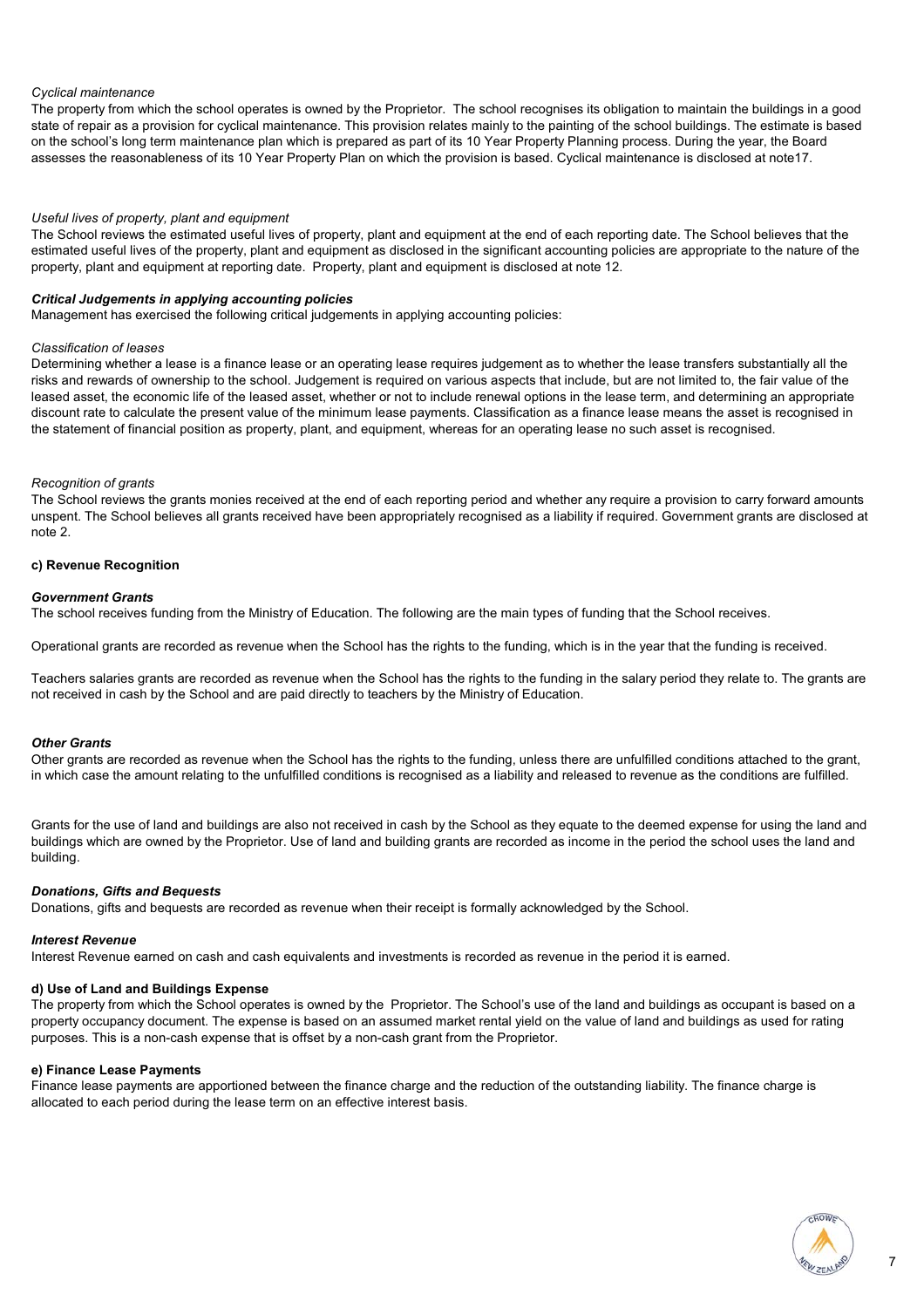#### **f) Cash and Cash Equivalents**

Cash and cash equivalents include cash on hand, bank balances, deposits held at call with banks, and other short term highly liquid investments with original maturities of 90 days or less, and bank overdrafts. The carrying amount of cash and cash equivalents represent fair value.

#### **g) Accounts Receivable**

Short-term receivables are recorded at the amount due, less an allowance for credit losses (uncollectable debts). However, short-term receivables are written off when there is no reasonable expectation of recovery.

#### **h) Investments**

Bank term deposits are initially measured at the amount invested. Interest is subsequently accrued and added to the investment balance. A loss allowance for expected credit losses is recognised if the estimated loss allowance is not trivial.

#### **i) Property Plant and Equipment**

Land and buildings owned by the Proprietor are excluded from these financial statements. The Board's use of the land and buildings as 'occupant' is based on a property occupancy document.

Improvements to buildings owned by the Proprietor are recorded at cost, less accumulated depreciation and impairment losses.

Property, plant and equipment are recorded at cost or, in the case of donated assets, fair value at the date of receipt, less accumulated depreciation and impairment losses. Cost or fair value as the case may be, includes those costs that relate directly to bringing the asset to the location where it will be used and making sure it is in the appropriate condition for its intended use.

Gains and losses on disposals (i.e. sold or given away) are determined by comparing the proceeds received with the carrying amounts (i.e. the book value). The gain or loss arising from the disposal of an item of property, plant and equipment is recognised in the Statement of Comprehensive Revenue and Expense.

#### *Finance Leases*

A finance lease transfers to the lessee substantially all the risks and rewards incidental to ownership of an asset, whether or not title is eventually transferred. At the start of the lease term, finance leases are recognised as assets and liabilities in the statement of financial position at the lower of the fair value of the leased asset or the present value of the minimum lease payments. The finance charge is charged to the surplus or deficit over the lease period so as to produce a constant periodic rate of interest on the remaining balance of the liability. The amount recognised as an asset is depreciated over its useful life. If there is no reasonable certainty whether the school will obtain ownership at the end of the lease term, the asset is fully depreciated over the shorter of the lease term and its useful life.

#### *Depreciation*

Property, plant and equipment except for library resources are depreciated over their estimated useful lives on a straight line basis. Library resources are depreciated on a diminishing value basis. Depreciation of all assets is reported in the Statement of Comprehensive Revenue and Expense.

| The estimated useful lives of the assets are: |                         |
|-----------------------------------------------|-------------------------|
| Furniture and equipment                       | 15 years                |
| Information and communication technology      | 4-5 years               |
| <b>Plant and Machinery</b>                    | 7.5 years               |
| Motor vehicles                                | 10 years                |
| <b>Musical instruments</b>                    | 5 years                 |
| Science and sports equipment                  | 5 vears                 |
| Library resources and textbooks               | 12.5% Diminishing value |
| Leased assets held under a Finance Lease      | Term of Lease           |

#### **j) Intangible Assets**

#### *Software costs*

Computer software acquired by the School are capitalised on the basis of the costs incurred to acquire and bring to use the specific software. Costs associated with subsequent maintenance or licensing of software are recognised as an expense in the Statement of Comprehensive Revenue and Expense when incurred.

Computer software that the school receives from the Ministry of Education is normally acquired through a non-exchange transaction and is not of a material amount. Its fair value can be assessed at time of acquisition if no other methods lead to a fair value determination. Computer software purchased directly from suppliers at market rates are considered exchange transactions and the fair value is the amount paid for the software.

The carrying value of software is amortised on a straight line basis over its useful life. The useful life of software is estimated as three years. The amortisation charge for each period and any impairment loss is recorded in the Statement of Comprehensive Revenue and Expense.

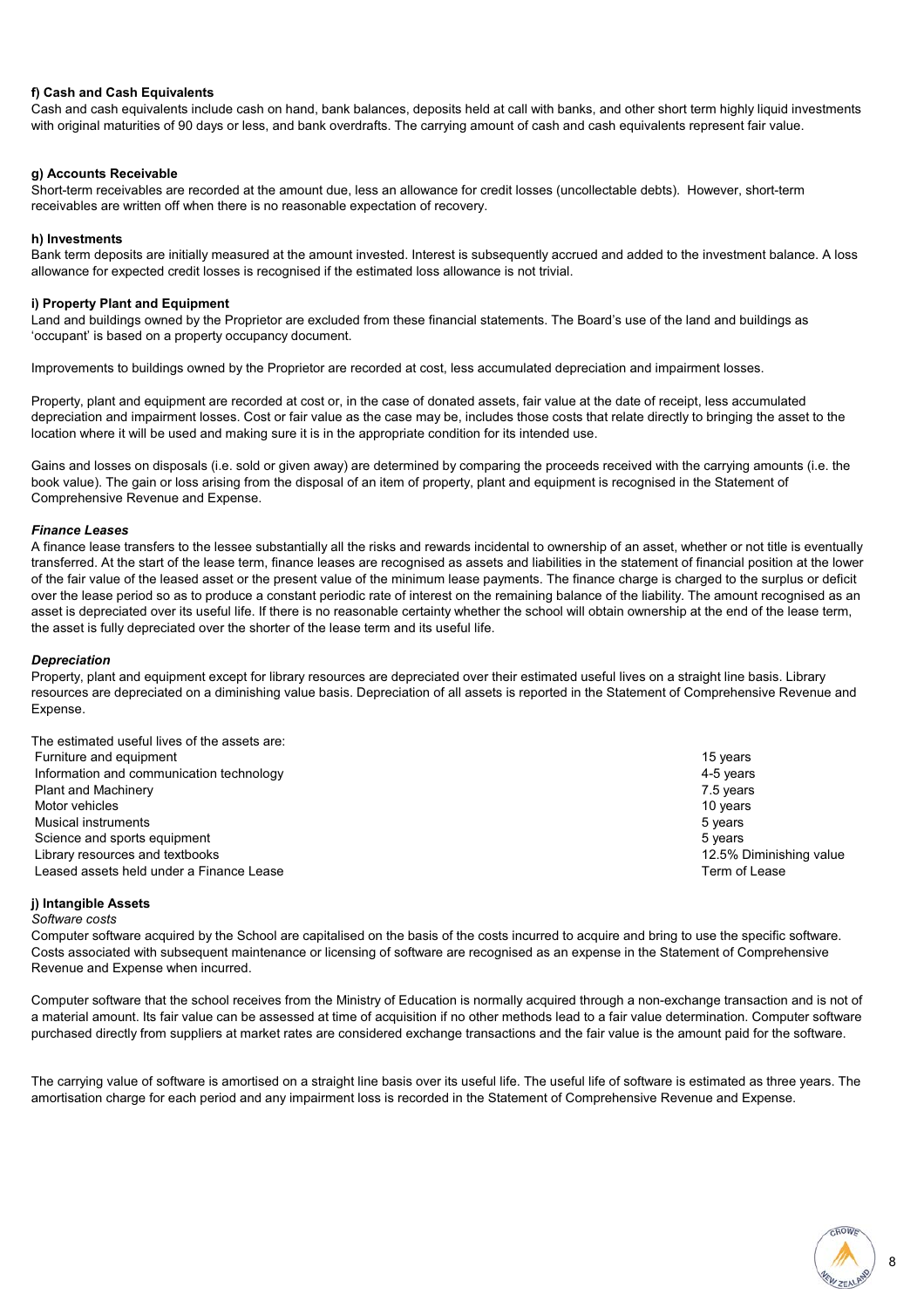#### **k) Impairment of property, plant and equipment and intangible assets**

The school does not hold any cash generating assets. Assets are considered cash generating where their primary objective is to generate a commercial return.

#### *Non cash generating assets*

Property, plant, and equipment and intangible assets held at cost that have a finite useful life are reviewed for impairment whenever events or changes in circumstances indicate that the carrying amount may not be recoverable. An impairment loss is recognised for the amount by which the asset's carrying amount exceeds its recoverable service amount. The recoverable service amount is the higher of an asset's fair value less costs to sell and value in use.

Value in use is determined using an approach based on either a depreciated replacement cost approach, restoration cost approach, or a service units approach. The most appropriate approach used to measure value in use depends on the nature of the impairment and availability of information.

If an asset's carrying amount exceeds its recoverable service amount, the asset is regarded as impaired and the carrying amount is written down to the recoverable amount. The total impairment loss is recognised in the surplus or deficit.

The reversal of an impairment loss is recognised in the surplus or deficit.

#### **l) Accounts Payable**

Accounts Payable represents liabilities for goods and services provided to the School prior to the end of the financial year which are unpaid. Accounts Payable are recorded at the amount of cash required to settle those liabilities. The amounts are unsecured and are usually paid within 30 days of recognition.

#### **m) Employee Entitlements**

#### *Short-term employee entitlements*

Employee benefits that are due to be settled within 12 months after the end of the period in which the employee renders the related service are measured based on accrued entitlements at current rates of pay. These include salaries and wages accrued up to balance date, and also annual leave earned, by non teaching staff, to but not yet taken at balance date.

#### *Long-term employee entitlements*

Employee benefits that are due to be settled beyond 12 months after the end of the period in which the employee renders the related service, such as long service leave and retirement gratuities, have been calculated on an actuarial basis. The calculations are based on:

• likely future entitlements accruing to staff, based on years of service, years to entitlement, the likelihood that staff will reach the point of entitlement, and contractual entitlement information; and

• the present value of the estimated future cash flows.

#### **n) Revenue Received in Advance**

Revenue received in advance relates to fees received from international students where there are unfulfilled obligations for the School to provide services in the future. The fees are recorded as revenue as the obligations are fulfilled and the fees earned.

The School holds sufficient funds to enable the refund of unearned fees in relation to international students, should the School be unable to provide the services to which they relate.

#### **o) Funds held in Trust**

Funds are held in trust where they have been received by the School for a specified purpose, or are being held on behalf of a third party and these transactions are not recorded in the Statement of Revenue and Expense.

The School holds sufficient funds to enable the funds to be used for their intended purpose at any time.

#### **p) Provision for Cyclical Maintenance**

The property from which the school operates is owned by the Proprietor. The Board is responsible for maintaining the land, buildings and other facilities on the School site in a state of good order and repair.

Cyclical maintenance, which involves painting the interior and exterior of the School, makes up the most significant part of the Board's responsibilities outside day-to-day maintenance. The provision for cyclical maintenance represents the obligation the Board has to the Proprietor and is based on the Board's ten year property plan (10YPP).

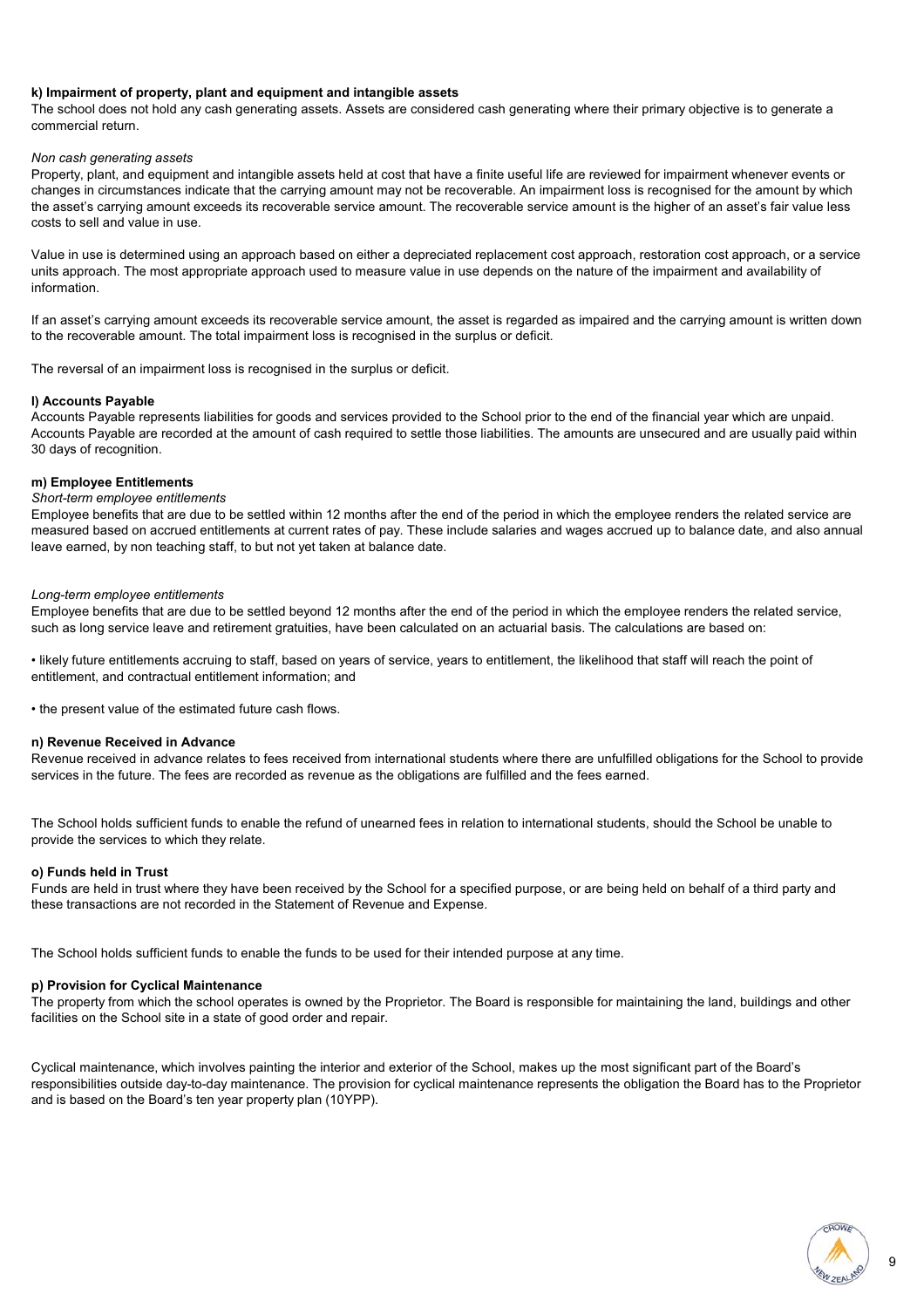#### **q) Financial Assets and Liabilities**

The School's financial assets comprise cash and cash equivalents, accounts receivable, and investments. All of these financial assets, except for investments that are shares, are categorised as 'financial assets measured at amortised cost' for accounting purposes in accordance with financial reporting standards.

The School's financial liabilities comprise accounts payable and finance lease liability. All of these financial liabilities are categorised as 'financial liabilities measured at amortised cost' for accounting purposes in accordance with financial reporting standards.

#### **r) Borrowings**

Borrowings on normal commercial terms are initially recognised at the amount borrowed plus transaction costs. Interest due on the borrowings is subsequently accrued and added to the borrowings balance. Borrowings are classified as current liabilities unless the school has an unconditional right to defer settlement of the liability for at least 12 months after balance date. For the school, borrowings include finance leases for Information Technology equipment.

#### **s) Goods and Services Tax (GST)**

The financial statements have been prepared on a GST exclusive basis, with the exception of accounts receivable and accounts payable which are stated as GST inclusive.

The net amount of GST paid to, or received from, the IRD, including the GST relating to investing and financing activities, is classified as a net operating cash flow in the statements of cash flows.

Commitments and contingencies are disclosed exclusive of GST.

#### **t) Budget Figures**

The budget figures are extracted from the School budget that was approved by the Board.

#### **u) Services received in-kind**

From time to time the School receives services in-kind, including the time of volunteers. The School has elected not to recognise services received in kind in the Statement of Comprehensive Revenue and Expense.

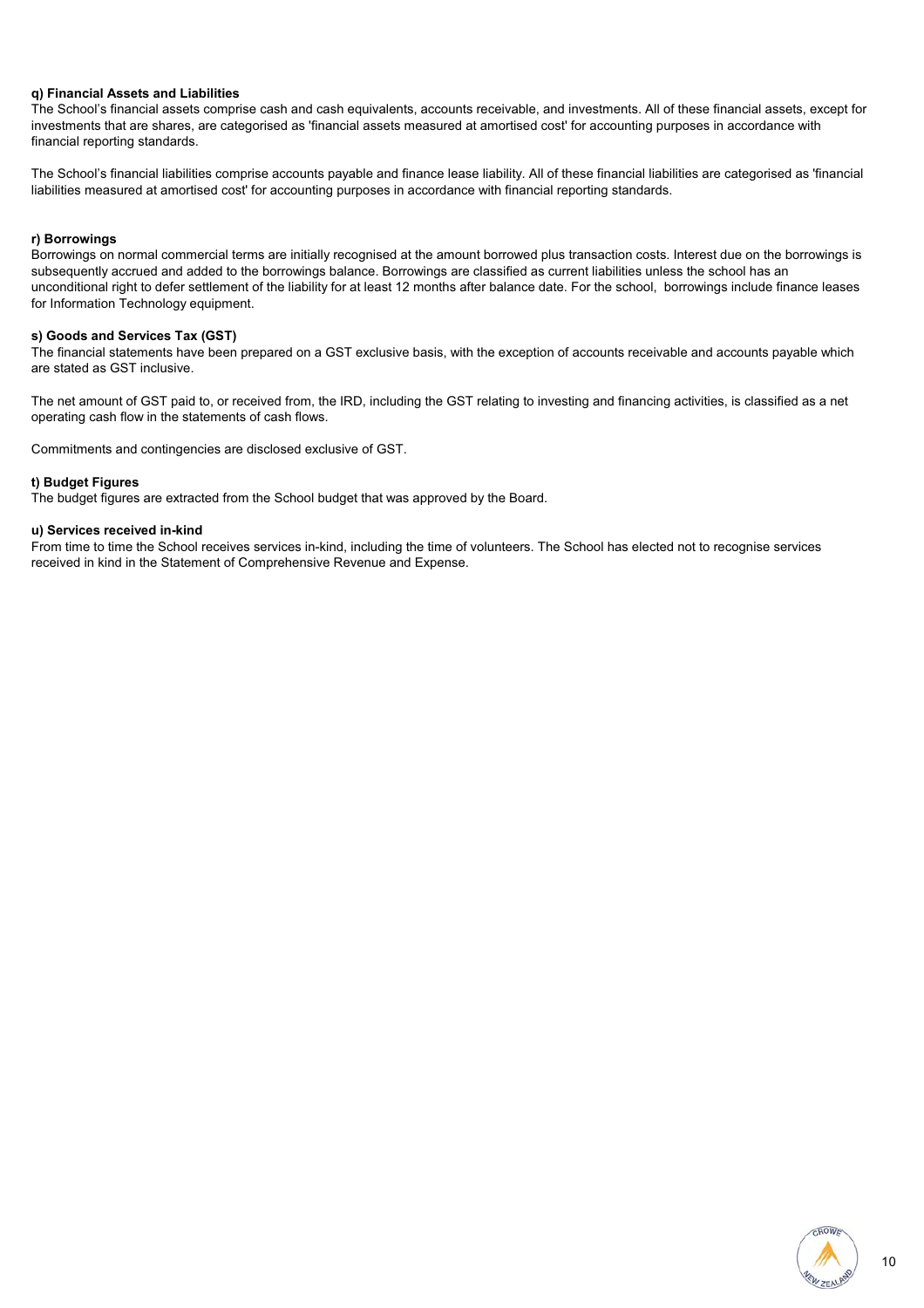#### **2. Government Grants**

|                                                 | 2020          | 2020<br><b>Budget</b> | 2019      |
|-------------------------------------------------|---------------|-----------------------|-----------|
|                                                 | <b>Actual</b> | (Unaudited)           | Actual    |
|                                                 | S             |                       |           |
| <b>Operational Grants</b>                       | 1.714.428     | 1.699.984             | 1,605,475 |
| <b>Teachers' Salaries Grants</b>                | 5,985,141     | 5,400,000             | 5,613,621 |
| Resource Teachers Learning and Behaviour Grants | 35.231        | 30.950                | 35.048    |
| <b>Other Government Grants</b>                  | 351.075       | 89.407                | 163.229   |
|                                                 | 8.085.875     | 7.220.341             | 7.417.373 |

#### **3. Locally Raised Funds**

Local funds raised within the School's community are made up of:

|                                           | 2020          | 2020<br><b>Budget</b> | 2019          |
|-------------------------------------------|---------------|-----------------------|---------------|
|                                           | <b>Actual</b> | (Unaudited)           | <b>Actual</b> |
| <b>Revenue</b>                            | \$            | \$                    | \$            |
| Donations                                 | 519,798       | 500,000               | 506,616       |
| Activities                                | 215,917       | 500,000               | 445,964       |
| Activities - Overseas travel              |               | 85,000                | 90,136        |
| Trading                                   | 18,231        | 16,000                | 19,747        |
| Fundraising                               | 198,996       | 295,100               | 308,515       |
| Other Revenue                             | 548,005       | 653,005               | 623,376       |
|                                           | 1,500,947     | 2,049,105             | 1,994,354     |
| <b>Expenses</b>                           |               |                       |               |
| Activities                                | 234,320       | 503,095               | 427,592       |
| Activities - Overseas travel              |               | 85,000                | 90,136        |
| Trading                                   | 9,958         | 8,000                 | 12,125        |
| Fundraising (Costs of Raising Funds)      | 1,490         | 5,000                 | 443           |
| Other Locally Raised Funds Expenditure    | 201,193       | 276,670               | 277,755       |
|                                           | 446,962       | 877,765               | 808,051       |
| Surplus for the year Locally raised funds | 1,053,986     | 1,171,340             | 1,186,303     |

The revenue and expenditure relating to Overseas Travel which is material to the School is disclosed separately in Locally Raised Funds. There was no Overseas Travel in the 2020 school year due to COVID-19. (2019: Twenty

Year 11-13 students participated in a two week trip to China, visiting three cities, Beijing, Xi'an and Shanghai. This overseas experience provided students with knowledge about Chinese culture studied in class. Students had the opportunity to use their language skills in different situations, visit a school in Shanghai and sample the local cuisine.)

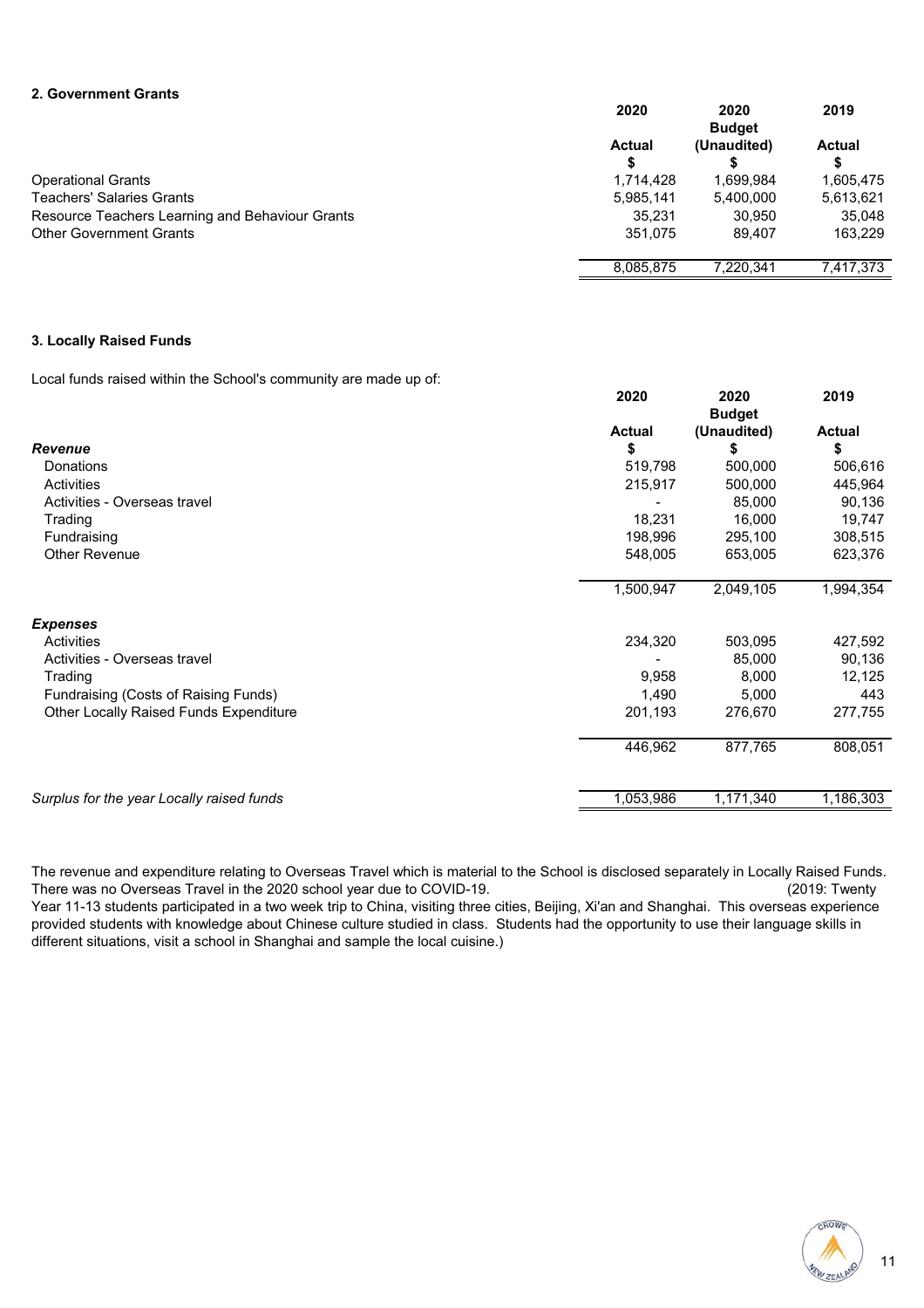#### **4. International Student Revenue and Expenses**

|                                             | 2020          | 2020<br><b>Budget</b> | 2019          |
|---------------------------------------------|---------------|-----------------------|---------------|
|                                             | <b>Actual</b> | (Unaudited)           | <b>Actual</b> |
|                                             | <b>Number</b> | <b>Number</b>         | <b>Number</b> |
| International Student Roll                  | 39            | 46                    | 46            |
|                                             | 2020          | 2020<br><b>Budget</b> | 2019          |
|                                             | <b>Actual</b> | (Unaudited)           | <b>Actual</b> |
| Revenue                                     | \$            | \$                    | \$            |
| <b>International Student Fees</b>           | 693,324       | 784,995               | 733,958       |
| <b>Expenses</b>                             |               |                       |               |
| Advertising                                 | 12,979        | 14,000                | 1,772         |
| Commissions                                 | 89,917        | 75,000                | 69,477        |
| International Student Levy                  | 8,636         | 18,000                | 24,139        |
| <b>Employer Benefit - Salaries</b>          | 190,419       | 175,500               | 168,134       |
| <b>Other Expenses</b>                       | 63,687        | 60,629                | 16,433        |
| <b>Overseas Travel</b>                      |               | 30,000                | 56,584        |
|                                             | 365,636       | 373,129               | 336,539       |
| Surplus for the year International Students | 327,688       | 411,866               | 397,419       |

#### 2020 Overseas Travel: Nil

(2019 Overseas Travel: During the year ended 31 December 2019 the Director of International Students and the Principal travelled to Vietnam, Thailand Hong Kong, England and Germany at a total cost of \$16,608, for the purpose of recruiting new International Students for the school. The travel was funded from the marketing budget generated by the international student fees revenue.)

|                                                    | 2020          | 2020<br><b>Budget</b> | 2019          |
|----------------------------------------------------|---------------|-----------------------|---------------|
|                                                    | <b>Actual</b> | (Unaudited)           | <b>Actual</b> |
|                                                    | \$            | S                     | \$            |
| Curricular                                         | 116.075       | 138.390               | 125,051       |
| <b>Equipment Repairs</b>                           | 3.065         | 6.300                 | 6.447         |
| Information and Communication Technology           | 219.895       | 274.495               | 123.792       |
| <b>Extra-Curricular Activities</b>                 | 79.960        | 88.955                | 73.258        |
| <b>Library Resources</b>                           | 5.279         | 6.750                 | 6.138         |
| <b>Employee Benefits - Salaries</b>                | 7,308,702     | 6,687,126             | 6,856,252     |
| <b>Staff Development</b>                           | 30.233        | 73,000                | 56.277        |
| Staff Development International Travel Scholarship | 5.000         | 5.000                 | 6.999         |
|                                                    | 7,768,210     | 7.280.016             | 7.254.214     |

The Board of Trustees Staff Scholarship for Professional Development is awarded to a teacher each year by an appointed panel. This annual scholarship ensures teaching pedagogy at the school is relevant for a 21st Century learning environment. Scholarship recipients provide a collaborative professional development session for the staff and a report is presented to the Board. The Board of Trustees support this initiative as necessary for the effective operation of the school and provides an annual budget of \$5,000 per annum and covers relief costs involved.

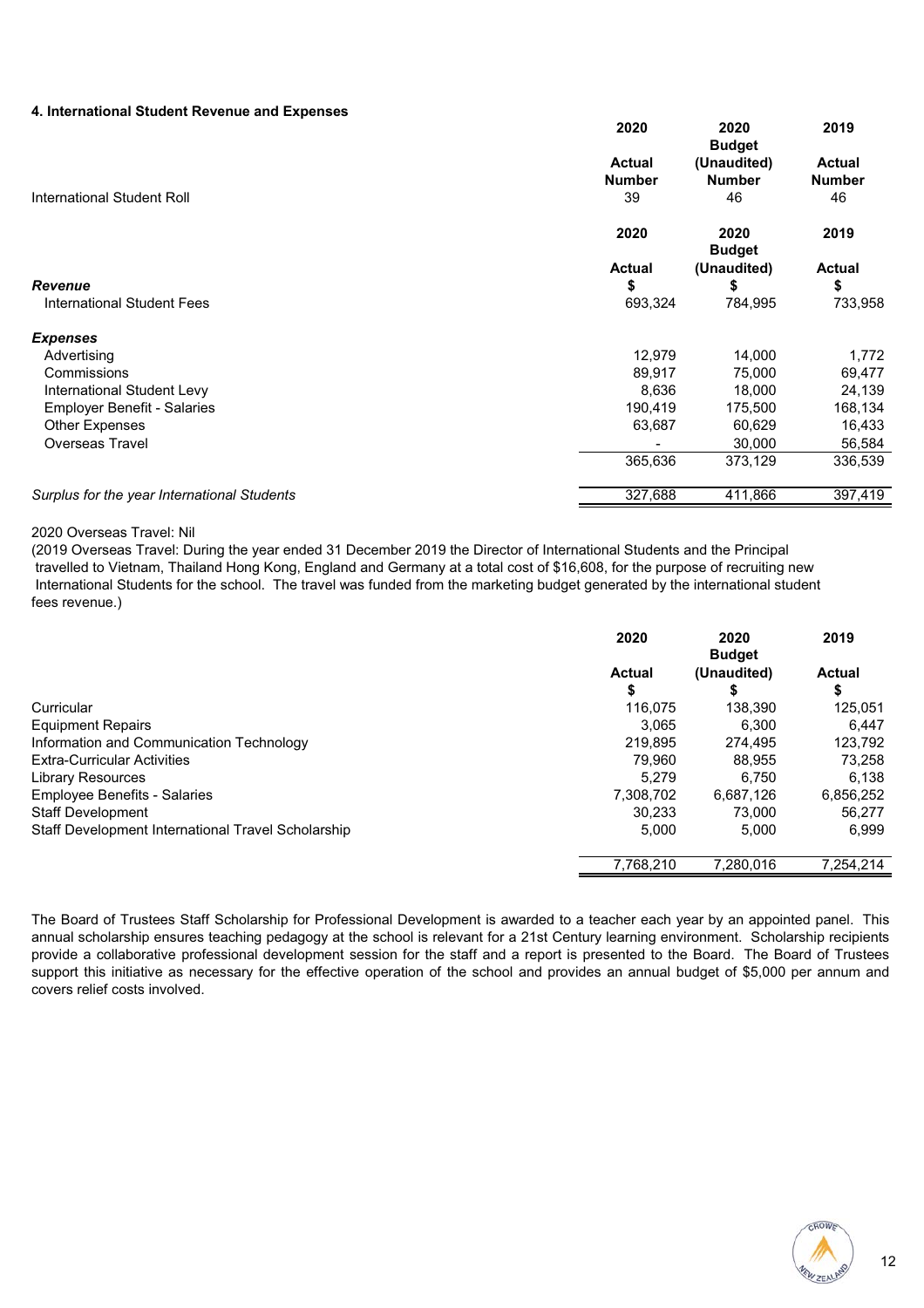### **6. Administration**

|                                                | 2020         | 2020<br><b>Budget</b> | 2019                |
|------------------------------------------------|--------------|-----------------------|---------------------|
|                                                | Actual<br>\$ | (Unaudited)<br>\$     | <b>Actual</b><br>\$ |
| <b>Audit Fee</b>                               | 8,557        | 8,643                 | 6,589               |
| <b>Board of Trustees Fees</b>                  | 5.430        | 5,500                 | 5,325               |
| <b>Board of Trustees Expenses</b>              | 8.176        | 15.500                | 27,944              |
| Communication                                  | 13.088       | 12.000                | 15.160              |
| Consumables                                    | 15.466       | 18.000                | 17,673              |
| Other                                          | 52.846       | 55,800                | 39.877              |
| <b>Employee Benefits - Salaries</b>            | 601.319      | 611.963               | 606,230             |
| Insurance                                      | 12,881       | 13.500                | 12,353              |
| Service Providers, Contractors and Consultancy | 4,844        | 15,300                | 23,605              |

### **7. Property**

|                                          | 2020          | 2020<br><b>Budget</b> | 2019          |
|------------------------------------------|---------------|-----------------------|---------------|
|                                          | <b>Actual</b> | (Unaudited)           | <b>Actual</b> |
|                                          | \$            |                       | S             |
| Caretaking and Cleaning Consumables      | 220,383       | 201,600               | 211,460       |
| <b>Consultancy and Contract Services</b> | 15.732        | 8.000                 | 10,612        |
| <b>Cyclical Maintenance Provision</b>    | 59.833        | 65,000                | 47,428        |
| Grounds                                  | 50.229        | 40.250                | 45.374        |
| Heat, Light and Water                    | 126.355       | 119.750               | 125,695       |
| Repairs and Maintenance                  | 102.113       | 78.751                | 82.576        |
| Use of Land and Buildings                | 5.760.000     | 5,040,000             | 5.040.000     |
| Security                                 | 26.032        | 14.000                | 19,588        |
| <b>Employee Benefits - Salaries</b>      | 105.129       | 110.000               | 52,862        |
|                                          | 6.465.807     | 5.677.351             | 5,635,594     |

### **8. Depreciation**

|                                          | 2020          | 2020<br><b>Budget</b> | 2019          |
|------------------------------------------|---------------|-----------------------|---------------|
|                                          | <b>Actual</b> | (Unaudited)           | <b>Actual</b> |
|                                          | \$            |                       | \$            |
| Musical instruments                      | 3.408         | 3.500                 | 3.709         |
| Furniture and Equipment                  | 94.870        | 95,000                | 97,056        |
| Information and Communication Technology | 67.285        | 30.100                | 87.371        |
| Science and Sports Equipment             | 10.242        | 10.000                | 7.924         |
| <b>Plant and Machinery</b>               | 10.087        | 10.000                | 10,303        |
| <b>Leased Assets</b>                     | 111.748       | 92.251                | 147.486       |
| Library and Textbook Resources           | 29.565        | 30,000                | 29,583        |
| <b>Motor Vehicles</b>                    | 10,160        | 2,900                 | 10,160        |



756,206 722,607 754,756

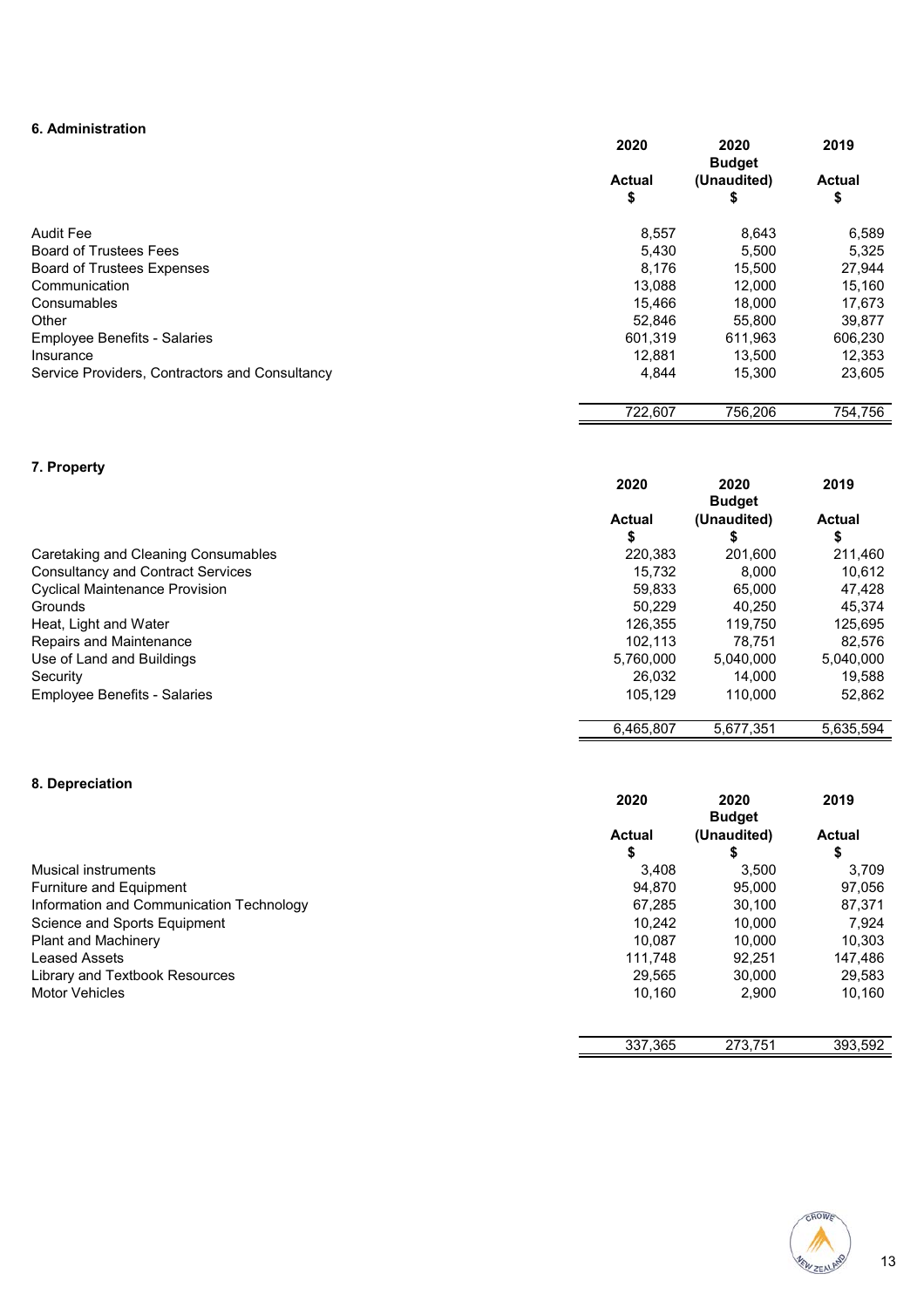#### **9. Cash and Cash Equivalents**

|                                                       | 2020                     | 2020<br><b>Budget</b> | 2019    |
|-------------------------------------------------------|--------------------------|-----------------------|---------|
|                                                       | <b>Actual</b>            | (Unaudited)           | Actual  |
|                                                       | S                        |                       | S       |
| Cash on Hand                                          | $\overline{\phantom{0}}$ |                       | 700     |
| <b>Bank Current Account</b>                           | 24.782                   | 10.000                | 9.544   |
| <b>Bank Call Account</b>                              | 407.721                  | 500,000               | 630.554 |
| Cash and cash equivalents for Statement of Cash Flows | 432.503                  | 510.000               | 640,798 |
|                                                       |                          |                       |         |

Of the \$432,547 Cash and Cash Equivalents, \$8,000 of unspent Government contestable Star funding is held by the School. This funding is subject to restrictions which specify how the grant is required to be spent in providing specified deliverables of the grant arrangement.

(2019: Of the \$81,461 Cash and Cash Equivalents, \$18,882 of unspent grant funding is held by the School. This funding is subject to restrictions which specify how the grant is required to be spent in providing specified deliverables of the grant arrangement.)

#### **10. Accounts Receivable**

|                                            | 2020          | 2020<br><b>Budget</b> | 2019          |
|--------------------------------------------|---------------|-----------------------|---------------|
|                                            | <b>Actual</b> | (Unaudited)           | <b>Actual</b> |
|                                            | \$            | 5                     | \$            |
| <b>Receivables</b>                         | 58,311        | 60,000                | 61,420        |
| Receivables from the Ministry of Education |               | 9.500                 | 9,648         |
| Interest Receivable                        | 4,154         | 8.500                 | 8,649         |
| <b>Teacher Salaries Grant Receivable</b>   | 467.778       | 400.000               | 364,901       |
| <b>Banking Staffing Underuse</b>           |               |                       | 10,282        |
|                                            | 530,242       | 478,000               | 454,900       |
| Receivables from Exchange Transactions     | 62.465        | 70,000                | 70,069        |
| Receivables from Non-Exchange Transactions | 467.778       | 408,000               | 384,831       |
|                                            | 530.242       | 478,000               | 454,900       |

#### **11. Investments**

The School's investment activities are classified as follows:

|                                                  | 2020<br>2019<br>2020<br><b>Budget</b>                                         |
|--------------------------------------------------|-------------------------------------------------------------------------------|
| <b>Current Asset</b><br>Short-term Bank Deposits | (Unaudited)<br>Actual<br><b>Actual</b><br>2,218,927<br>2,200,000<br>2,150,004 |
| <b>Total Investments</b>                         | 2.150.004<br>2.218.927<br>2.200.000                                           |
|                                                  |                                                                               |



14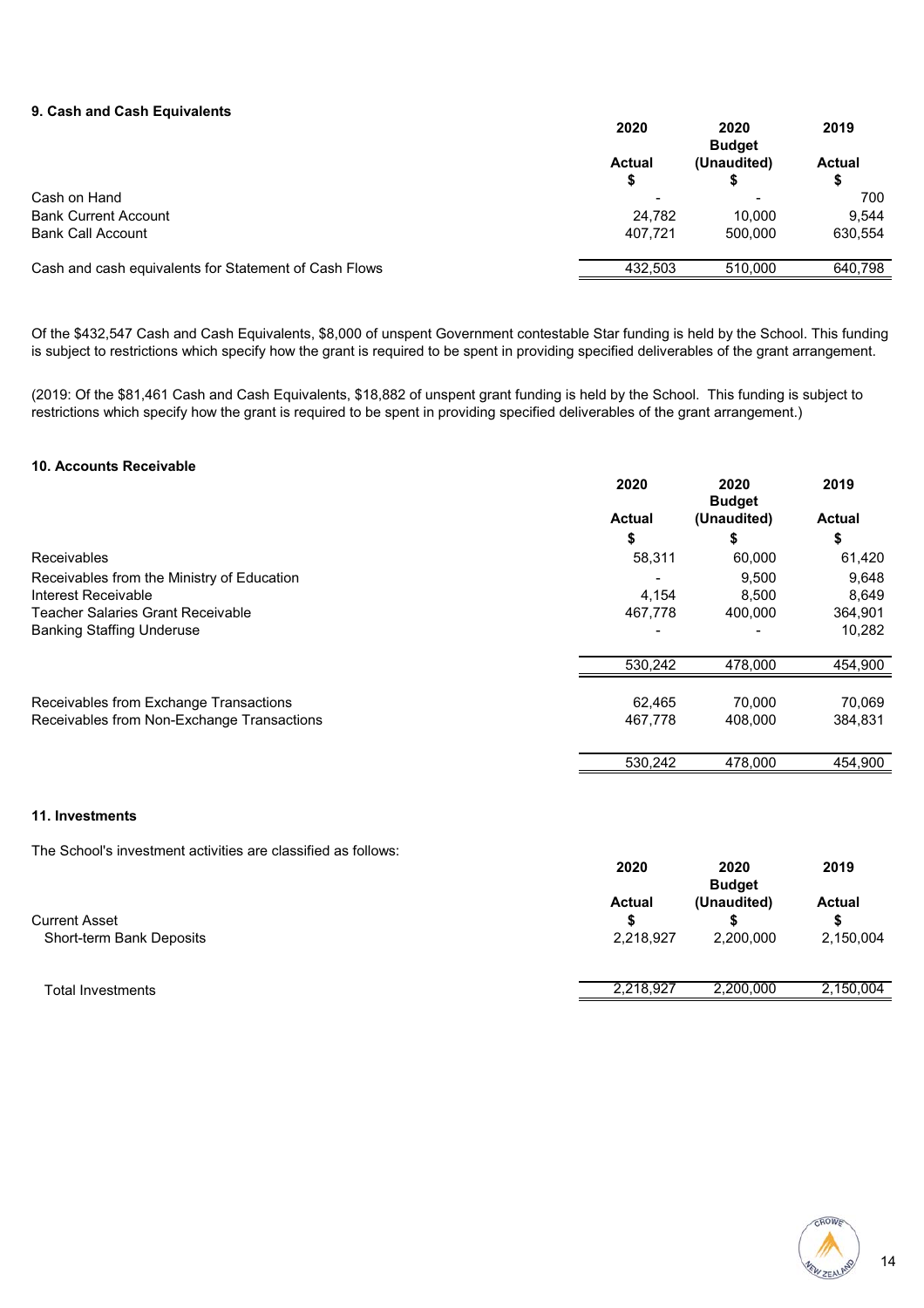### **12. Property, Plant and Equipment**

|                                    | Opening<br>Balance (NBV) | Additions | <b>Disposals</b> | Impairment | Depreciation | <b>Total (NBV)</b> |
|------------------------------------|--------------------------|-----------|------------------|------------|--------------|--------------------|
| 2020                               |                          |           |                  |            |              |                    |
| <b>Furniture and Equipment</b>     | 653,039                  | 5.548     |                  |            | (94, 870)    | 563,717            |
| Information and Communication      | 231,346                  | 173.973   | (15, 627)        |            | (67, 285)    | 322,406            |
| <b>Musical Instruments</b>         | 8.207                    | 1.955     | -                | -          | (3,408)      | 6,754              |
| Science and Sport Equipment        | 14.725                   | 27.754    |                  |            | (10, 242)    | 32,237             |
| <b>Plant and Machinery</b>         | 43,316                   |           |                  | ۰          | (10.087)     | 33,229             |
| <b>Motor Vehicles</b>              | 44.851                   |           |                  |            | (10, 160)    | 34,691             |
| <b>Leased Assets</b>               | 125.542                  | 84.875    |                  | ۰          | (111, 748)   | 98,669             |
| Library and Textbooks Resources    | 233.453                  | 36.820    |                  | -          | (29, 565)    | 240,708            |
| <b>Balance at 31 December 2020</b> | .354,478                 | 330.925   | (15,627)         |            | (337, 365)   | 1,332,411          |

The net carrying value of equipment held under a finance lease is **\$98,669 (2019: \$125,542)**

|                                    | Cost or<br><b>Valuation</b> | Accumulated<br><b>Depreciation</b> | <b>Net Book</b><br>Value |
|------------------------------------|-----------------------------|------------------------------------|--------------------------|
| 2020                               | \$                          | \$                                 | \$                       |
| Furniture and Equipment            | 1,533,363                   | (969, 646)                         | 563,717                  |
| Information and Communication      | 887.157                     | (564, 750)                         | 322,406                  |
| Musical Instruments                | 133,633                     | (126, 879)                         | 6,754                    |
| Science and Sport Equipment        | 152,753                     | (120, 516)                         | 32,237                   |
| <b>Plant and Machinery</b>         | 196.474                     | (163, 245)                         | 33,229                   |
| <b>Motor Vehicles</b>              | 76.198                      | (41,507)                           | 34,691                   |
| <b>Leased Assets</b>               | 397.905                     | (299,236)                          | 98,669                   |
| Library and Textbooks Resources    | 579.908                     | (339, 200)                         | 240,708                  |
| <b>Balance at 31 December 2020</b> | 3.957.391                   | (2,624,979)                        | 1,332,411                |

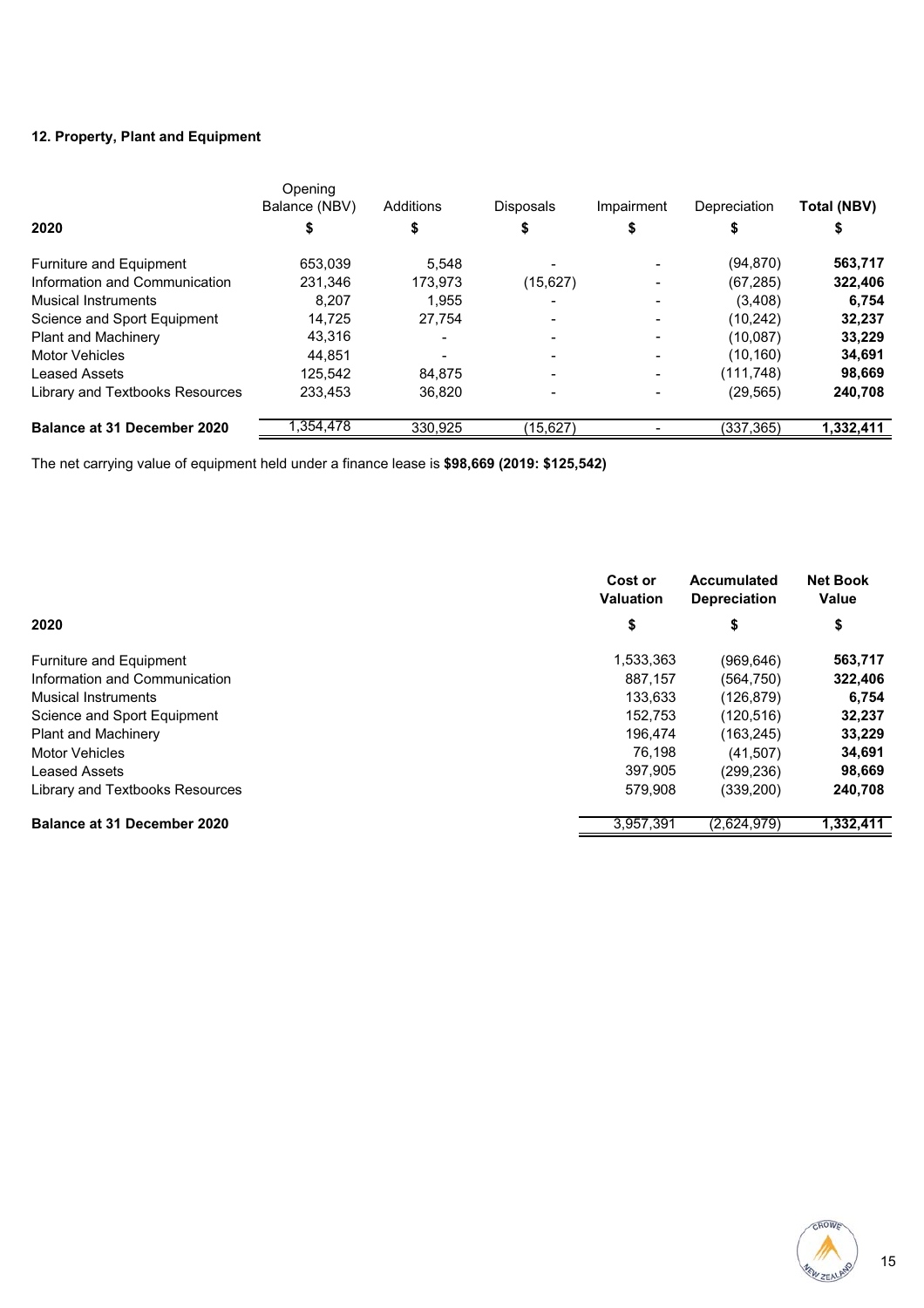|                                    | Opening<br>Balance (NBV) | Additions |                  |            |              |             |
|------------------------------------|--------------------------|-----------|------------------|------------|--------------|-------------|
| 2019                               |                          |           | <b>Disposals</b> | Impairment | Depreciation | Total (NBV) |
| Furniture and Equipment            | 576.584                  | 173.511   | -                |            | (97,056)     | 653,039     |
| Information and Communication      | 201,277                  | 118.413   | (973)            |            | (87, 371)    | 231,346     |
| <b>Musical Instruments</b>         | 9.220                    | 2.696     | -                |            | (3,709)      | 8,207       |
| Science and Sports Equipment       | 21.044                   | 1.605     |                  |            | (7, 924)     | 14,725      |
| <b>Plant and Machinery</b>         | 38.691                   | 15,121    | (193)            |            | (10, 303)    | 43,316      |
| <b>Motor Vehicles</b>              | 55.011                   | -         | -                |            | (10.160)     | 44,851      |
| <b>Leased Assets</b>               | 229.828                  | 43.200    |                  |            | (147,486)    | 125,542     |
| Library and Textbook resources     | 236.067                  | 26.970    |                  |            | (29, 583)    | 233,454     |
| <b>Balance at 31 December 2019</b> | 1.367.722                | 381,515   | (1, 166)         |            | (393,592)    | 1,354,478   |

| 2019                               | Cost or<br><b>Valuation</b><br>\$ | Accumulated<br><b>Depreciation</b><br>5 | <b>Net Book</b><br>Value<br>\$ |
|------------------------------------|-----------------------------------|-----------------------------------------|--------------------------------|
| Furniture and Equipment            | 1,527,815                         | (874, 776)                              | 653,039                        |
| Information and Communication      | 1.000.063                         | (768.717)                               | 231,346                        |
| <b>Musical Instruments</b>         | 131.678                           | (123, 471)                              | 8,207                          |
| Science and Sports Equipment       | 124.999                           | (110, 274)                              | 14,725                         |
| <b>Plant and Machinery</b>         | 201.574                           | (158, 258)                              | 43,316                         |
| <b>Motor Vehicles</b>              | 76,198                            | (31, 347)                               | 44,851                         |
| Leased Assets                      | 436.258                           | (310.716)                               | 125,542                        |
| Library and Textbook resources     | 543.088                           | (309, 635)                              | 233,453                        |
| <b>Balance at 31 December 2019</b> | 4.041.672                         | (2,687,194)                             | 1,354,478                      |

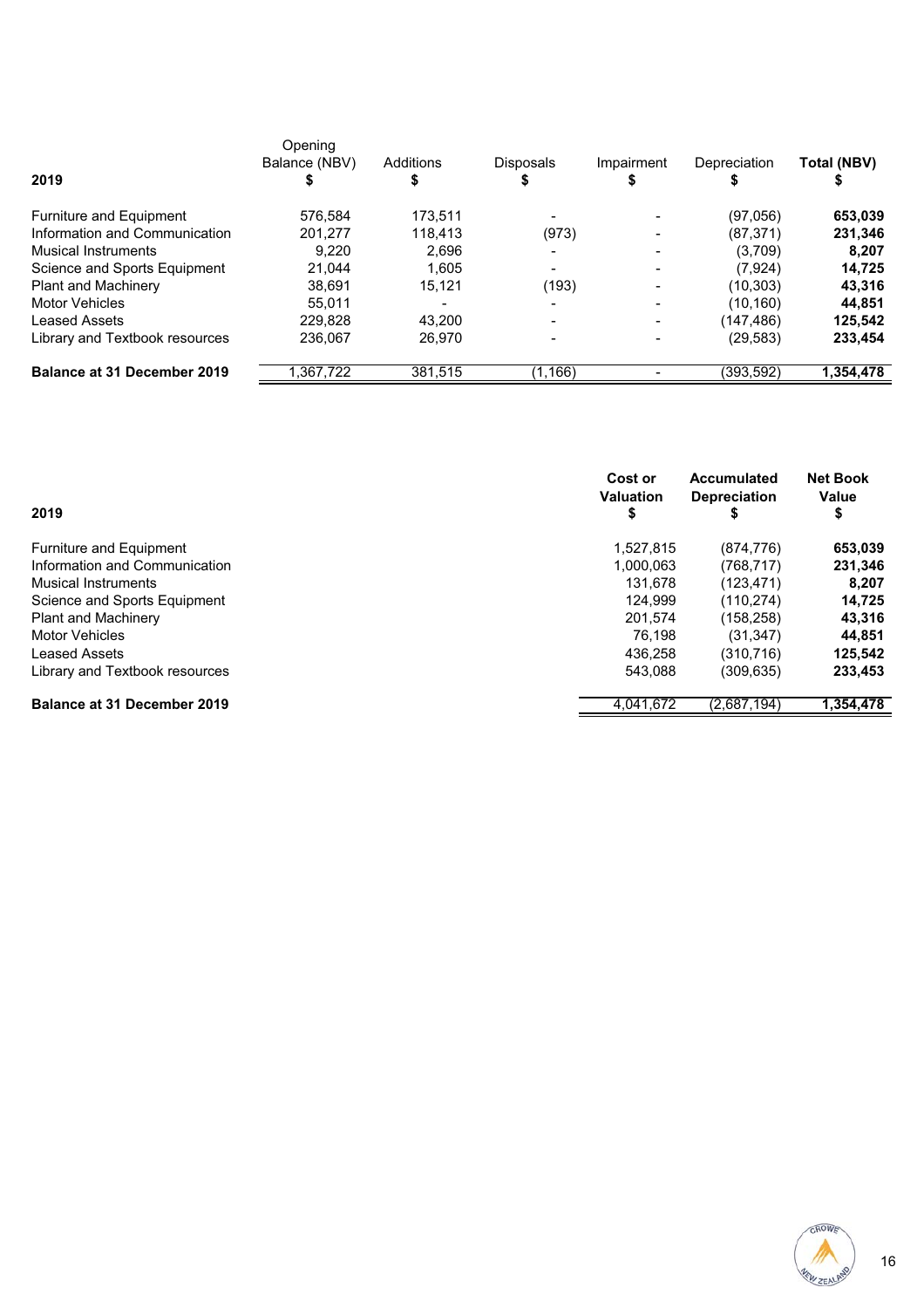#### **13. Intangible Assets**

The School's Intangible Assets are made up of acquired computer software.

|                                                       | <b>Acquired</b><br>software | <b>Total</b><br>\$ |
|-------------------------------------------------------|-----------------------------|--------------------|
|                                                       |                             |                    |
| Cost                                                  |                             |                    |
| Balance at 1 January 2019                             | 33,372                      | 33,372             |
| Additions                                             | 1,561                       | 1,561              |
| <b>Disposals</b>                                      |                             |                    |
| Balance at 31 December 2019 / 1 January 2020          | 34,933                      |                    |
| Additions                                             |                             |                    |
| Disposals                                             |                             |                    |
| Balance at 31 December 2020                           | 34,933                      |                    |
| <b>Accumulated Amortisation and impairment losses</b> |                             |                    |
| Balance at 1 January 2019                             | 26,372                      | 26,372             |
| Amortisation expense                                  | 2,078                       | 2,078              |
| Disposals                                             |                             |                    |
| Impairment losses                                     |                             |                    |
| Balance at 31 December 2019 / 1 January 2020          | 28,450                      |                    |
| Amortisation expense                                  | 2,112                       | 2,112              |
| Disposals                                             |                             |                    |
| Impairment losses                                     |                             |                    |
| Balance at 31 December 2020                           | 30,562                      |                    |
| <b>Carrying amounts</b>                               |                             |                    |
| At 1 January 2019                                     | 7,000                       | 7,000              |
| At 31 December 2019 / 1 January 2020                  | 6,483                       |                    |
| At 31 December 2020                                   | 4,371                       |                    |

#### *Restrictions*

There are no restrictions over the title of the school's intangible assets, nor are any intangible assets pledged as security for liabilities.

#### *Capital commitments*

The amount of contractual commitments for the acquisition of intangible assets is \$nil (2019: \$nil)

#### **14. Equitable Leasehold**

An equitable leasehold interest recognises an interest in an asset without transferring ownership or creating a charge over the asset. This equitable leasehold interest represents the Board's interest in capital works assets owned by the Proprietor but paid for in whole or in part by the Board of Trustees, either from Government funding or from community raised funds. A lease between the board and the Proprietor records the terms of the equitable leasehold interest and includes a detailed schedule of capital works assets. The equitable leasehold interest is amortised over the 38 years based on the economic life of the captital works asset involved. The interest may be realised on the sale of the capital works by the Proprietor or the closure of the school.

The major capital works asset included in the equitable leasehold interest is the following building:

|                      | 2020   | 2019          |
|----------------------|--------|---------------|
|                      | Actual | <b>Actual</b> |
|                      |        |               |
| Keith Hay Classrooms | 82.529 | 86.280        |

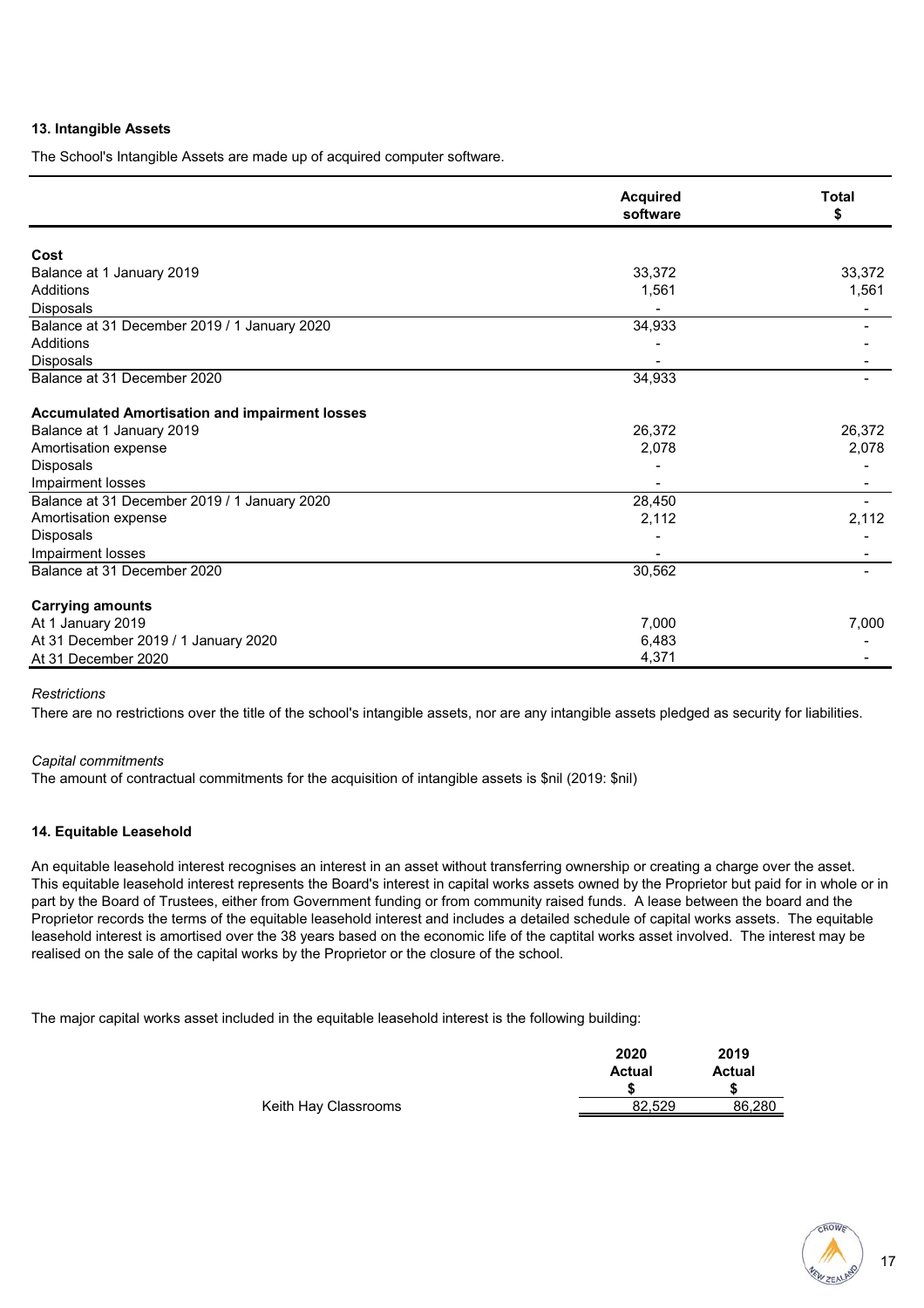#### **15. Accounts Payable**

|                                         | 2020          | 2020<br><b>Budget</b> | 2019          |
|-----------------------------------------|---------------|-----------------------|---------------|
|                                         | <b>Actual</b> | (Unaudited)           | <b>Actual</b> |
|                                         | \$            | \$                    | \$            |
| <b>Operating Creditors</b>              | 211,137       | 100,000               | 20,587        |
| Accruals                                | 7.475         | 25,000                | 25,687        |
| <b>Banking Staffing Overuse</b>         |               |                       | 19,271        |
| <b>Employee Entitlements - Salaries</b> | 467,778       | 400,000               | 364,901       |
| Employee Entitlements - Leave Accrual   | 37,248        | 40,000                | 38,358        |
|                                         | 723,638       | 565,000               | 468,804       |
|                                         |               |                       |               |
| Payables for Exchange Transactions      | 723.638       | 565.000               | 468,804       |
|                                         | 723,638       | 565,000               | 468,804       |

The carrying value of payables approximates their fair value.

#### **16. Revenue Received in Advance**

|                                   | 2020          | 2020          | 2019          |
|-----------------------------------|---------------|---------------|---------------|
|                                   |               | <b>Budget</b> |               |
|                                   | <b>Actual</b> | (Unaudited)   | <b>Actual</b> |
|                                   | D             |               | \$            |
| <b>International Student Fees</b> | 471,506       | 700,000       | 811,505       |
| Other                             | 8,000         | 15,000        | 18,882        |
|                                   |               |               |               |
|                                   | 479.506       | 715,000       | 830,387       |

#### **17. Provision for Cyclical Maintenance**

|                                           | 2020                | 2020<br><b>Budget</b> | 2019         |
|-------------------------------------------|---------------------|-----------------------|--------------|
|                                           | <b>Actual</b><br>\$ | (Unaudited)           | Actual<br>\$ |
| Provision at the Start of the Year        | 418,142             | 418.142               | 424,754      |
| Increase to the Provision During the Year | 59.833              | 65,000                | 47,428       |
| Use of the Provision During the Year      | (11, 615)           | (68, 447)             | (54,040)     |
| Provision at the End of the Year          | 466.360             | 414.695               | 418,142      |
| <b>Cyclical Maintenance - Current</b>     | 149.242             | 64.695                | 68.447       |
| Cyclical Maintenance - Term               | 317.118             | 350,000               | 349,695      |
|                                           | 466.360             | 414.695               | 418.142      |

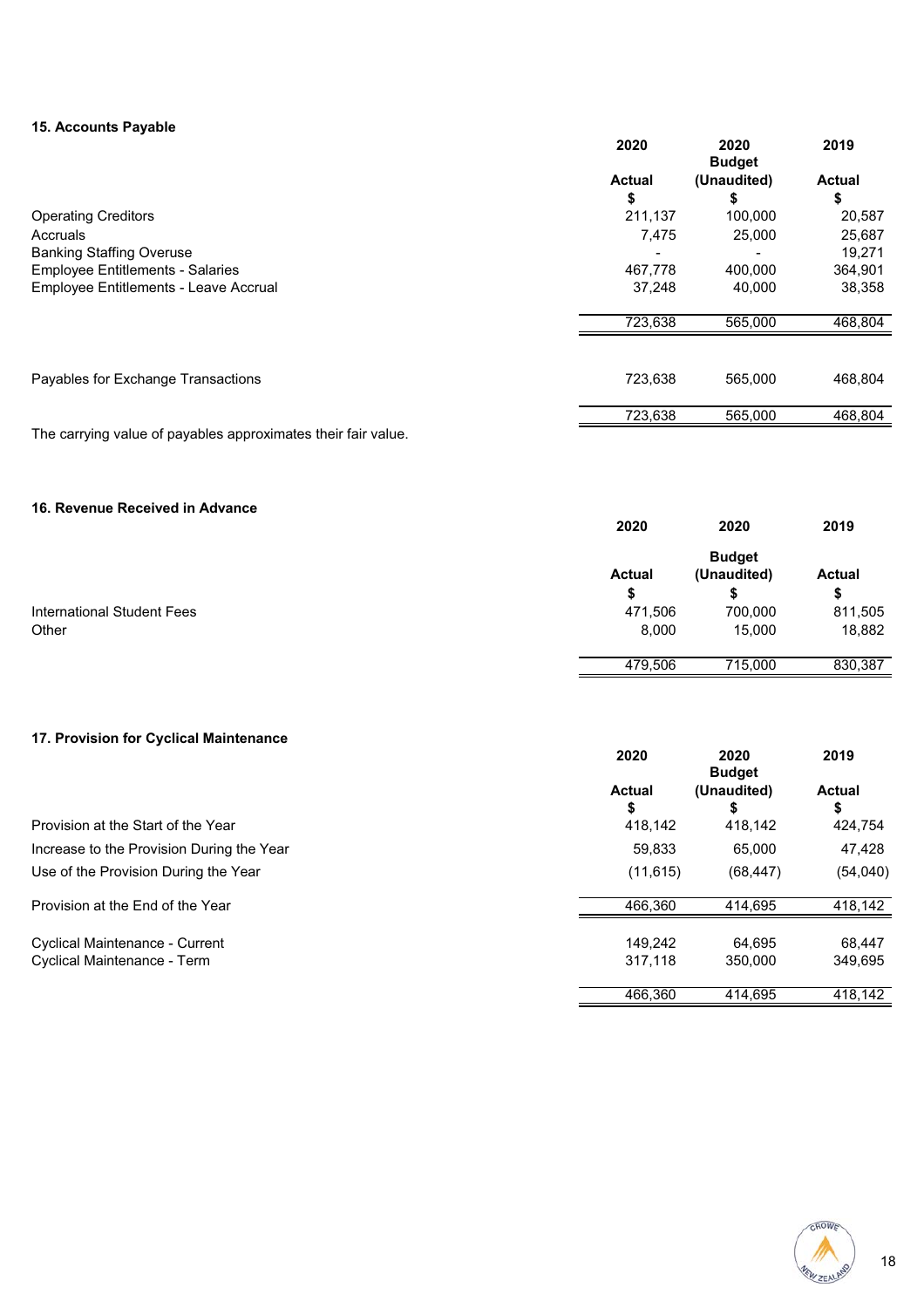#### **18. Finance Lease Liability**

The School has entered into a number of finance lease agreements for computers and other ICT equipment. Minimum lease payments payable:

|                                                  | 2020          | 2020<br><b>Budget</b> | 2019          |
|--------------------------------------------------|---------------|-----------------------|---------------|
|                                                  | <b>Actual</b> | (Unaudited)           | <b>Actual</b> |
|                                                  | \$            |                       | \$            |
| No Later than One Year                           | 63,563        | 80,000                | 106,472       |
| Later than One Year and no Later than Five Years | 112,764       | 100.000               | 38,730        |
|                                                  | 176.327       | 180.000               | 145,202       |
|                                                  |               |                       |               |

#### **19. Funds Held in Trust**

|                                                          | 2020          | 2020          | 2019          |
|----------------------------------------------------------|---------------|---------------|---------------|
|                                                          | <b>Actual</b> | <b>Budget</b> | <b>Actual</b> |
|                                                          |               |               |               |
| Funds Held in Trust on Behalf of Third Parties - Current | 501.584       | 500,000       | 558.804       |
|                                                          | 501.584       | 500.000       | 558.804       |

These funds relate to arrangements where the school is acting as an agent. These amounts are not revenue or expenditure of the school and therefore are not included in the Statement of Comprehensive Revenue and Expense.

#### **20. Related Party Transactions**

The School is a controlled entity of the Crown, and the Crown provides the major source of revenue to the school. The school enters into transactions with other entities also controlled by the Crown, such as government departments, state-owned enterprises and other Crown entities. Transactions with these entities are not disclosed as they occur on terms and conditions no more or less favourable than those that it is reasonable to expect the school would have adopted if dealing with that entity at arm's length.

Related party disclosures have not been made for transactions with related parties that are within a normal supplier or client/recipient relationship on terms and condition no more or less favourable than those that it is reasonable to expect the school would have adopted in dealing with the party at arm's length in the same circumstances. Further, transactions with other government agencies (for example, Government departments and Crown entities) are not disclosed as related party transactions when they are consistent with the normal operating arrangements between government agencies and undertaken on the normal terms and conditions for such transactions.

The Proprietor of the School, St Mary's College Auckland Limited, is a related party of the Board because the proprietor appoints representatives to the Board, giving the proprietor significant influence over the Board. Any services or contributions between the Board and Proprietor have been disclosed appropriately, if the proprietor collects fund on behalf of the school (or vice versa) the amounts are disclosed.

The Proprietor provides land and buildings free of charge for use by the Board as noted in Note 1(c). The estimated value of this use during the current period is included in the Statement of Comprehensive Revenue and Expense as 'Use of Land and Buildings'.

Under an agency agreement, the School collects funds on behalf of the Proprietor. These include attendance dues, Proprietor and building contributions and special character donations payable to the Proprietor. The amounts collected in total were \$2,126,613 (2019: 1,980,064) for domestic students. These do not represent revenue in the financial statements of the school. Any balance not transferred at the year end is treated as a liability. The total funds held by the school on behalf of the Proprietor is \$62,299 (2019: \$62,286)

In addition the school has entered into a Service Level Agreement with the Proprietor for the provision of Property Management services. As at 31 December 2021 the Board of Trustees held in Trust for the Proprietor an amount of \$22,885.

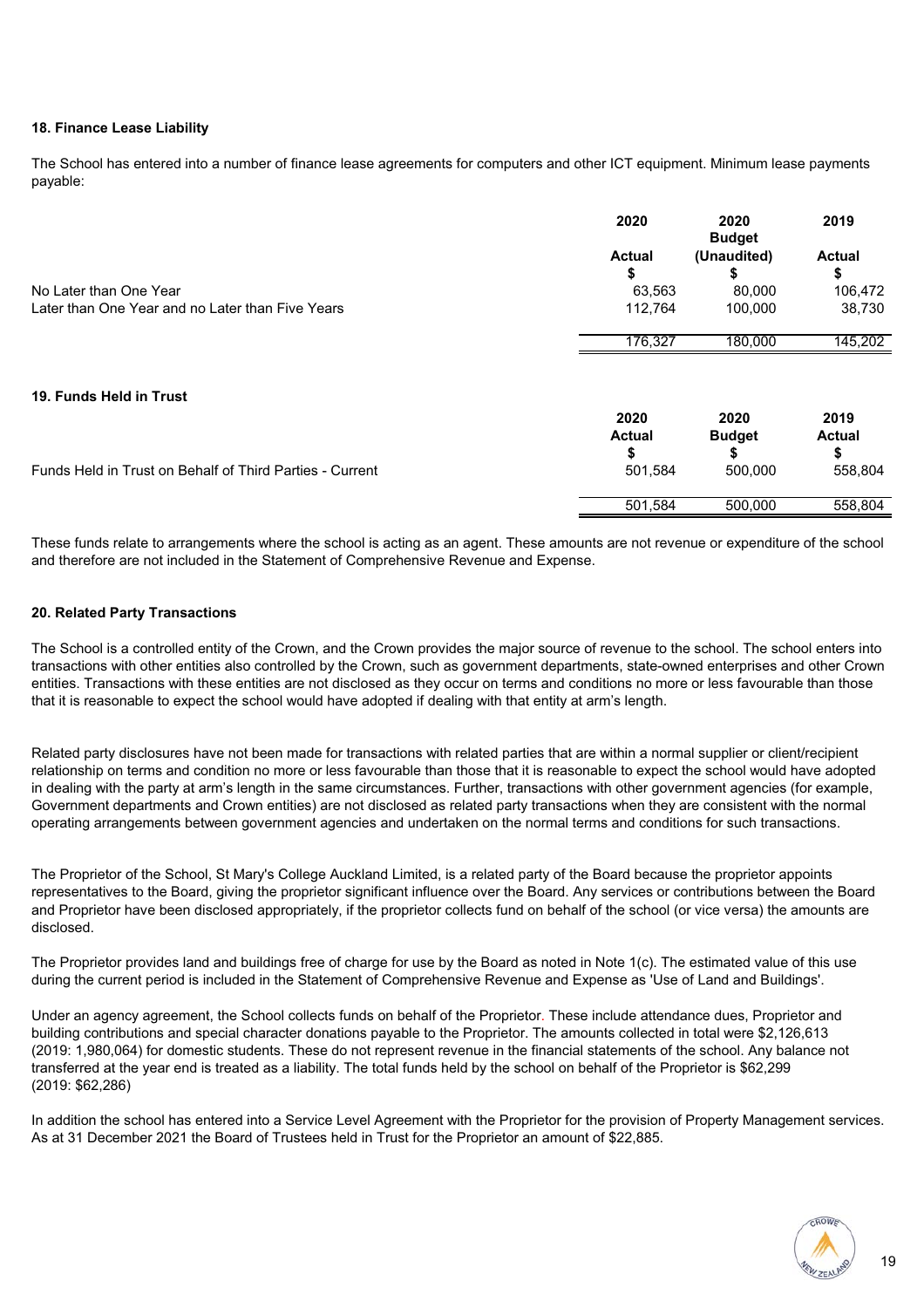#### **21. Renumeration**

#### *Key management personnel compensation*

Key management personnel of the School include all trustees of the Board, Principal, Deputy Principals.

|                                             | 2020<br><b>Actual</b> | 2019<br><b>Actual</b> |
|---------------------------------------------|-----------------------|-----------------------|
| <b>Board Members</b>                        | \$                    | \$                    |
| Remuneration                                | 5,430                 | 5,325                 |
| Full-time equivalent members                | 0.25                  | 0.37                  |
| Leadership Team                             |                       |                       |
| Remuneration                                | 515.955               | 586.011               |
| Full-time equivalent members                | 4                     | 5                     |
| Total key management personnel remuneration | 521,385               | 591,336               |
| Total full-time equivalent personnel        | 4.25                  | 5.37                  |

The full time equivalent for Board members has been determined based on attendance at Board meetings, Committee meetings and for other obligations of the Board, such as stand downs and suspensions, plus the estimated time for Board members to prepare for meetings.

#### *Principal*

The total value of remuneration paid or payable to the Principal was in the following bands:

|                                                  | 2020      | 2019      |
|--------------------------------------------------|-----------|-----------|
|                                                  | Actual    | Actual    |
| Salaries and Other Short-term Employee Benefits: | \$000     | \$000     |
| Salary and Other Payments                        | 160 - 170 | 155 - 160 |
| Benefits and Other Emoluments                    | $0 - 5$   | $4 - 5$   |

#### *Other Employees*

The number of other employees with remuneration greater than \$100,000 was in the following bands:

| Remuneration<br>\$000 | 2020<br><b>FTE Number</b> | 2019<br><b>FTE Number</b> |
|-----------------------|---------------------------|---------------------------|
| 100 - 110             | 8                         | ა                         |
| 110 - 120             |                           |                           |
| 120 - 130             |                           |                           |
|                       | 10                        | h                         |

The disclosure for 'Other Employees' does not include remuneration of the Principal.

#### **22. Compensation and Other Benefits Upon Leaving**

There was no compensation or other benefits paid or payable to persons whom ceased to be trustees, committee members or employees (2019:nil)

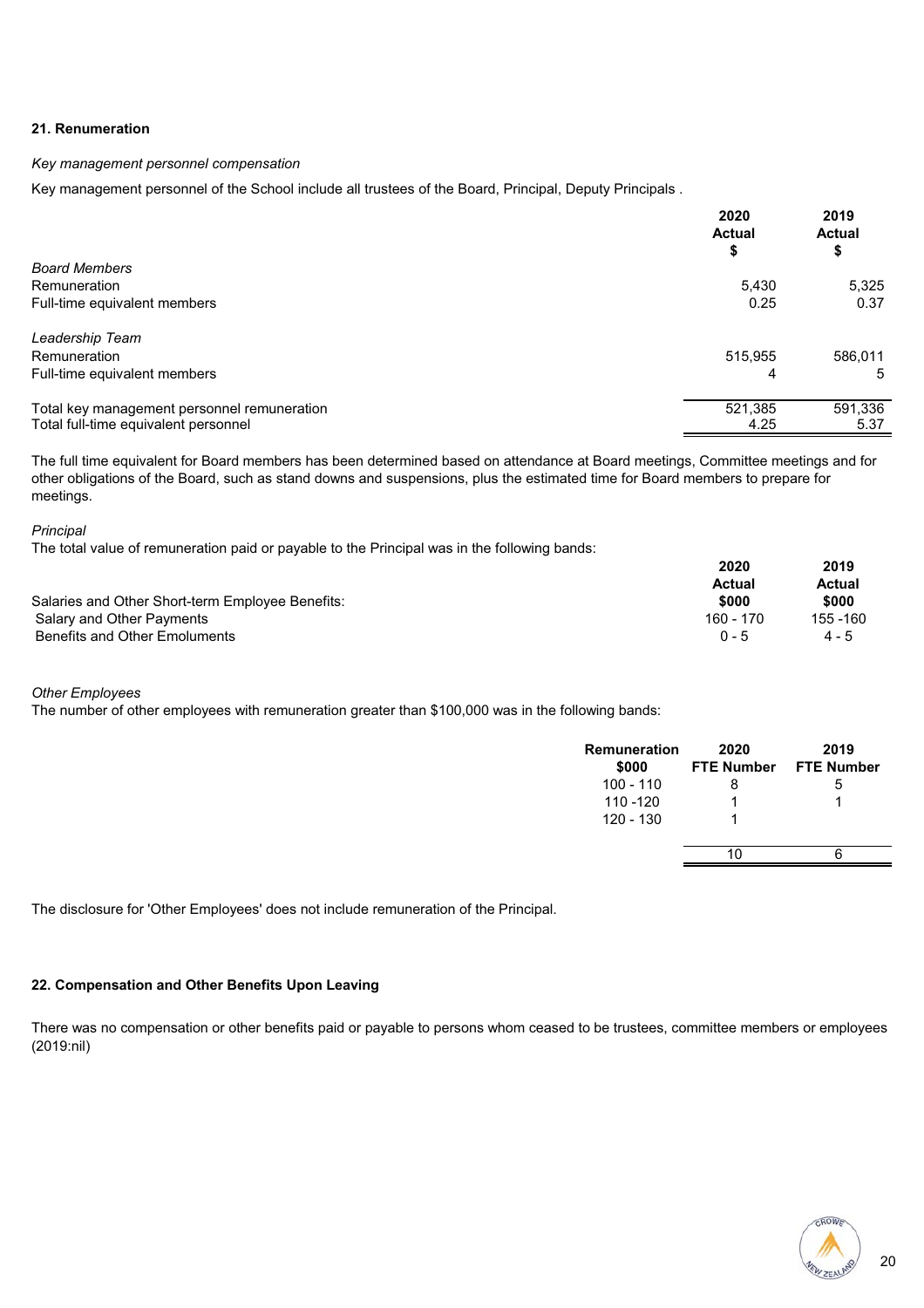#### **23. Contingencies**

There are no contingent liabilities (except as noted below) and no contingent assets as at 31 December 2020 (Contingent liabilities and assets at 31 December 2019: nil).

#### *Holidays Act Compliance – schools payroll*

The Ministry of Education performs payroll processing and payments on behalf of school boards of trustees, through payroll service provider Education Payroll Limited.

The Ministry's review of the schools sector payroll to ensure compliance with the Holidays Act 2003 is ongoing. The current phase of this review is to design potential solutions for any compliance breaches discovered in the initial phase of the Programme. Final calculations and potential impact on any specific individual will not be known until further detailed analysis and solutions have been completed.

To the extent that any obligation cannot reasonably be quantified at 31 December 2020, a contingent liability for the school may exist.

#### **24. Managing Capital**

The School's capital is its equity and comprises capital contributions from the Ministry of Education for plant and equipment and accumulated surpluses and deficits. The School does not actively manage capital but attempts to ensure that income exceeds spending in most years. Although deficits can arise as planned in particular years, they are offset by planned surpluses in previous years or ensuing years.

#### **25 Financial Instruments**

The carrying amount of financial assets and liabilities in each of the financial instrument categories are as follows:

#### **Financial assets measured at amortised cost**

|                                                         | 2020          | 2020<br><b>Budget</b> | 2019          |
|---------------------------------------------------------|---------------|-----------------------|---------------|
|                                                         | <b>Actual</b> | (Unaudited)           | <b>Actual</b> |
|                                                         | \$            |                       | \$            |
| Cash and Cash Equivalents                               | 432.503       | 510.000               | 640,798       |
| Receivables                                             | 530.242       | 478,000               | 454.900       |
| <b>Investments - Term Deposits</b>                      | 2.218.927     | 2.200.000             | 2,150,004     |
| Total Financial assets measured at amortised cost       | 3,181,673     | 3,188,000             | 3,245,702     |
| <b>Financial liabilities measured at amortised cost</b> |               |                       |               |
| Payables                                                | 723.638       | 565,000               | 468.804       |
| <b>Finance Leases</b>                                   | 176.327       | 180.000               | 145.202       |
| Total Financial Liabilities Measured at Amortised Cost  | 899.965       | 745,000               | 614.006       |

#### **26 Events after Balance date**

There were no significant events after the balance date that impact these financial statements.

#### **27 Breach of Legislation**

The School has failed to comply with Section 87(1) of the Eduation Act 1989 in that the Board of Trustees did not report by 31 May 2021, the date fixed by the Ministry of Education, by which the school is required to have sent their annual report to the Ministry of Education.

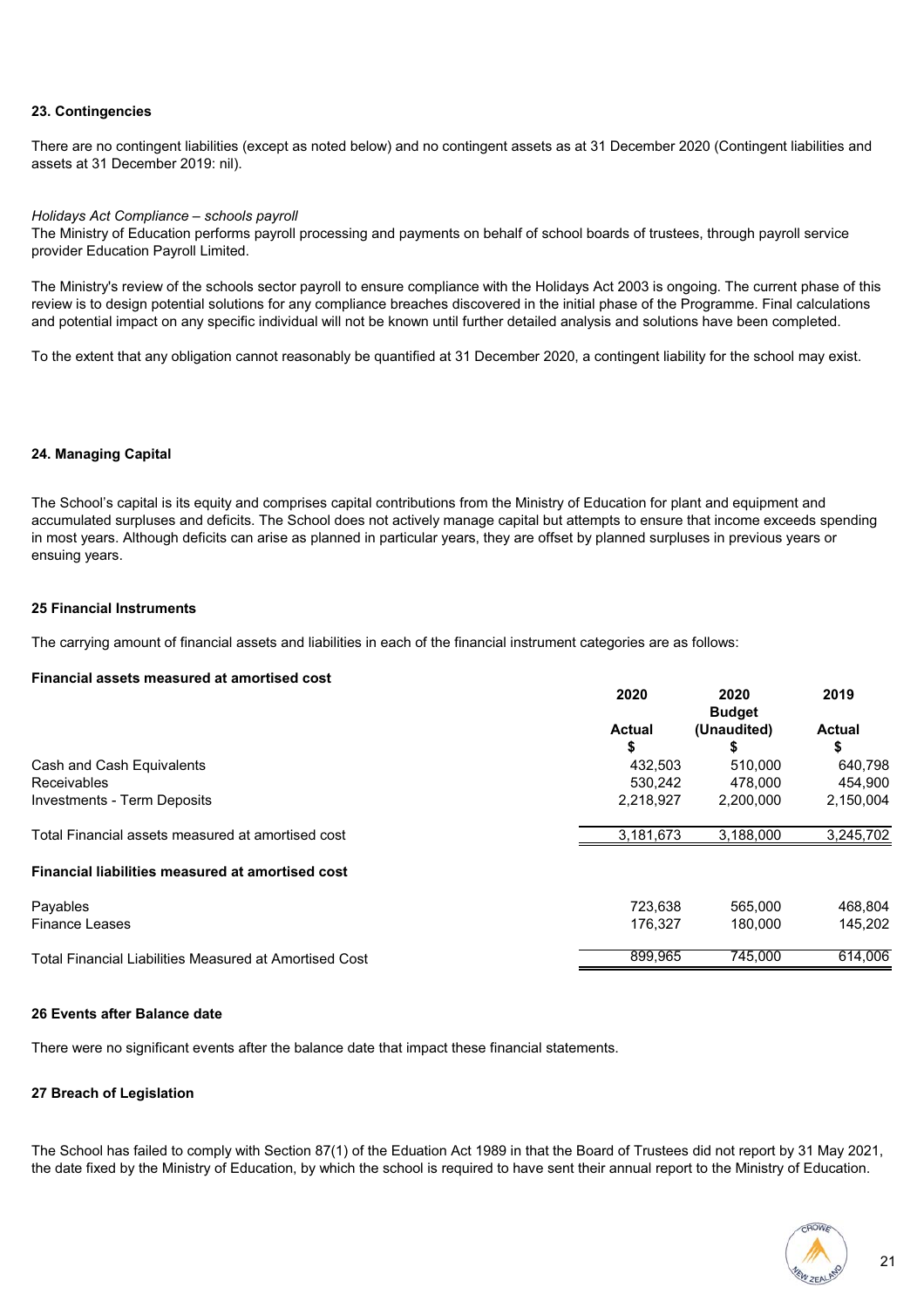**St Mary's College** 



## **Statement of Kiwisport Initiative**

For the year ended 31 December 2020

Kiwisport is a Government funding initiative that promotes sport and aims to increase opportunities for school aged students to participate in organised sport. Kiwisport provides funding based on all Years 7 to 13 students at St Mary's College. In the 2020 school year, the school received direct funding through the quarterly operations grant of \$21,832 (excluding GST). This funding was used to employ a fulltime Sports Coordinator.

2020 presented several challenges for the health and wellbeing of students due to the lack of playing opportunities. The St Mary's College sports team and student council were forced to look at different ways to encourage, support and motivate its students whilst in lockdown. This saw the emergence of online physical challenges using various social media platforms. The engagement was positive and helped create a sense of community amongst not only students but also staff. This contributed to improving the mental wellbeing of the St Mary's Community.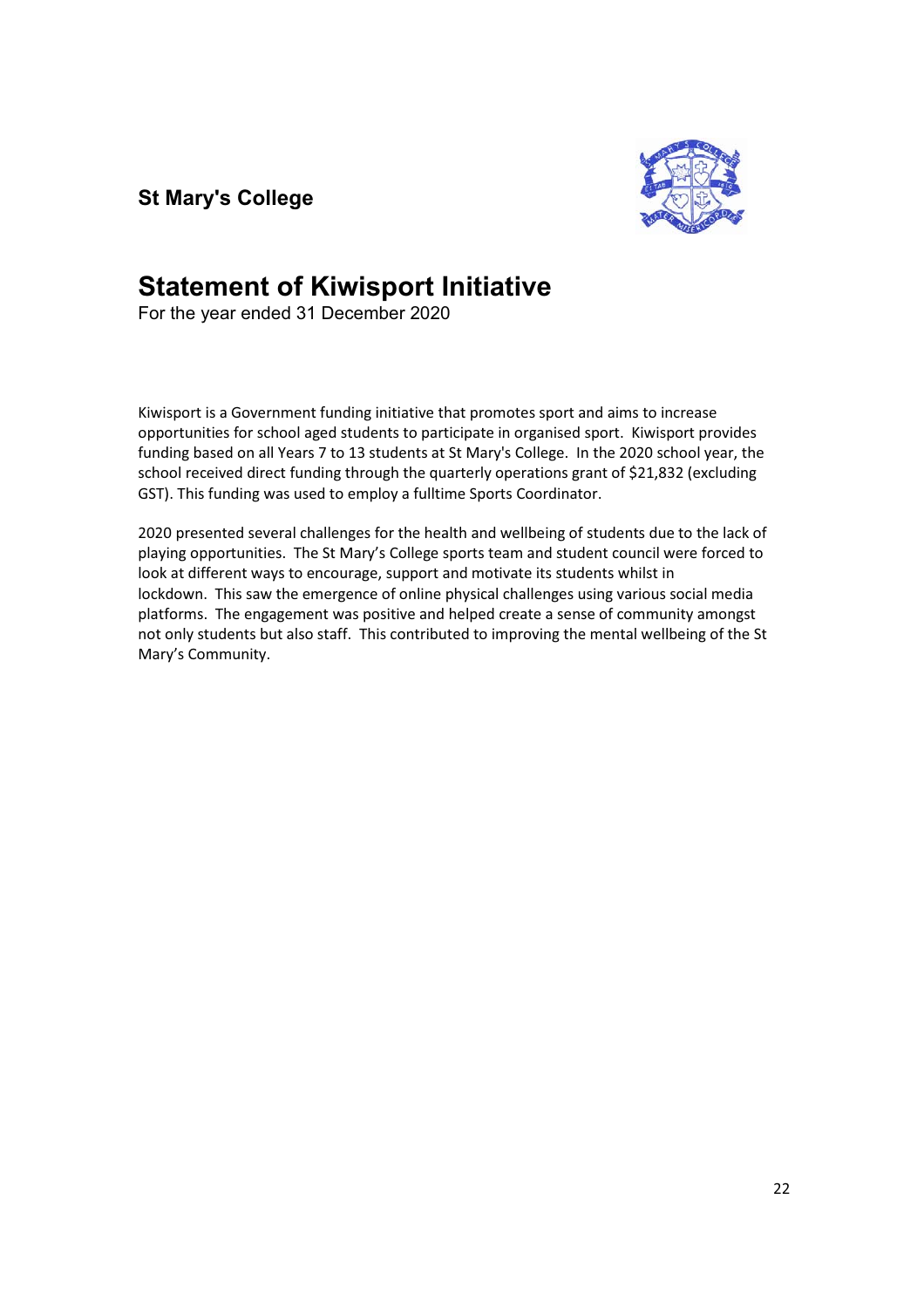|                                                 | St. Mary's College Annual Plan 2020                                                |                                                                 |                       |                                                                                        |                                                        |
|-------------------------------------------------|------------------------------------------------------------------------------------|-----------------------------------------------------------------|-----------------------|----------------------------------------------------------------------------------------|--------------------------------------------------------|
| <b>Strategic Goal</b>                           |                                                                                    |                                                                 | <b>Annual Targets</b> |                                                                                        |                                                        |
|                                                 | Nurturing the Catholic Faith in the 21st Century                                   |                                                                 |                       | Special Character Plan                                                                 |                                                        |
|                                                 | The Catholic Faith and Mercy values lie at the heart of St. Mary's College. They   |                                                                 |                       | Develop whole school focus for 2019 - Compassion/Te aroha (1.1)                        |                                                        |
|                                                 | unite and guide us and are reflected in every aspect of school life. We i          | nurture                                                         |                       | Continue to provide varied opportunities for all students to undertake service (1.2)   |                                                        |
|                                                 | the spiritual dimension of our student in balance with their academic,             |                                                                 |                       | Proactive promotion of the involvement of akonga and their whanau in the faith life of |                                                        |
|                                                 | emotional, social and physical development. We seek to foster an enduring          |                                                                 |                       | our school community (1.3)                                                             |                                                        |
|                                                 | faith that can support and guide our students in what is a rapidly changing        |                                                                 |                       | Continue to foster student led faith development (1.4)                                 |                                                        |
| world                                           |                                                                                    |                                                                 |                       | Continued development of the tagged teachers programme (1.5)                           |                                                        |
|                                                 |                                                                                    |                                                                 |                       | Continue to develop class mission activities (1.6)                                     |                                                        |
|                                                 | Maintain Mercy charism in a way that is relevant to the 21st Century               | and                                                             |                       | To care for creation (1.7)                                                             |                                                        |
|                                                 | promotes whanaungatanga and manaakitanga<br>Nurture and enduring faith in students |                                                                 | diocese $(1.8)$       | Strengthen relationship with the parish(es)/Eucharistic communities and with the       |                                                        |
|                                                 | Continue student participation in social outreach                                  |                                                                 |                       | Provide PLD that will promote the Catholic word throughout all curriculum areas. (1.9) |                                                        |
|                                                 | Encourage continued student and staff development in Special Character             |                                                                 |                       | Foster and encourage opportunities for faith development and participation (1.10)      |                                                        |
|                                                 |                                                                                    |                                                                 |                       |                                                                                        |                                                        |
| <b>Base Line Data</b>                           |                                                                                    |                                                                 |                       |                                                                                        |                                                        |
| 2019 Analysis of Variance                       |                                                                                    |                                                                 |                       |                                                                                        |                                                        |
|                                                 | 2019 Within School Leader Special Character Report                                 |                                                                 |                       |                                                                                        |                                                        |
|                                                 | 2019 Special Character Focus and Action Plan                                       |                                                                 |                       |                                                                                        |                                                        |
| Catholic Elaborations<br><b>Bishops Letters</b> |                                                                                    |                                                                 |                       |                                                                                        |                                                        |
| Key Improvement Strategies                      |                                                                                    |                                                                 |                       |                                                                                        |                                                        |
| What                                            | <b>Who</b><br><b>When</b>                                                          | gress<br>Indicators of Pro                                      |                       | <b>Outcomes</b>                                                                        | Variance and                                           |
|                                                 |                                                                                    |                                                                 |                       |                                                                                        | Evaluation                                             |
|                                                 | Special Character Action Plan covers 1.2, 1.8 and a number of others               |                                                                 |                       |                                                                                        |                                                        |
| Develop whole<br>school focus<br>1.1            | MBY/DSA/JWS/WSL<br>Special Character<br>$T1-4$                                     | Mercy Value is unpacked for staff at<br>the start of the year   |                       | RE classes started the year with units<br>Staff PD at the beginning of the year        | 2020 and COVID this was<br>Given the challenges of     |
| for 2020-                                       | <b>TIS</b>                                                                         | Mercy Value is unpacked for                                     |                       | around compassion                                                                      | the ideal whole school                                 |
| Compassion/Te                                   | Staff                                                                              | students throughout the year eg all                             |                       | <b>Gathering Mass booklet</b>                                                          | focus.                                                 |
| aroha (1.1)                                     | Students                                                                           | RE Classes will have completed a<br>unit on the value of Aroha. |                       | the importance of Te Aroha, picked up in<br>Reminders throughout COVID-19 around       | The focus chosen for 2021,<br>maanakitanga or Care for |
|                                                 |                                                                                    | Liturgies and Eucharistic                                       |                       | Prefect addresses etc.                                                                 | builds on the 2020 value.<br>the Poor and Vulnerable   |
|                                                 |                                                                                    | celebrations reflect the value of<br>Aroha                      |                       |                                                                                        |                                                        |
|                                                 |                                                                                    |                                                                 |                       |                                                                                        |                                                        |

**VICE LEWIS** 

St. Mary's College Annual Plan 2020 1 St. Mary's College Annual Plan 2020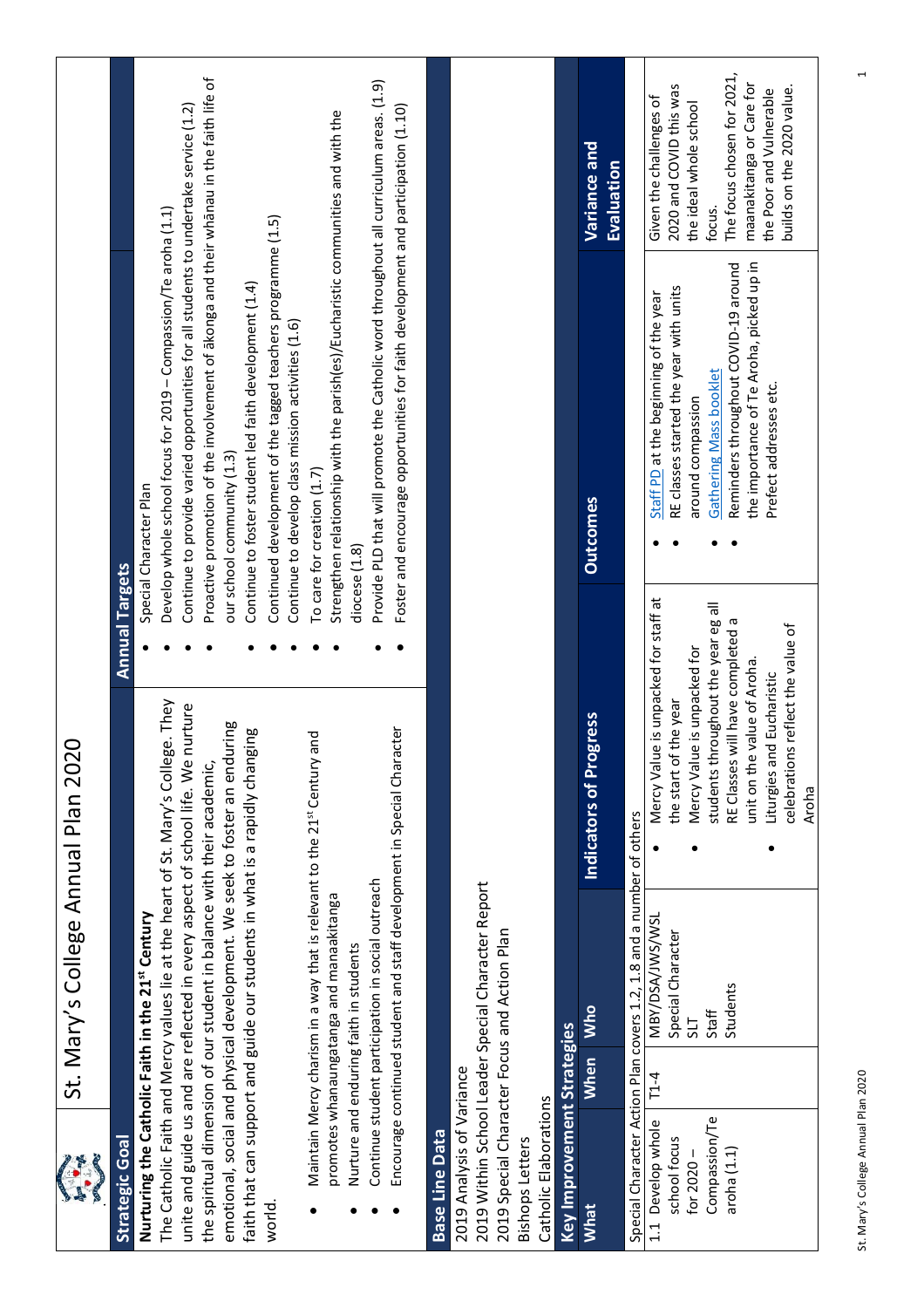|                                                                                           | hours having to be reduced.<br>This will continue to be a<br>challenging with service<br>Again, COVID made this<br>focus in 2021.                                                                                                                                       | not due to COVID or had to<br>development will continue<br>initiatives such as the Halo<br>Fostering student led faith<br>be done differently. Some<br>smaller scale. Others such<br>as the masses were done<br>Club were launched on a<br>would have occurred did<br>Some opportunities that<br>to be a focus for 2021<br>differently.                                                                                                                                                                                                                                                                                                                                                                                                                                                                                                                                                                                     | programme in 2021. Again,<br>there will be several new<br>Continue to build on the<br>strengths of this |
|-------------------------------------------------------------------------------------------|-------------------------------------------------------------------------------------------------------------------------------------------------------------------------------------------------------------------------------------------------------------------------|-----------------------------------------------------------------------------------------------------------------------------------------------------------------------------------------------------------------------------------------------------------------------------------------------------------------------------------------------------------------------------------------------------------------------------------------------------------------------------------------------------------------------------------------------------------------------------------------------------------------------------------------------------------------------------------------------------------------------------------------------------------------------------------------------------------------------------------------------------------------------------------------------------------------------------|---------------------------------------------------------------------------------------------------------|
|                                                                                           | can be shown at home, to others, when<br>Year 12 students completed a reduced<br>doing this differently. Ways that aroha<br>COVID-19 has forced us to think about<br>Mission activities continued<br>service component<br>working online.                               | Special Character student leaders had to<br>were filmed, Mercy Day liturgy whilst on<br>of the Diocese Mission Map, reading (in<br>celebrated differently during the period<br>uniform) at the Christmas Eve Vigil and<br>Diocesan Youth Masses, students took<br>provided opportunities for students to<br>Students involved with the promotion<br>Sacramental progamme cancelled for<br>site was deliver virtually to each form<br>You Tube Masses over the Lockdown<br>of lockdown, prayers and reflections<br>on the Christmas Day Shine TV Mass<br>Students were also involved in other<br>2020, due to COVID-19. Students<br>assisted to parish programmes as<br>Young Vinnies continued when at<br>Online masses during lockdown<br>High attendance of students at<br>think about how faith could be<br>participate with their families<br>roles in the mass as Ushers<br>required.<br>periods.<br>School.<br>class. | TEAMs active, particularly during the<br>Tagged teachers meeting regularly,<br>lockdown periods.        |
|                                                                                           | $\bullet$                                                                                                                                                                                                                                                               |                                                                                                                                                                                                                                                                                                                                                                                                                                                                                                                                                                                                                                                                                                                                                                                                                                                                                                                             |                                                                                                         |
| how Aroha can be shown in their<br>Students actively thinking about<br>daily interactions | activity to support this organisation<br>Identify opportunities for service<br>each individual, class,<br>organisation and has done an<br>Each class has established a<br>connection with a 'service'<br>the school and<br>community<br>actions for<br>year level,<br>٠ | Opportunities for Sacramental preparation<br>Foster a connection between students and<br>To support and facilitate the promotion of<br>Supporting the role of the liturgical rep to<br>To mentor the Special Character student<br>Provide and encourage opportunities for<br>focus in form classes<br>faith development and participation<br>Servant leader group and the Young<br>parishes through increased<br>communication<br>maintain a faith<br>Vinnies<br>leaders<br>$\bullet$                                                                                                                                                                                                                                                                                                                                                                                                                                       | Tagged teachers meetings to grow<br>the capabilities of each of these<br>teachers                       |
|                                                                                           | WSL Special Character<br>MBY/DSA/JWS<br>Form teachers<br>ξ                                                                                                                                                                                                              | MBY/DSA/JWS/WSL<br>Special Character<br><b>TIS</b><br>m                                                                                                                                                                                                                                                                                                                                                                                                                                                                                                                                                                                                                                                                                                                                                                                                                                                                     | MBY, DSA, CM                                                                                            |
|                                                                                           | $T1 - 3/4$                                                                                                                                                                                                                                                              | $T1-4$                                                                                                                                                                                                                                                                                                                                                                                                                                                                                                                                                                                                                                                                                                                                                                                                                                                                                                                      | $T1-4$                                                                                                  |
|                                                                                           | for all students<br>provide varied<br>opportunities<br>to undertake<br>Continue to<br>service<br>1.2                                                                                                                                                                    | faith development<br>foster student led<br>1.4 Continue to                                                                                                                                                                                                                                                                                                                                                                                                                                                                                                                                                                                                                                                                                                                                                                                                                                                                  | development of the<br>1.5 Continued                                                                     |

St. Mary's College Annual Plan 2020 2 St. Mary's College Annual Plan 2020

 $\sim$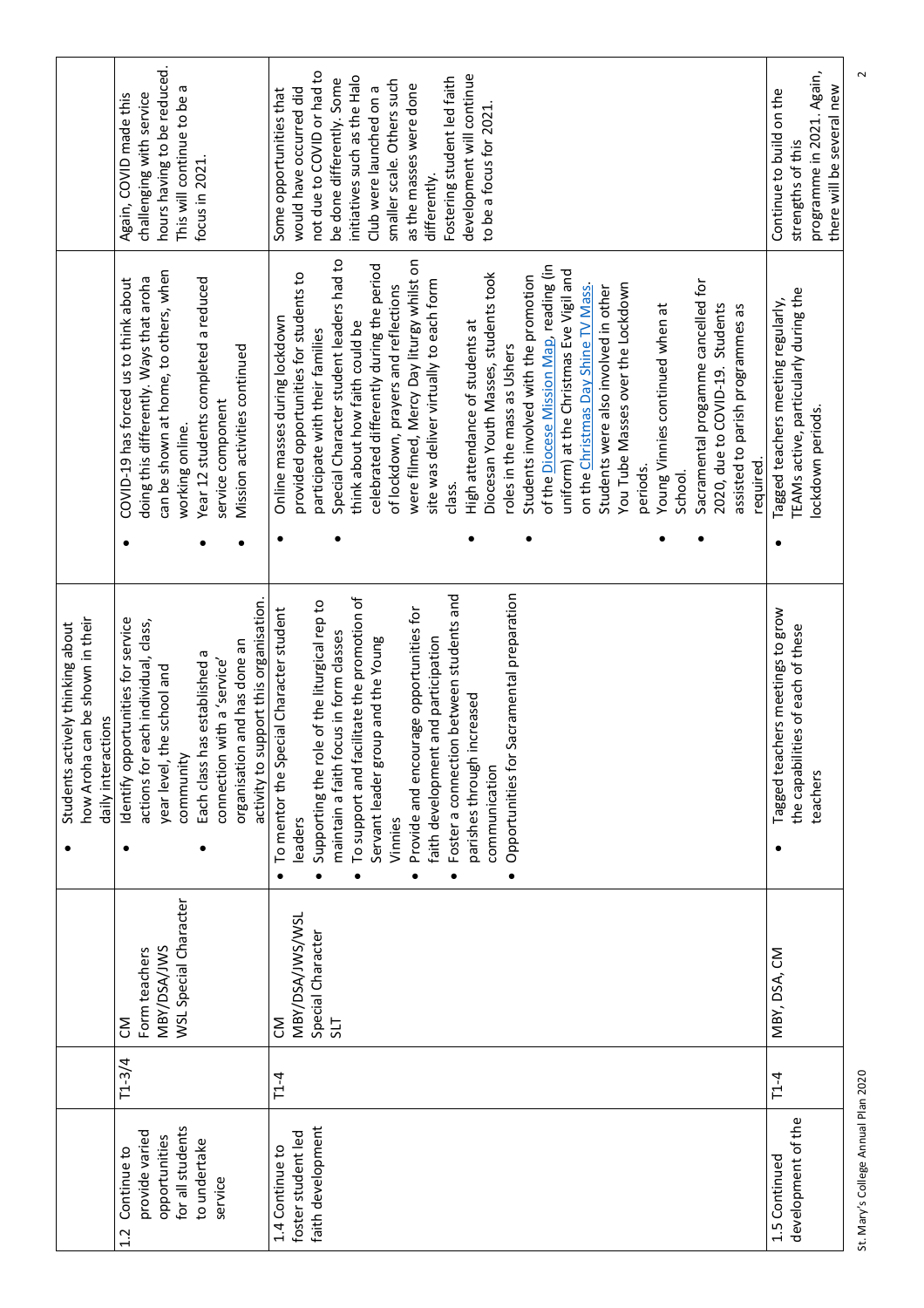| S                             |                                                                              |           |                                                              |   |                              |        | st. Mary's College Annual Plan 2020 |
|-------------------------------|------------------------------------------------------------------------------|-----------|--------------------------------------------------------------|---|------------------------------|--------|-------------------------------------|
|                               |                                                                              |           | examples could include Young<br>within and outside of school |   |                              |        |                                     |
|                               | limited by COVID                                                             |           | Promotion of opportunities both                              |   |                              |        |                                     |
|                               | Catholic Schools. Started in Term 3,                                         |           | implemented                                                  |   |                              |        |                                     |
|                               | Halo Club developed for students new to                                      |           | Catholic schools developed and                               |   |                              |        |                                     |
|                               | Catholic Schools programme                                                   |           | Programme for students new to                                |   |                              |        |                                     |
|                               | 4 teachers attended the Teachers new to                                      |           | Sacramental programme                                        |   |                              |        |                                     |
|                               | was postponed due to COVID.                                                  |           | daily life of our school                                     |   |                              |        | (1.10)                              |
|                               | planned a Te Reo Māori mass but that                                         |           | te reo Māori, and karakia into the                           |   |                              |        | and participation                   |
|                               | wairua/spirituality. Whanau committee                                        |           | how it incorporates tikanga Māori,                           |   | All Staff                    |        | faith development                   |
| of 2020                       | Staff retreat Day around Māori                                               |           | about Māori wairua/spirituality and                          |   | 5L                           |        | opportunities for                   |
| given the disrupted nature    | at the beginning of the year.                                                |           | Development of understanding                                 |   | MBY/DSA/JWS/CM               |        | encourage                           |
| A continued focus for 2021,   | Introduction of Form Class Prayer Book                                       |           | Prayer focus in form classes                                 |   | <b>WSL Special Character</b> |        | 1.10 Foster and                     |
|                               | programme.                                                                   |           |                                                              |   |                              |        |                                     |
|                               | $\bar{E}$<br>attended the Having Life to the                                 |           |                                                              |   |                              |        |                                     |
|                               | Faculty Leaders of PE/Health and Science                                     |           |                                                              |   |                              |        |                                     |
|                               | character.                                                                   |           |                                                              |   |                              |        |                                     |
|                               | the Kahui Ako Conference around special                                      |           | 2020                                                         |   |                              |        | curriculum areas                    |
| be built on in 2021           | CME and MBY provided a workshop for                                          |           | Introduction of a staff retreat in                           |   |                              |        | throughout all                      |
| This will need to continue to | year.                                                                        |           | programme                                                    |   | Faculty Leaders              |        | the Catholic word                   |
| great initiative and success. | PLD programme disrupted by COVID this                                        |           | integral part of the school PLD                              |   | MBY/DSA/JWS/CM               |        | that will promote                   |
| The staff retreat day was a   | Staff Retreat 3 July 2020                                                    |           | Special character PLD to be an                               | ٠ | <b>WSL Special Character</b> | $T1-4$ | 1.9 Provide PLD                     |
|                               | 2021.                                                                        |           |                                                              |   |                              |        |                                     |
|                               | Paperwork to become an Enviro School<br>signed in Term 4, ready to launch in |           | Promote Pope Francis' Laudato 'si                            |   |                              |        |                                     |
| 2021 College Mercy value.     | student council.                                                             |           | school                                                       |   |                              |        |                                     |
| 2021. This also links to the  | working with student leaders and                                             |           | ig things throughout the<br>ways of doir                     |   |                              |        | creation                            |
| Enviro school launch in       | Environmental group formed, new TIC,                                         | $\bullet$ | Where possible look for sustainable                          | ٠ | Environmental Group          | $T1-4$ | 1.7 To care for                     |
|                               |                                                                              |           | to in the first instance                                     |   |                              |        |                                     |
|                               |                                                                              |           | organisations for students to donate                         |   |                              |        |                                     |
|                               | organisations to support in 2021                                             |           | Look at providing a list of Catholic                         |   |                              |        |                                     |
|                               | Continue to develop the list of Catholic                                     |           | missions throughout the year.                                |   |                              |        | mission activities                  |
|                               | Mission activity continued.                                                  |           | of doing something to support the                            |   | Form Teachers                |        | develop class                       |
| A renewed focus for 2021      | Has had to pivot due to COVID-19                                             |           | Each form class has the expectation                          |   | SΘ                           | $T1-3$ | 1.6 Continue to                     |
|                               | part of the year from Bethlehem College.                                     |           |                                                              |   |                              |        |                                     |
|                               | There was one student teacher in RE for                                      |           |                                                              |   |                              |        |                                     |
| tagged role.                  | calendar.                                                                    |           |                                                              |   |                              |        |                                     |
| which is a requirement of a   | around significant days in the Church                                        |           | Student teachers in RE                                       |   |                              |        |                                     |
| not in permanent positions,   | Tagged teachers on reflection roster                                         |           | Induction of new staff                                       |   |                              |        |                                     |
| group even though they are    | Staff Retreat Day                                                            |           | of tagged teachers                                           |   |                              |        | programme                           |
| teachers who will join the    | Tagged teachers led workshops at the                                         |           | Information for staff about the role                         |   |                              |        | tagged teachers                     |

St. Mary's College Annual Plan 2020 3 St. Mary's College Annual Plan 2020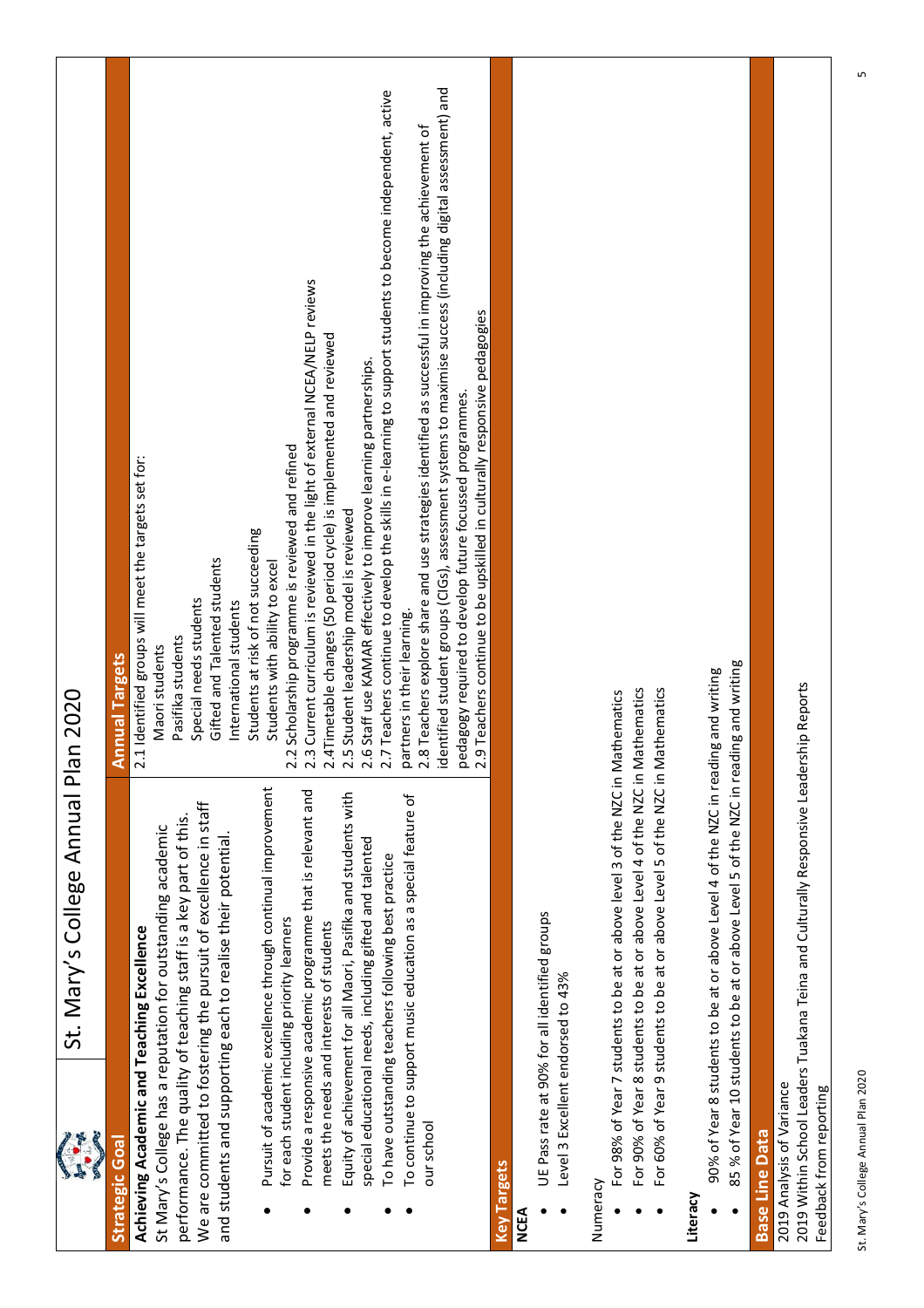| <b>Key Improvement Strategies</b>                                                                                                                                                                                                                                   |        |                                                |                                                                                                                                                                                                                                                                                                            |                                                                                                                                                                                                                                                                                                                                                                                                                                                                                                                                                                                                                                                                                                                                                                                     |                                                                                                                                                                                                                                                                                                                                                                                                             |
|---------------------------------------------------------------------------------------------------------------------------------------------------------------------------------------------------------------------------------------------------------------------|--------|------------------------------------------------|------------------------------------------------------------------------------------------------------------------------------------------------------------------------------------------------------------------------------------------------------------------------------------------------------------|-------------------------------------------------------------------------------------------------------------------------------------------------------------------------------------------------------------------------------------------------------------------------------------------------------------------------------------------------------------------------------------------------------------------------------------------------------------------------------------------------------------------------------------------------------------------------------------------------------------------------------------------------------------------------------------------------------------------------------------------------------------------------------------|-------------------------------------------------------------------------------------------------------------------------------------------------------------------------------------------------------------------------------------------------------------------------------------------------------------------------------------------------------------------------------------------------------------|
| <b>What</b>                                                                                                                                                                                                                                                         | When   | <b>Who</b>                                     | ogress<br>Indicators of P                                                                                                                                                                                                                                                                                  | <b>Outcomes</b>                                                                                                                                                                                                                                                                                                                                                                                                                                                                                                                                                                                                                                                                                                                                                                     | Variance and Evaluation                                                                                                                                                                                                                                                                                                                                                                                     |
| Students with ability to<br>Special needs students<br>International students<br>Students at risk of not<br>2.1 Identified groups will<br>meet the targets set for:<br>Gifted and Talented<br>Pasifika students<br>Maori students<br>succeeding<br>students<br>excel | $T1-4$ | WSL Data<br>Teachers<br>WSL CR<br>Deans<br>FLS | meeting the needs of these groups.<br>monitoring systems to best meet<br>Teachers making use of KAMAR<br>the needs to students, families,<br>Continuation of senior student<br>data around student progress<br>PLD addresses ways of best<br>Refinement of academic<br>deans, Faculty Leaders<br>mentoring | Information shared with staff across<br>them how to read the information),<br>students were participating. Mame<br>staff around how to access and use<br>PLC group around data led by WST<br>students (assemblies held to show<br>from report) sent to students and<br>followed up with form class visits.<br>and photo removed from Report)<br>COVID-19 let to engagement and<br>produced in different formats on<br>Two KAMAR workshops held for<br>looks at data and strategies on a<br>monitoring which is shared with<br>NCEA Predictor (Name removed<br>Senior academic deans meeting<br>three occasions so that parents<br>could understand what/how<br>participation reports being<br>WST working on academic<br>parents monthly<br>student data<br>regular basis<br>d<br>٠ | met (1 student), the Pasifika UE<br>students and families about UE<br>Need to continue to education<br>the asymptotic nature of the<br>past couple of years, despite<br>achievement target was not<br>results this target should be<br>been above the 90% for the<br>Achievement has generally<br>goal was also not met.<br>The L1 Maori student<br>increased in 2021.<br>Most targets met.<br>requirements |
| 2.2 Scholarship programme<br>is reviewed and refined                                                                                                                                                                                                                | $T2-3$ | <b>NHR</b><br>교 리                              | Encouragement of Year 12s to<br>New co-ordinator appointed<br>attempt Scholarship where<br>Student feedback<br>appropriate.<br>٠                                                                                                                                                                           | process with other Catholic schools.<br>RE introduced as a new Scholarship<br>programmes in place by the end of<br>subject in 2020 - collaborative<br>Delayed due to COVID-19-<br><sup>12</sup> , as appropriate.<br>$\bullet$                                                                                                                                                                                                                                                                                                                                                                                                                                                                                                                                                      | attempting was also lower.<br>$\mathbf{I}$<br>RE Scholarship particularly<br>17 Scholarships achieved<br>However, actual number<br>successful with a 66.7%<br>fewer than previously.<br>attainment rate.                                                                                                                                                                                                    |
| 2.3 Current curriculum is<br>reviewed in the light of<br>external NCEA/NELP<br>reviews                                                                                                                                                                              | $T2-3$ | Deans<br><b>ISM</b><br>715<br>군                | Curriculum Review Group initiated;<br>terms of reference/timelines<br>Recommendations to SLT<br>Faculty Leaders review<br>Community feedback<br>programmes<br>established                                                                                                                                  | New Teaching and Learning DP<br>NELP released late in Term 4<br>4<br>Delayed due to COVID-19<br><b>NCEA TOD held in Term</b><br>Continue into 2021<br>appointed                                                                                                                                                                                                                                                                                                                                                                                                                                                                                                                                                                                                                     | Religious Education involved in<br>Staff involved in SEG and other<br>Three PPTA scheduled TODs in<br>Religious Studies NCEA Pilot.<br>Will need to continue to be<br>developed in 2021.<br>groups.<br>2021.                                                                                                                                                                                                |
| St. Mary's College Annual Plan 2020                                                                                                                                                                                                                                 |        |                                                |                                                                                                                                                                                                                                                                                                            |                                                                                                                                                                                                                                                                                                                                                                                                                                                                                                                                                                                                                                                                                                                                                                                     | 6                                                                                                                                                                                                                                                                                                                                                                                                           |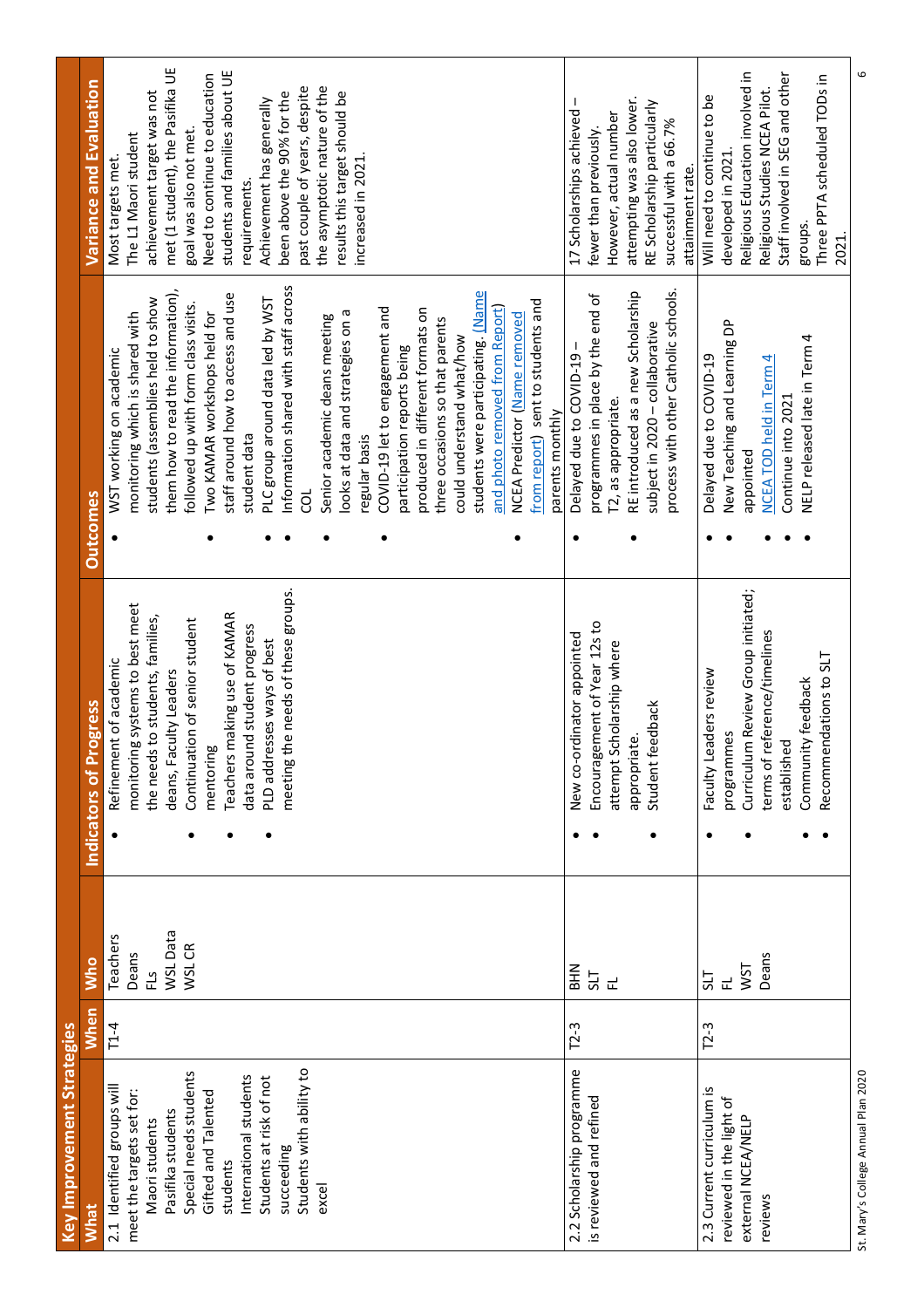| missing so much time in 2020.<br>Review again in 2021 due to  | Trimesters most impacted by<br>the time lost.                                                         |                                |                                                                   |                              | Continue to monitor                                                                      |                                    |                                                           |                                                          | With the rollout of the New                          | KAMAR version of KAMAR,         | there are different ways of          | working required. 2021 will       | need to continue to see PLD            | and upskilling to ensure that it<br>is being used effectively to | improve learning relationships. | Needs to be key school                                           | platform.                   |                          |                            |                               |                           |                                  |                                     |                                     |                                   |          | 2021 Plan for elearning to be                  | developed. Have applied for | regional PLD support.          |                                    |                                                                         |
|---------------------------------------------------------------|-------------------------------------------------------------------------------------------------------|--------------------------------|-------------------------------------------------------------------|------------------------------|------------------------------------------------------------------------------------------|------------------------------------|-----------------------------------------------------------|----------------------------------------------------------|------------------------------------------------------|---------------------------------|--------------------------------------|-----------------------------------|----------------------------------------|------------------------------------------------------------------|---------------------------------|------------------------------------------------------------------|-----------------------------|--------------------------|----------------------------|-------------------------------|---------------------------|----------------------------------|-------------------------------------|-------------------------------------|-----------------------------------|----------|------------------------------------------------|-----------------------------|--------------------------------|------------------------------------|-------------------------------------------------------------------------|
| New TT in place - 50 periods per<br>cycle removing a rotation | COVID-19 meant a number of these<br>study periods were impacted. Plan<br>in place for 2021.           | Overall staffing tracking down | supervised study in thier timetable<br>however, more staff have a | as opposed to a taught class | Introduction of an Environmental<br>Prefect inline with Enviro Schools                   | Kaiawhina process happens at same  | time as the rest of the leadership<br>process             | Further review required and<br>timeline to be developed. | $\mathbf{I}$<br>Tech tips regularly emailed to staff | including COVID-19 specific use | Looking at dates for introduction of | "new" KAMAR. Available from July  | 2020. Trial server being built so that | key staff can trial it before                                    | implementation. Plan of PD for  | KAMAR conference postponed due<br>specific groups also in place. | to COVID-19 rescheduled for | September-range of staff | attending. Did not happen. | New version KAMAR implemented | 17 November 2020. 2021 TT | completed in new KAMAR. Seems to | be quite similar. Will need to keep | developing PD to ensure that we are | making the best use of the system | in 2021. | TEAMS use and ways of using (such<br>$\bullet$ | as assignments, pollys etc) | significantly increased due to | COVID-19. Modelling of tools in    | other and so on. Year 7 onto TEAMS<br>briefings, staff challenging each |
|                                                               |                                                                                                       |                                |                                                                   |                              |                                                                                          |                                    |                                                           |                                                          |                                                      |                                 |                                      |                                   |                                        |                                                                  |                                 |                                                                  |                             |                          |                            |                               |                           |                                  |                                     |                                     |                                   |          |                                                |                             |                                |                                    |                                                                         |
| Timetable in place for the start of<br>2020                   | Feedback from students/staff as to<br>the success or otherwise of this<br>Monitor financial impact of | changes                        | study skills/careers for<br>Year 11/12 monitored<br>1 period      |                              | light of year level sizes, leadership<br>Review current roles in<br>Term ½:<br>$\bullet$ | opportunities, needs of the school | Any changes implemented for T3<br>ip process<br>leadershi |                                                          | continue<br>Tech tips                                | KAMAR used as main platform for | academic monitoring                  | Continue to explore best practice | and other ways of using                | Professional development around                                  | KAMAR changes<br>potential      | mid2020-2021                                                     |                             |                          |                            |                               |                           |                                  |                                     |                                     |                                   |          | Turnitin used with senior students             | for all assessments (where  | applicable)                    | TEAMs used by all staff, including | tutors/year level teams where<br>appropriate                            |
|                                                               |                                                                                                       |                                |                                                                   |                              |                                                                                          |                                    |                                                           |                                                          |                                                      |                                 |                                      |                                   |                                        |                                                                  |                                 |                                                                  |                             |                          |                            |                               |                           |                                  |                                     |                                     |                                   |          |                                                |                             |                                |                                    |                                                                         |
| DP Curriculum                                                 | Deans<br>51<br>군                                                                                      | Teacher                        |                                                                   |                              | <b>NGS</b><br>ŠН                                                                         | Deans                              |                                                           |                                                          | WST Data                                             | Glenys                          | 55                                   |                                   |                                        |                                                                  |                                 |                                                                  |                             |                          |                            |                               |                           |                                  |                                     |                                     |                                   |          | eLearning Lead                                 | Team                        | DP Pastoral                    | 51                                 |                                                                         |
| $\overline{\Gamma}$<br>H                                      |                                                                                                       |                                |                                                                   |                              | $\Gamma$                                                                                 |                                    |                                                           |                                                          | $T1-4$                                               |                                 |                                      |                                   |                                        |                                                                  |                                 |                                                                  |                             |                          |                            |                               |                           |                                  |                                     |                                     |                                   |          | $T1-4$                                         |                             |                                |                                    |                                                                         |
| 2.3 Timetable changes (50<br>period cycle) is                 | implemented and reviewed                                                                              |                                |                                                                   |                              | 2.4 Student leadership<br>model is reviewed                                              |                                    |                                                           |                                                          | 2.5 Staff use KAMAR                                  | effectively to improve          | learning partnerships                |                                   |                                        |                                                                  |                                 |                                                                  |                             |                          |                            |                               |                           |                                  |                                     |                                     |                                   |          | 2.6 Teachers continue to                       | develop the skills in       | learning to support            | students to become                 |                                                                         |

St. Mary's College Annual Plan 2020 7 St. Mary's College Annual Plan 2020

 $\overline{a}$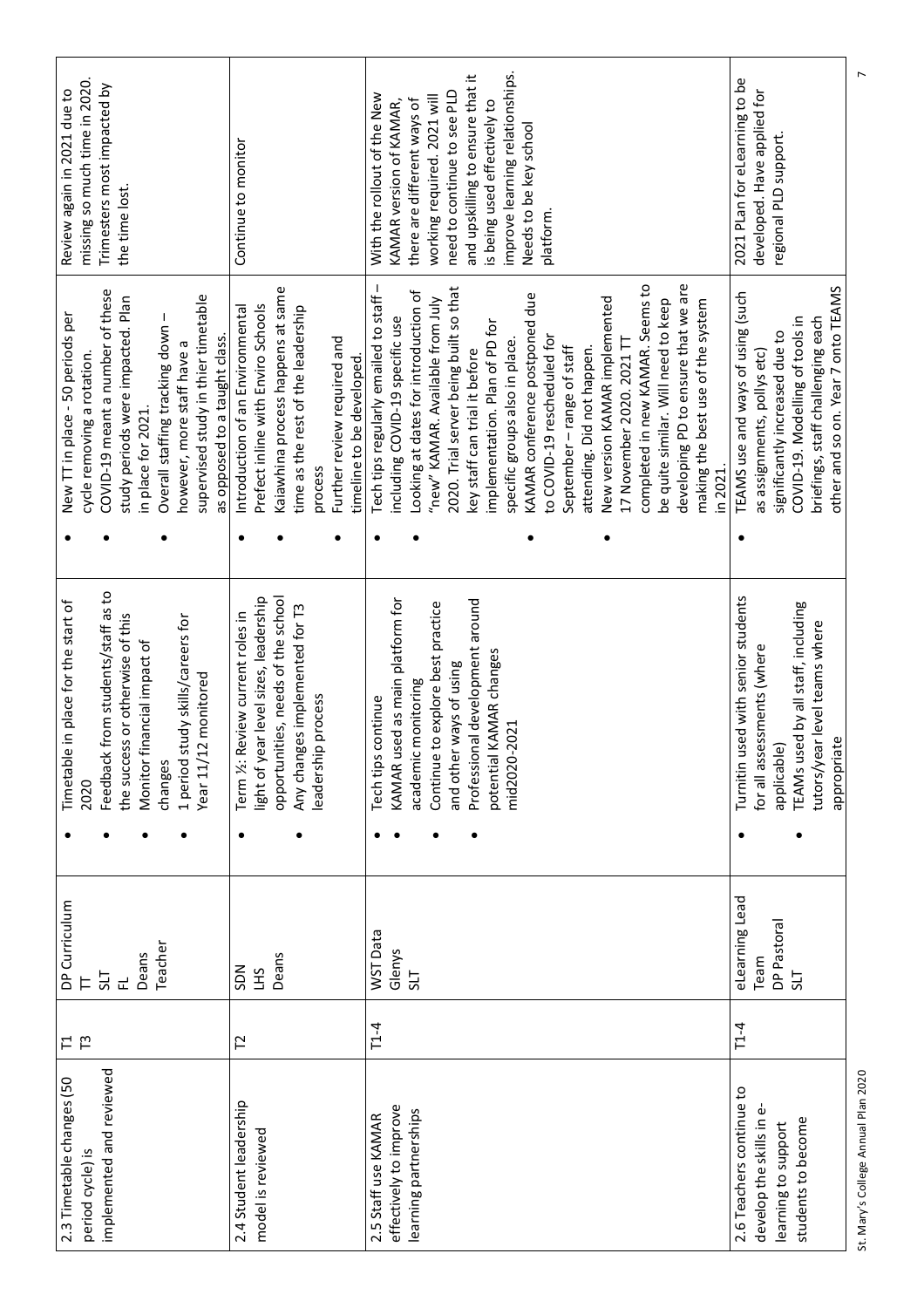|                                                                                                                                                                                                                                                                                                                                                                                                                                                                                                                                                                                                                                                                                                                                                                                                                                                                                                                                                                                                                                                                                                                                               | $\infty$<br>Interruptions of the year made<br>integrated into programmes.<br>it difficult to run a sustained<br>WSL PLGs to continue (2 per<br>Learnings from COVID to be<br>PLD programme.<br>term) into 2021                                                                        |
|-----------------------------------------------------------------------------------------------------------------------------------------------------------------------------------------------------------------------------------------------------------------------------------------------------------------------------------------------------------------------------------------------------------------------------------------------------------------------------------------------------------------------------------------------------------------------------------------------------------------------------------------------------------------------------------------------------------------------------------------------------------------------------------------------------------------------------------------------------------------------------------------------------------------------------------------------------------------------------------------------------------------------------------------------------------------------------------------------------------------------------------------------|---------------------------------------------------------------------------------------------------------------------------------------------------------------------------------------------------------------------------------------------------------------------------------------|
| to a device so a Year Level team was<br>Four staff (DTI, EGL, BZR, SDN) have<br>94 teachers across NZ so St. Mary's<br>(locked) for each form class. Whilst<br>The readiness for Remote Learning<br>can be contributed to the time and<br>obtained MIE status for 2021. Only<br>surveyed families most had access<br>Turnitin in use, but again, perhaps<br>forums - staff briefing live events,<br>beginner/advanced video calls on<br>communicated with families over<br>not as successful as it could have<br>upskilling staff over recent years.<br>for the second period of Remote<br>Importance of digital citizenship<br>students than the first period of<br>particular tools, tech angel year<br>been. All senior students using<br>English, History, Social Studies,<br>there were still issues, it was a<br>better learning experience for<br>is doing well with almost 5%!<br>Support offered in a range of<br>implemented with a Channel<br>Learning was very successful<br>effort that has been put into<br>Health trialling NZQA digital<br>Remote Learning.<br>Remote Learning.<br>assessment.<br>level teams.<br>through RE. | Maths curriculum work continues (external<br>Term 2 PLD Programme - cancelled due to<br>COVID 19. Focus on returning students to<br>class. One PLC held and Staff retreat day.<br>NZCER Science completed in Term 3<br>Terms 3 and 4 PD Calendars<br>Term 1 PD Programme<br>provider) |
| Digital citizenship continues to be<br>Digital assessment trialled both in<br>Inclusive features of O365 are<br>teams and for NZQA exams<br>utilised with students<br>developed                                                                                                                                                                                                                                                                                                                                                                                                                                                                                                                                                                                                                                                                                                                                                                                                                                                                                                                                                               | junior maths curriculum<br>NZCER Science assessment is used<br>opportunities for exploring and<br>Kahui Ako work<br>PLD programme provides<br>sharing strategies<br>Review of<br>as part of                                                                                           |
|                                                                                                                                                                                                                                                                                                                                                                                                                                                                                                                                                                                                                                                                                                                                                                                                                                                                                                                                                                                                                                                                                                                                               | eLearning Lead<br>All Teachers<br>ASL/WSL<br>Learning<br>Support<br>Team<br>ΕĽ<br>715                                                                                                                                                                                                 |
| partners in their learning<br>independent, active                                                                                                                                                                                                                                                                                                                                                                                                                                                                                                                                                                                                                                                                                                                                                                                                                                                                                                                                                                                                                                                                                             | $T1-4$<br>improving the achievement<br>St. Mary's College Annual Plan 2020<br>2.7 Teachers explore share<br>groups (CIGs), assessment<br>identified as successful in<br>success (including digital<br>systems to maximise<br>of identified student<br>and use strategies              |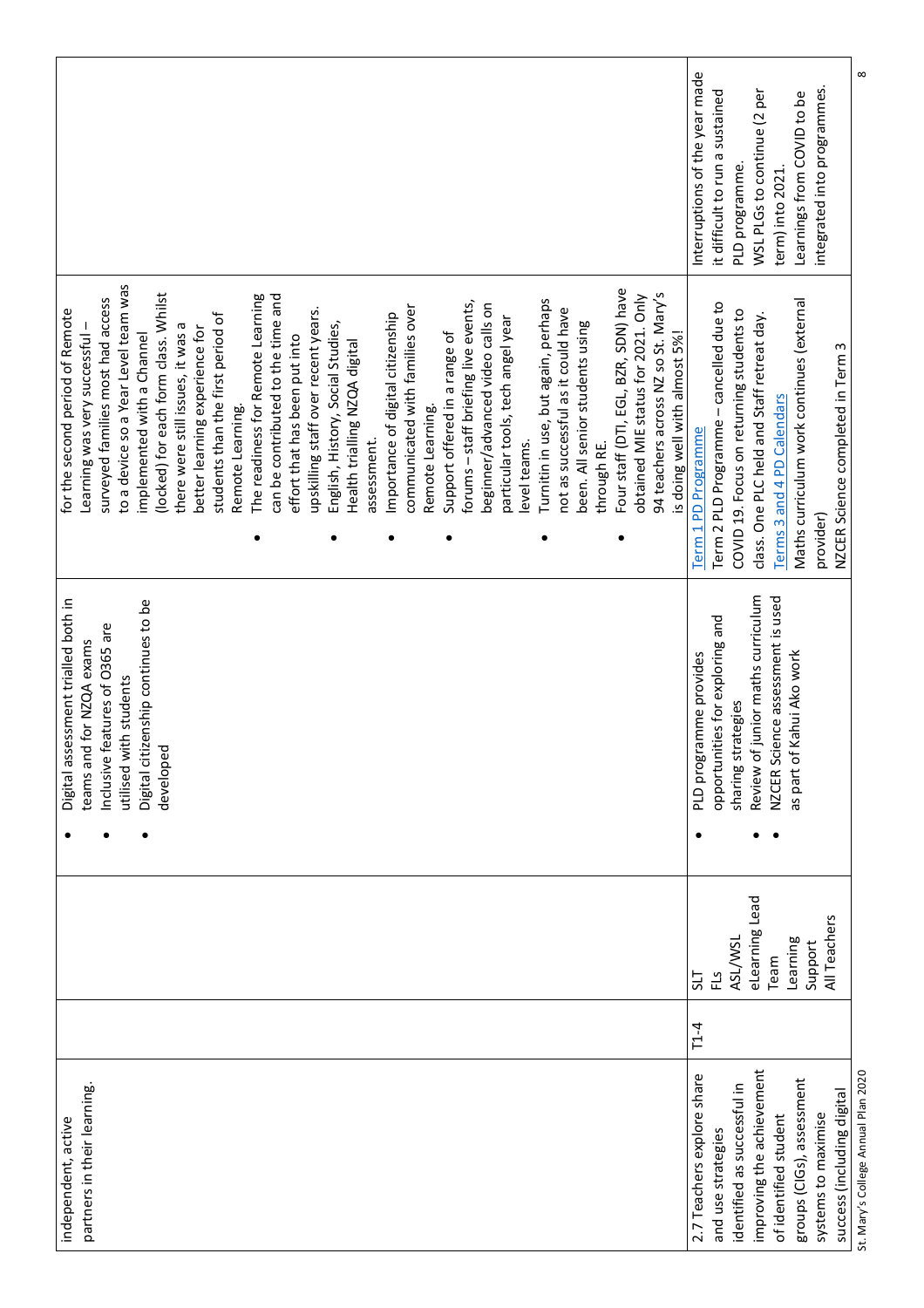|                                         |                                         |                      |                                     | To continue to be a focus |                                |                                    |                                 |                       |                              |                                     |          |                                      |                              |                    |
|-----------------------------------------|-----------------------------------------|----------------------|-------------------------------------|---------------------------|--------------------------------|------------------------------------|---------------------------------|-----------------------|------------------------------|-------------------------------------|----------|--------------------------------------|------------------------------|--------------------|
| Social Sciences review of Year 9 and 10 | programme completed (external provider) |                      | Term 4 Browser week was successful. | Staff retreat day         | 14 staff attended the Pasifika | Falanoa                            | Kahui Ako PLC around Culturally | Responsive Leadership | Anton Black PLD provided for | interested staff (after school Zoom | session) | Social Sciences have rolled out Year | 9/10 units and are currently | planning Year 7/8. |
|                                         |                                         |                      |                                     | PLD programme provides    | opportunities for this         | Social Sciences continue to review | their junior programmes with    | support<br>external   |                              |                                     |          |                                      |                              |                    |
|                                         |                                         |                      |                                     | All staff                 | <b>NSL CR</b>                  | Whanau/Pasifika                    | Networks                        |                       |                              |                                     |          |                                      |                              |                    |
|                                         |                                         |                      |                                     | $\overline{1}$ -4         |                                |                                    |                                 |                       |                              |                                     |          |                                      |                              |                    |
| assessment) and pedagogy                | required to develop future              | focussed programmes. |                                     | 2.8 Teachers continued to | be upskilled in culturally     | responsive pedagogies              |                                 |                       |                              |                                     |          |                                      |                              |                    |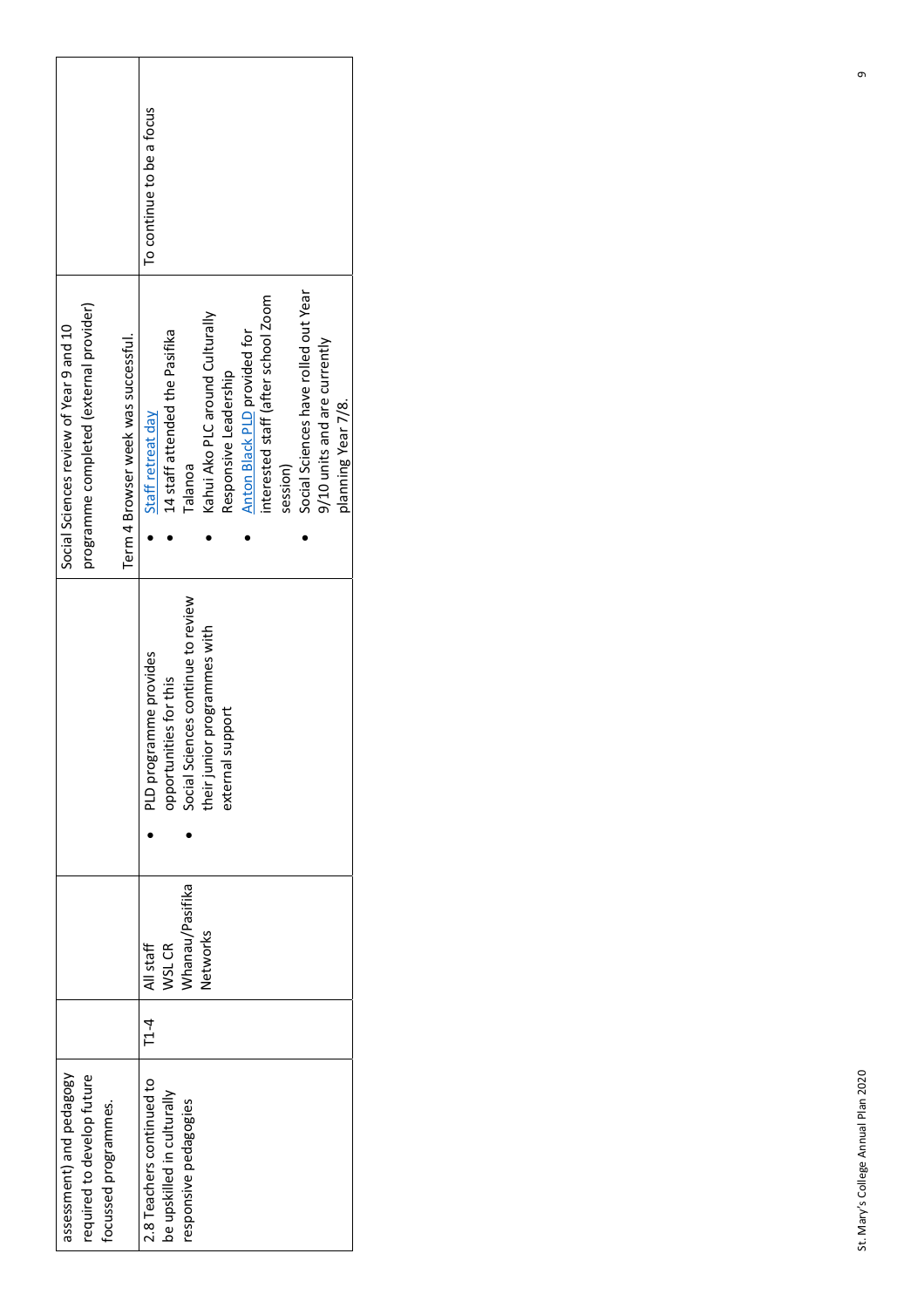| $\frac{1}{2}$                                                                                                                                 |                          |                                               | St. Mary's College Annual Plan 2020                                                                                                                                                                                           |                       |                                                                                                                                                                                                                                                                                                                                                                                                                                                                                                                                                                                                                                                                                              |                                                                                                                                                                                                                                                                                                                                                                                         |
|-----------------------------------------------------------------------------------------------------------------------------------------------|--------------------------|-----------------------------------------------|-------------------------------------------------------------------------------------------------------------------------------------------------------------------------------------------------------------------------------|-----------------------|----------------------------------------------------------------------------------------------------------------------------------------------------------------------------------------------------------------------------------------------------------------------------------------------------------------------------------------------------------------------------------------------------------------------------------------------------------------------------------------------------------------------------------------------------------------------------------------------------------------------------------------------------------------------------------------------|-----------------------------------------------------------------------------------------------------------------------------------------------------------------------------------------------------------------------------------------------------------------------------------------------------------------------------------------------------------------------------------------|
| <b>Strategic Goal</b>                                                                                                                         |                          |                                               |                                                                                                                                                                                                                               | <b>Annual Targets</b> |                                                                                                                                                                                                                                                                                                                                                                                                                                                                                                                                                                                                                                                                                              |                                                                                                                                                                                                                                                                                                                                                                                         |
| Support Community Involvement                                                                                                                 |                          |                                               | The St Mary's College community is strong and diverse. We are                                                                                                                                                                 |                       | 3.1 Learning partnerships between students, teachers, parents are strengthened through<br>conversations, eg report evenings                                                                                                                                                                                                                                                                                                                                                                                                                                                                                                                                                                  |                                                                                                                                                                                                                                                                                                                                                                                         |
|                                                                                                                                               |                          |                                               | committed to protecting that diversity and to building relationships to<br>ensure more successful educational outcomes for our students                                                                                       |                       | 3.2 KAMAR (academic monitoring) and reporting system are refined to provide increased sharing of<br>data about students' learning and needs.                                                                                                                                                                                                                                                                                                                                                                                                                                                                                                                                                 |                                                                                                                                                                                                                                                                                                                                                                                         |
|                                                                                                                                               | learning and school life |                                               | Increase parent/family/whanau engagement with student                                                                                                                                                                         |                       | 3.3 Partnership with other schools in the area is explored through the Auckland Central Catholic<br>community of Learning/Kahui Ako community of schools.                                                                                                                                                                                                                                                                                                                                                                                                                                                                                                                                    |                                                                                                                                                                                                                                                                                                                                                                                         |
| kotahitanga                                                                                                                                   |                          |                                               | Enhance community with our community and place value upon                                                                                                                                                                     |                       | 3.4 Implementation of Cultural Evening changes                                                                                                                                                                                                                                                                                                                                                                                                                                                                                                                                                                                                                                               |                                                                                                                                                                                                                                                                                                                                                                                         |
|                                                                                                                                               | community in the school  |                                               | Reflect and foster the cultural diversity of the St. Mary's                                                                                                                                                                   |                       | 3.5 Whanau Group and Pasifika Network embedded                                                                                                                                                                                                                                                                                                                                                                                                                                                                                                                                                                                                                                               |                                                                                                                                                                                                                                                                                                                                                                                         |
| <b>Base Line Data</b>                                                                                                                         |                          |                                               |                                                                                                                                                                                                                               |                       |                                                                                                                                                                                                                                                                                                                                                                                                                                                                                                                                                                                                                                                                                              |                                                                                                                                                                                                                                                                                                                                                                                         |
| 2019 Within School Leaders<br>2019 Analysis of Variance                                                                                       |                          |                                               |                                                                                                                                                                                                                               |                       |                                                                                                                                                                                                                                                                                                                                                                                                                                                                                                                                                                                                                                                                                              |                                                                                                                                                                                                                                                                                                                                                                                         |
| Feedback from reporting                                                                                                                       |                          |                                               |                                                                                                                                                                                                                               |                       |                                                                                                                                                                                                                                                                                                                                                                                                                                                                                                                                                                                                                                                                                              |                                                                                                                                                                                                                                                                                                                                                                                         |
| Key Improvement Strategies                                                                                                                    |                          |                                               |                                                                                                                                                                                                                               |                       |                                                                                                                                                                                                                                                                                                                                                                                                                                                                                                                                                                                                                                                                                              |                                                                                                                                                                                                                                                                                                                                                                                         |
| <b>What</b>                                                                                                                                   | When                     | <b>Who</b>                                    | Indicators of Progress                                                                                                                                                                                                        |                       | <b>Outcomes</b>                                                                                                                                                                                                                                                                                                                                                                                                                                                                                                                                                                                                                                                                              | Variance and Evaluation                                                                                                                                                                                                                                                                                                                                                                 |
| between students,<br>conversations, eg<br>teachers, parents<br>are strengthened<br>report evenings<br>partnerships<br>3.1 Learning<br>through | $T1-4$                   | Teachers<br>Students<br>Parents<br><b>TIS</b> | Review implementation of reporting<br>changes, refinements actioned<br>Numbers of families attending<br>teacher interviews with a day<br>option for junior parents<br>Change to the timing<br>Career development<br>nterviews | of parent             | Reporting changes including engagement<br>positive about the full day of interviews,<br>Remote Learning. The timing of the first<br>Interviews to happen in Term 3, with an<br>Feedback from parents (via survey) was<br>going into the second period of Remote<br>660 parents attended interviews with a<br>was challenging for staff that were fully<br>The online option was cancelled due to<br>reports for the end of Term 1 were not<br>lockdown meant that Key Competency<br>and work completion reports during<br>booked in terms of the number of<br>All changed due to COVID-19.<br>online option for parents.<br>total of 2931 bookings.<br>interviews.<br>Learning.<br>$\bullet$ | This needs to be a continuing focus<br>more about students through lock<br>Despite the challenges of the year<br>as there is also a perception that<br>down (introduction of pets etc!).<br>Full day conferences allowed for<br>good learning partnerships with<br>strengthened - teachers learnt<br>learning partnerships were<br>there is not enough of this<br>happening<br>parents. |
|                                                                                                                                               |                          |                                               |                                                                                                                                                                                                                               |                       |                                                                                                                                                                                                                                                                                                                                                                                                                                                                                                                                                                                                                                                                                              |                                                                                                                                                                                                                                                                                                                                                                                         |

St. Mary's College Annual Plan 2020 10 St. Mary's College Annual Plan 2020

 $\Xi$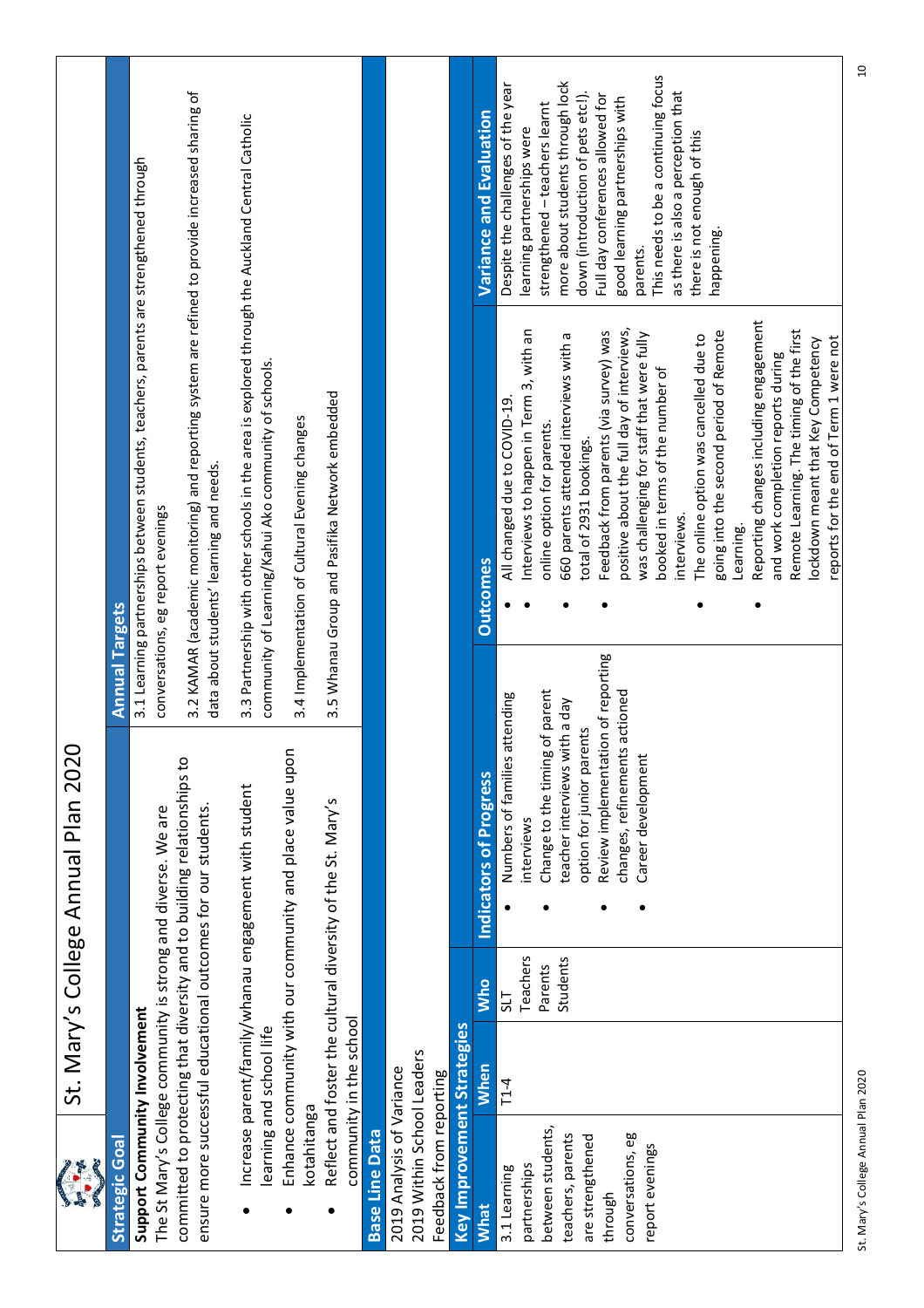|                                                                                                                                                                                                            | The changes to the Privacy Act mean<br>important for sharing information as<br>this is a secure, password protected<br>As a School we are not yet using<br>that KAMAR will become more<br>KAMAR to it's full potential<br>system.                                                                                                                                                          | Will continue to work on in 2021. Is<br>Structures working at St. Mary's.<br>it having a significant impact on<br>connection with other schools.<br>student learning outcomes?<br>Not as successful as it could<br>potentially be in terms of                                                                                     | Roll into 2021                                                                                                                                                                                                                                                                                                            |
|------------------------------------------------------------------------------------------------------------------------------------------------------------------------------------------------------------|--------------------------------------------------------------------------------------------------------------------------------------------------------------------------------------------------------------------------------------------------------------------------------------------------------------------------------------------------------------------------------------------|-----------------------------------------------------------------------------------------------------------------------------------------------------------------------------------------------------------------------------------------------------------------------------------------------------------------------------------|---------------------------------------------------------------------------------------------------------------------------------------------------------------------------------------------------------------------------------------------------------------------------------------------------------------------------|
| sent. The full report for juniors being sent<br>home earlier (due to the KAMAR rollover)<br>accompanied by information in the body<br>appeared to work well. Reports were<br>of the email and newsletters. | COVID Engagement and Work completion<br>NCEA Predictor seems to be working well.<br>Still room to develop use of KAMAR, the<br>reporting was another way that KAMAR<br>Enrolment information being collected<br>No stakeholder feedback sort - NCEA<br>different due to COVID changes. Will<br>Academic monitoring (see 2.1)<br>was used successfully.<br>through KAMAR<br>happen in 2021. | WST leading PLCs in their particular areas<br>Need to track impact on student learning<br>KA Conference, Mahi Tahi, hosted by St.<br>learning sessions offered by the WSLs.<br>Still room for refinement in terms of<br>Staff have enjoyed the professional<br>Mary's College, March 2020<br>structures - process slow<br>in 2021 | Excellent leadership from cultural prefects<br>Victory Centre re booked for June 2021 to<br>in terms of pivoting to be able to offer an<br>Cultural Evening 2020 cancelled due to<br>online platform for the cultural groups.<br>Group processes working well prior to<br>trial new format.<br>cancellation.<br>COVID-19. |
|                                                                                                                                                                                                            |                                                                                                                                                                                                                                                                                                                                                                                            |                                                                                                                                                                                                                                                                                                                                   |                                                                                                                                                                                                                                                                                                                           |
|                                                                                                                                                                                                            | KAMAR used to develop an effective<br>is being used to<br>and accessed from one platform.<br>purpose of academic monitoring<br>system so that the data is stored<br>Stakeholder feedback as to the<br>Staff using KAMAR for student<br>Ensure that KAMAR<br>its full potential<br>information.<br>sought,                                                                                  | Profile of KA roles built within the<br>KA Conference is hosted at SMC.<br>effectively at St. Mary's College<br>WST projects add value to staff<br>professional development and<br>KA structures are working<br>student learning<br>College.                                                                                      | New format and venue confirmed.<br>Group processes embedded                                                                                                                                                                                                                                                               |
|                                                                                                                                                                                                            |                                                                                                                                                                                                                                                                                                                                                                                            |                                                                                                                                                                                                                                                                                                                                   |                                                                                                                                                                                                                                                                                                                           |
|                                                                                                                                                                                                            | Teachers<br>Deans<br>WST<br><u>ي</u><br>سا<br>715                                                                                                                                                                                                                                                                                                                                          | <b>NST</b><br>NGS<br>TRE<br>AST                                                                                                                                                                                                                                                                                                   | Teachers<br>TRE<br>715                                                                                                                                                                                                                                                                                                    |
|                                                                                                                                                                                                            | $T1-4$                                                                                                                                                                                                                                                                                                                                                                                     | $T1-4$                                                                                                                                                                                                                                                                                                                            | $T1-T2$                                                                                                                                                                                                                                                                                                                   |
|                                                                                                                                                                                                            | provide increased<br>reporting system<br>monitoring) and<br>about students'<br>sharing of data<br>are refined to<br>learning and<br>3.2 KAMAR<br>(academic<br>needs.                                                                                                                                                                                                                       | with other schools<br>Ako community of<br>explored through<br>Central Catholic<br>3.3 Partnership<br>Learning/Kahui<br>community of<br>the Auckland<br>in the area is<br>schools.                                                                                                                                                 | Implementation of<br>Cultural Evening<br>changes<br>$\ddot{3}$                                                                                                                                                                                                                                                            |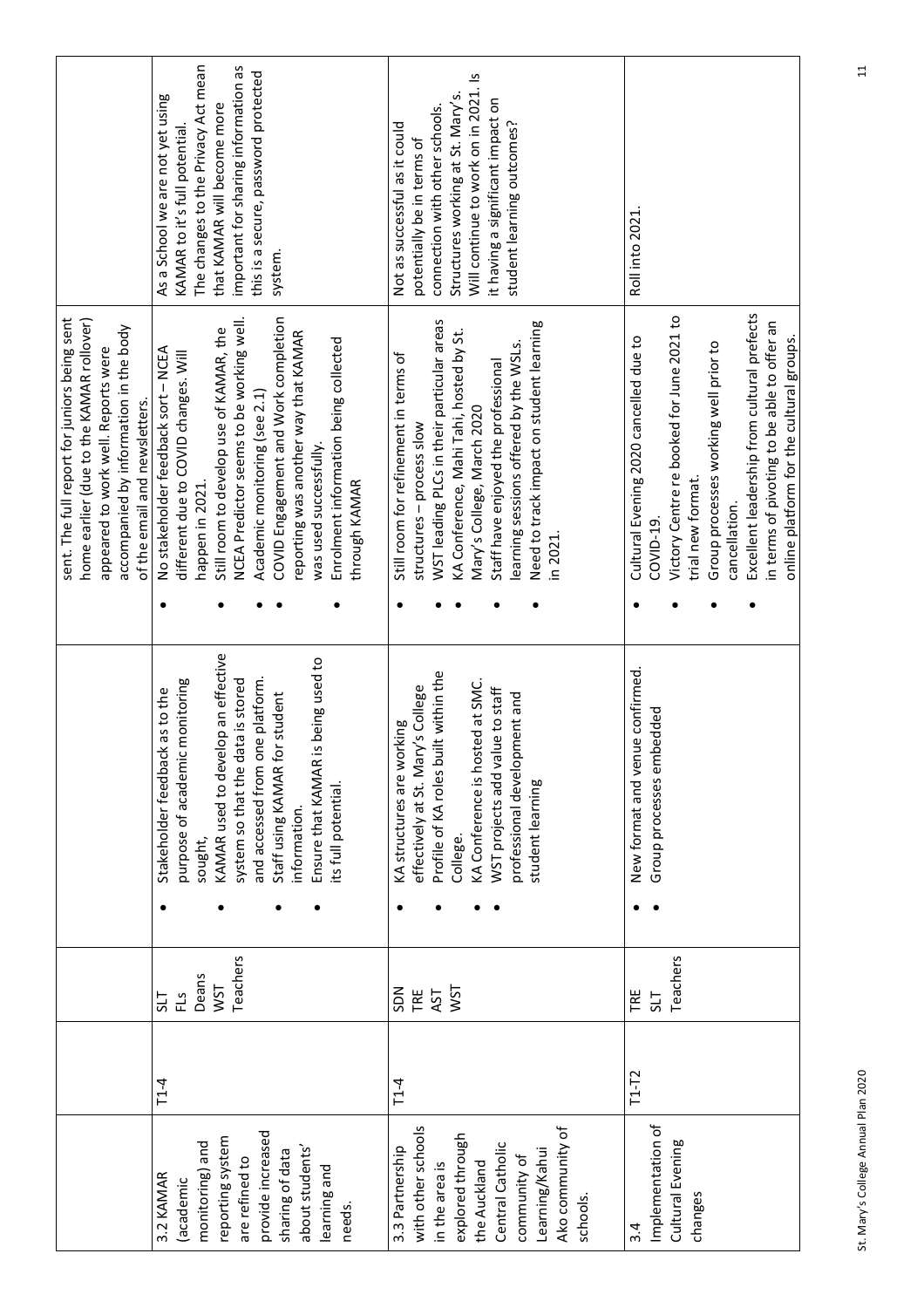| 3.5 Whanau Group   T1-4 | 51      | Dates for meetings established in      | Dates established, COVID.                | Both groups continue to be    |
|-------------------------|---------|----------------------------------------|------------------------------------------|-------------------------------|
| and Pasifika            | VSL     | erm $1$                                | Pasifika long term plan established (but | strengthened and supported in |
| <b>detwork</b>          | eachers | Long term plan for each group          | then adapted), terms of reference        | 221.                          |
| embedded                |         | staff attending<br>lumbers of parents/ | developed.                               |                               |
|                         |         | increased                              | High attendance at both Talanoa and      |                               |
|                         |         | nitiatives planned and                 | Fakamanuiaga. Talanoa was particularly   |                               |
|                         |         | implemented                            | uccessful in terms of speakers and       |                               |
|                         |         |                                        | parent engagement.                       |                               |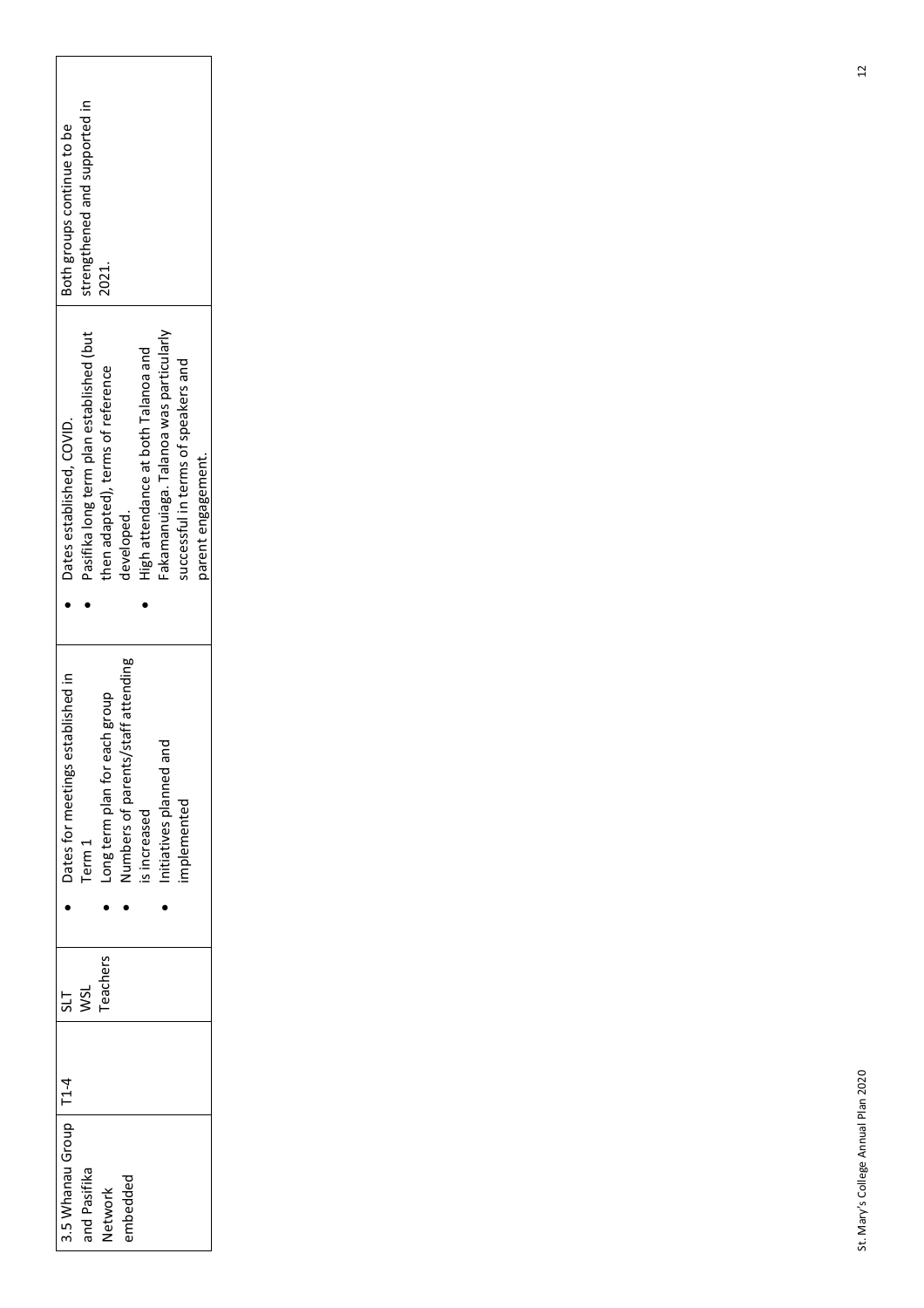|                                                              |                                                      |            | 20<br>St. Mary's College Annual Plan 20                                                                                                            |                                                                                           |                                     |
|--------------------------------------------------------------|------------------------------------------------------|------------|----------------------------------------------------------------------------------------------------------------------------------------------------|-------------------------------------------------------------------------------------------|-------------------------------------|
| <b>Strategic Goal</b>                                        |                                                      |            |                                                                                                                                                    | <b>Annual Targets</b>                                                                     |                                     |
| Supporting Hauora of Students                                |                                                      |            |                                                                                                                                                    | 4.1 Pastoral Care Action Plan                                                             |                                     |
|                                                              |                                                      |            | St Mary's College supports the holistic development of each student. The<br>college provides support for the spiritual and academic development of | 4.2 Sport Development Plan                                                                |                                     |
|                                                              |                                                      |            |                                                                                                                                                    |                                                                                           |                                     |
| students and their emotional, social and physical well-being |                                                      |            |                                                                                                                                                    | 4.3 Celebration of successes in all school activities with the wider school community     |                                     |
|                                                              |                                                      |            | To ensure hauora: wholeness; optimum emotional, spiritual and                                                                                      | 4.4 Development and implementation of a cyber safety programmes with a focus on social    |                                     |
|                                                              | physical wellbeing of students including cybersafety |            |                                                                                                                                                    | media                                                                                     |                                     |
|                                                              | Provide an environment that encourages hauora        |            |                                                                                                                                                    |                                                                                           |                                     |
| Low absenteeism                                              |                                                      |            |                                                                                                                                                    | 4.5 Promotion of school's expectation of high attendance to students and school community |                                     |
| <b>Base Line Data</b>                                        |                                                      |            |                                                                                                                                                    |                                                                                           |                                     |
| 2019 Analysis of Variance                                    |                                                      |            |                                                                                                                                                    |                                                                                           |                                     |
| Pastoral care data                                           |                                                      |            |                                                                                                                                                    |                                                                                           |                                     |
| <b>Key Improvement Strategies</b><br>Attendance reporting    |                                                      |            |                                                                                                                                                    |                                                                                           |                                     |
|                                                              |                                                      |            |                                                                                                                                                    |                                                                                           |                                     |
| <b>What</b>                                                  | <b>When</b>                                          | <b>Who</b> | Indicators of Progress                                                                                                                             | <b>Outcomes</b>                                                                           | <b>Variation and Evaluation</b>     |
| 4.1 Pastoral Care                                            | $T1-4$                                               | 193        | Pastoral Care Action Plan                                                                                                                          | Some parts of the Pastoral Action                                                         | See plan and evaluation.            |
| <b>Action Plan</b>                                           |                                                      | 517        |                                                                                                                                                    | Plan were unable to be completed                                                          | Many things will need to be in 2021 |
|                                                              |                                                      | Deans      |                                                                                                                                                    | due to COVID. These aspects will be                                                       | as well.                            |
|                                                              |                                                      | Pastoral   |                                                                                                                                                    | rolled over into 2021.                                                                    |                                     |
|                                                              |                                                      | Care       |                                                                                                                                                    | Pastoral Care Team conducted a                                                            |                                     |
|                                                              |                                                      | Teachers   |                                                                                                                                                    | self-review. Feedback will be used                                                        |                                     |
|                                                              |                                                      |            |                                                                                                                                                    | to help develop the PCAP 2021.                                                            |                                     |
|                                                              |                                                      |            |                                                                                                                                                    | The use of the student diary was                                                          |                                     |
|                                                              |                                                      |            |                                                                                                                                                    | discussed and will continue to be                                                         |                                     |
|                                                              |                                                      |            |                                                                                                                                                    | used.                                                                                     |                                     |
|                                                              |                                                      |            |                                                                                                                                                    | Asa result of a review of form time                                                       |                                     |
|                                                              |                                                      |            |                                                                                                                                                    | carried out in 2019, a new year 13                                                        |                                     |
|                                                              |                                                      |            |                                                                                                                                                    | structure of form time is being                                                           |                                     |
|                                                              |                                                      |            |                                                                                                                                                    | implemented. This will be run by a                                                        |                                     |
|                                                              |                                                      |            |                                                                                                                                                    | year 13 Pastoral Care Whanau                                                              |                                     |
|                                                              |                                                      |            |                                                                                                                                                    | team. A review of this will occur at                                                      |                                     |
|                                                              |                                                      |            |                                                                                                                                                    | the end of the year.                                                                      |                                     |

مون<br>مون

L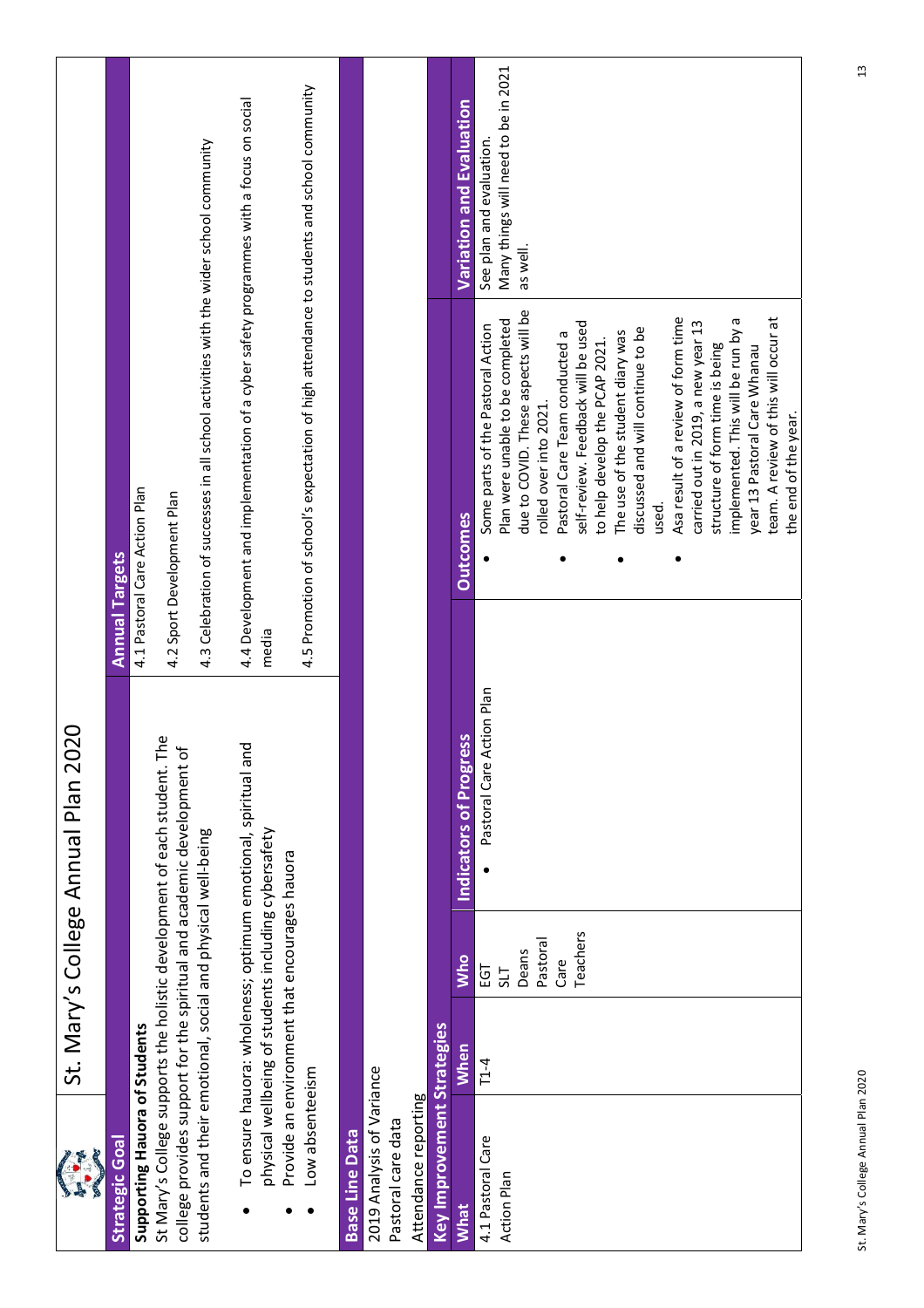| newsletter and<br>Use of website,                                                                                                                                                                 | Sport Development Plan<br>Teachers<br>Coaches<br>Sports<br><b>TIS</b><br><b>TTS</b> |
|---------------------------------------------------------------------------------------------------------------------------------------------------------------------------------------------------|-------------------------------------------------------------------------------------|
| Facebook pages to promote success<br>success to the student community.<br>Effective methods for collecting<br>to the wider school community<br>Use of assemblies to promote<br>stories of success | Teachers<br>Deans<br>군                                                              |
| See Pastoral Care Action Plan                                                                                                                                                                     | Teachers<br>Pastoral<br>Deans<br>Care<br>Ξg<br><b>TIS</b>                           |
| community through new sletter<br>Targeted actions as required<br>Communication with school<br>Regular attendance reports<br>generated and analysed.                                               | Teachers<br>Deans<br><b>TIS</b>                                                     |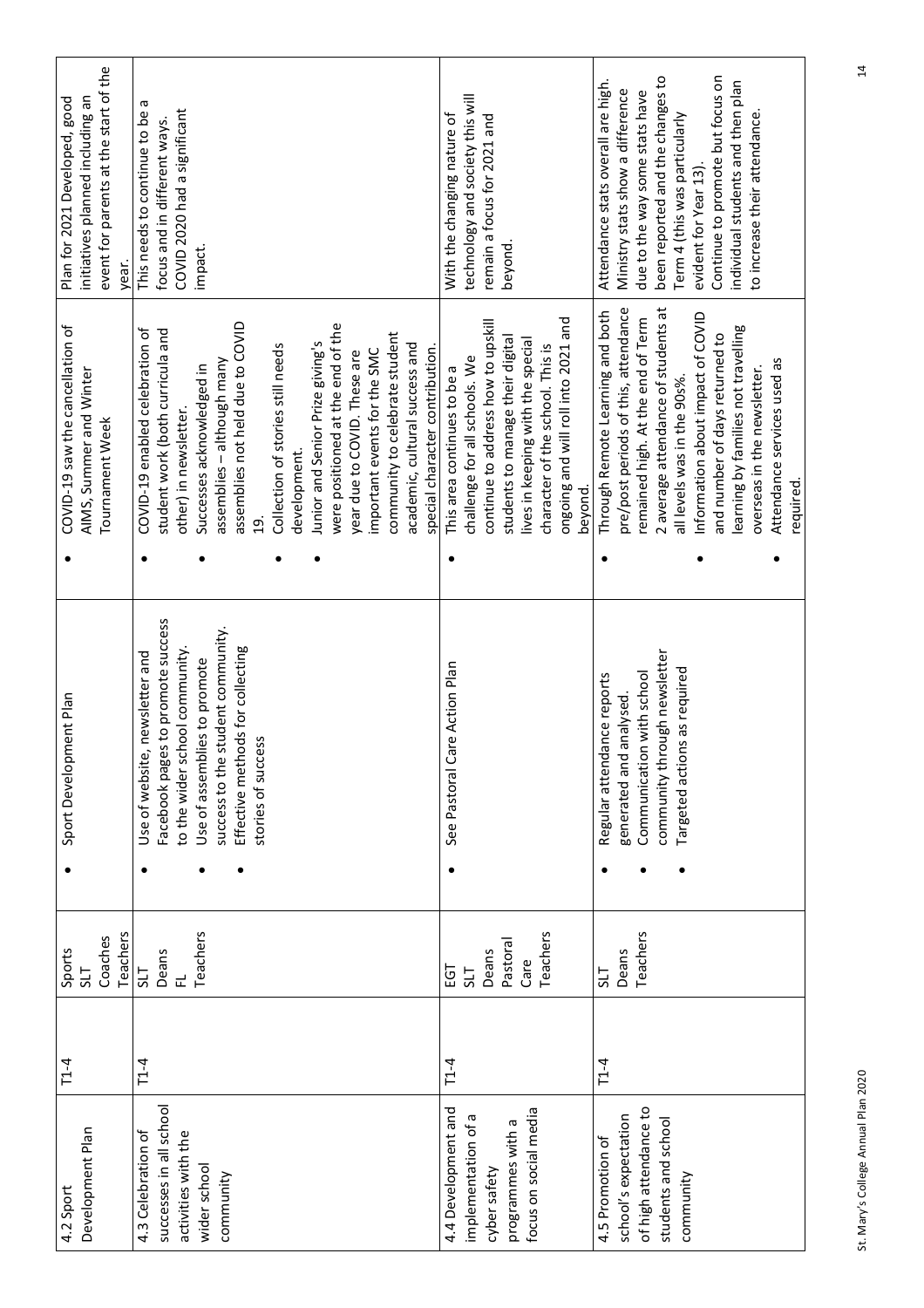| $\mathbb{G}$                                   |             |                                                         | $\overline{Q}$<br>St. Mary's College Annual Plan 20                               |                                                                                                                         |                                                                                  |
|------------------------------------------------|-------------|---------------------------------------------------------|-----------------------------------------------------------------------------------|-------------------------------------------------------------------------------------------------------------------------|----------------------------------------------------------------------------------|
| <b>Strategic Goal</b>                          |             |                                                         |                                                                                   | <b>Annual Targets</b>                                                                                                   |                                                                                  |
| Managing Financial Constraints and Resources   |             |                                                         |                                                                                   | 5.1 Monitor impact of new Ministry financial guidelines                                                                 |                                                                                  |
| accordance with the core values of the school. |             |                                                         | The school seeks to make decisions about resource allocation transparently and in | 5.2 Implementation of BOD/BOT Property Agreement                                                                        |                                                                                  |
|                                                |             |                                                         |                                                                                   |                                                                                                                         |                                                                                  |
|                                                |             |                                                         | Operate prudently in a way that fulfils our charter goals and the NAGs            | 5.3 Embedding of the processes/procedures of the Health and Safety committee                                            |                                                                                  |
|                                                |             | Provide a safe and healthy school environment           |                                                                                   | 5.4 Review of technology infrastructure to ensure that it is meeting needs                                              |                                                                                  |
| enhance teaching and learning                  |             |                                                         | To have systems and procedures that enable efficient school operations which      | 5.5 Implementation of Care Monkey throughout the School                                                                 |                                                                                  |
|                                                |             | Ensure physical learning environment is fit for purpose |                                                                                   | 5.6 MK FLE is reviewed to feed into MB refurbishment planning                                                           |                                                                                  |
|                                                |             | Identify and access external sources of support         |                                                                                   | 5.7 Appropriate grants accessed for school use                                                                          |                                                                                  |
| <b>Base Line Data</b>                          |             |                                                         |                                                                                   |                                                                                                                         |                                                                                  |
| 2019 Analysis of Variance<br>2019 Budget       |             |                                                         |                                                                                   |                                                                                                                         |                                                                                  |
| Key Improvement Strategies                     |             |                                                         |                                                                                   |                                                                                                                         |                                                                                  |
| <b>What</b>                                    | <b>When</b> | <b>Who</b>                                              | Indicators of Progress                                                            | <b>Outcomes</b>                                                                                                         | <b>Variation and Evaluation</b>                                                  |
| 5.1 Monitor impact of                          | $T1-4$      | Executive                                               | Collection rates analysed                                                         | Need to continue to develop understanding and                                                                           | Further analysis occurring as                                                    |
| new Ministry financial<br>guidelines           |             | Officer<br>51                                           | Implications for EOTC                                                             | leaders reminded in budget proposal sheets, in<br>clear communication around these, Faculty<br>communication and so on. | the main events happened at<br>Will need to continue to be a<br>the end of 2020. |
|                                                |             |                                                         |                                                                                   | EOTC limited due to COVID but monitoring in                                                                             | focus in 2021.                                                                   |
|                                                |             |                                                         |                                                                                   | terms of camp impacts. Year 13 retreat and Year<br>10 camp were able to go ahead, with Year 8                           |                                                                                  |
|                                                |             |                                                         |                                                                                   | camp postponed.                                                                                                         |                                                                                  |
| 5.2 Implementation of<br>BOD/BOT Property      | $T1-4$      | Executive<br>Officer                                    | Achievement of outcomes<br>Combined meetings                                      | Agreement reviewed and implemented for 2021<br>3/4 of the quarterly meetings held                                       | annual calendar, dates set and<br>Now business as usual with an                  |
| Agreement                                      |             | Property                                                |                                                                                   |                                                                                                                         | agreement signed for 2021                                                        |
|                                                |             | Manager<br>715                                          |                                                                                   |                                                                                                                         |                                                                                  |
| processes/procedures<br>5.3 Embedding of the   | $T-4$       | H&S<br>TRE                                              | Hazards identified and acted<br>Regular meetings                                  | Change in DP overseeing this area.<br>Regular meetings held.                                                            | Process and systems working<br>well. EOTC a focus for 2021.                      |
|                                                |             | Committees                                              | upon                                                                              | Hazards identified and acted upon,                                                                                      |                                                                                  |
|                                                |             | Staff                                                   |                                                                                   | redevelopment of the hazard register.                                                                                   |                                                                                  |

St. Mary's College Annual Plan 2020 15 St. Mary's College Annual Plan 2020

 $\Xi$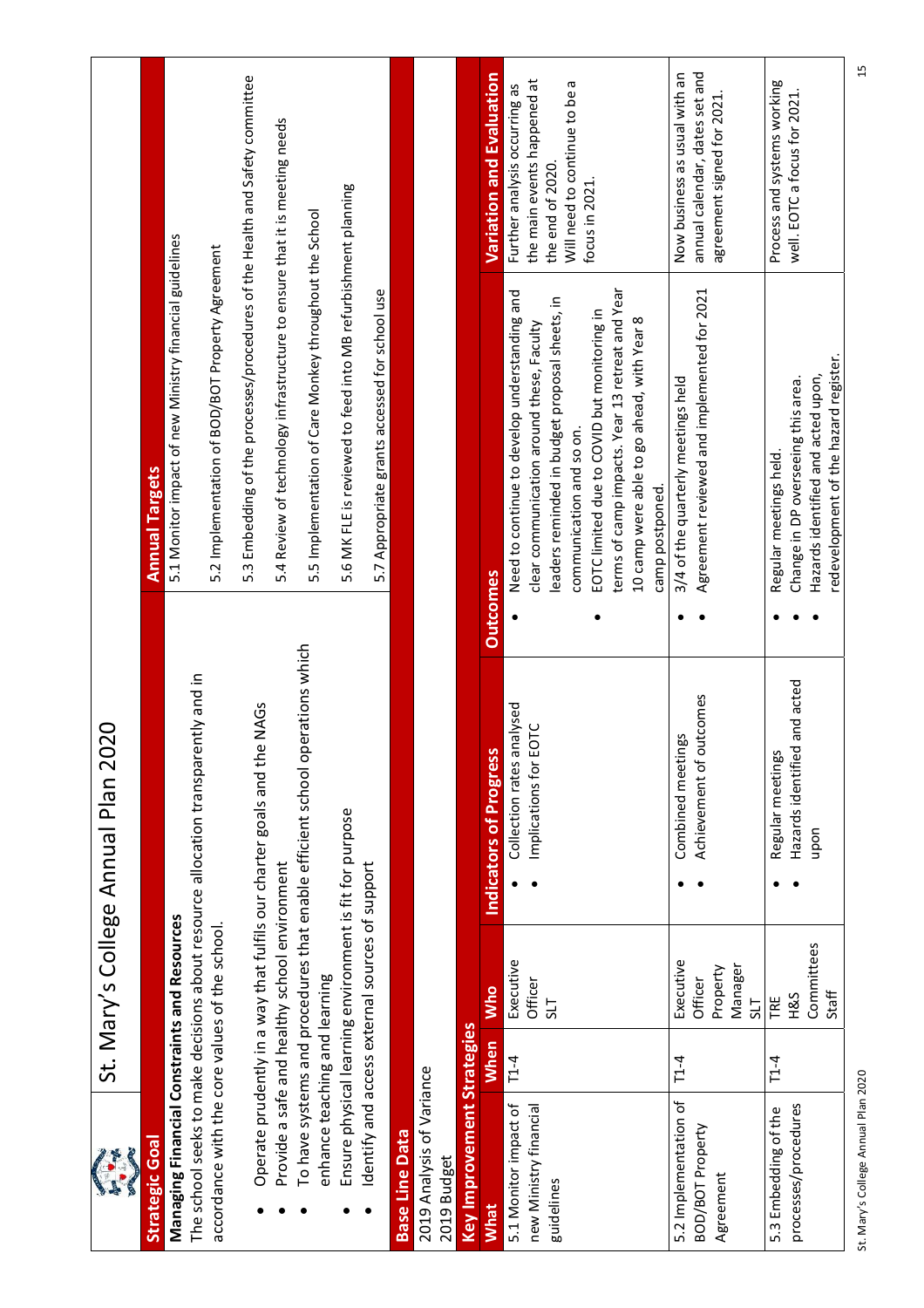| Development of cloud                                                                                      |
|-----------------------------------------------------------------------------------------------------------|
| are fit for<br>gused to<br>their full potential<br>Ensuring systems<br>purpose and bein<br>migration plan |
|                                                                                                           |
| 90% of all students have                                                                                  |
| Trips being sent to parents via<br>profiles created.                                                      |
| CareMonkey.                                                                                               |
| in time<br>Reduction in adm                                                                               |
| Use of MK is reviewed                                                                                     |
| Key points/needs for                                                                                      |
| edevelopment of MB<br>identified.                                                                         |
| an in place if<br>Refurbishment pl<br>required.                                                           |
| be upskilled<br>in pedagogies and ways of<br>Staff continue to                                            |
| Grants applied fo<br>working in FLEs                                                                      |
| ants<br>Success rate of gr                                                                                |
|                                                                                                           |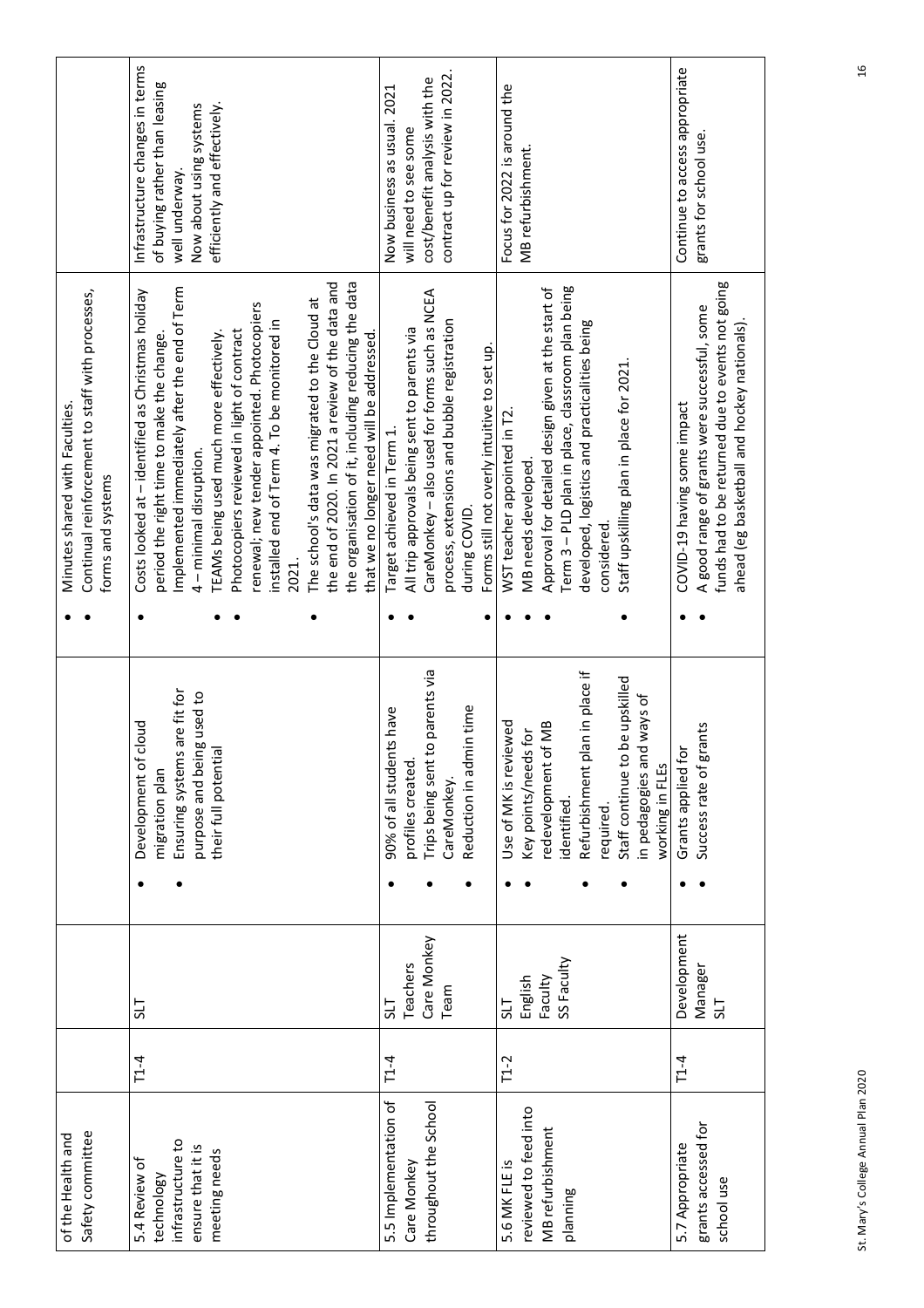

#### Crowe New Zealand Audit **Partnership**

Audit and Assurance Service

Level 29, 188 Quay Street Auckland 1010

#### **INDEPENDENT AUDITOR'S REPORT**

#### **TO THE READERS OF ST MARY'S COLLEGE'S FINANCIAL STATEMENTS** Of Crowe Mail Centre **FOR THE YEAR ENDED 31 DECEMBER 2020**

Private Bag 90106 Invercargill 9840

Tel +64 9 303 4586 Fax +64 9 309 1198

www.crowe.nz

The Auditor-General is the auditor of St Mary's College (the School). The Auditor-General has appointed me, Kurt Sherlock, using the staff and resources of Crowe New Zealand Audit Partnership, to carry out the audit of the financial statements of the School on his behalf.

#### **Opinion**

We have audited the financial statements of the School on pages 2 to 21, that comprise the statement of financial position as at 31 December 2020, the statement of comprehensive revenue and expense, statement of changes in net assets/equity and statement of cash flows for the year ended on that date, and the notes to the financial statements that include accounting policies and other explanatory information.

In our opinion the financial statements of the School:

- present fairly, in all material respects:
	- o its financial position as at 31 December 2020; and
	- $\circ$  its financial performance and cash flows for the vear then ended: and
- comply with generally accepted accounting practice in New Zealand in accordance with Public Sector – Public Benefit Entity Standards, Reduced Disclosure Regime,

Our audit was completed on 17 September 2021. This is the date at which our opinion is expressed.

The basis for our opinion is explained below. In addition, we outline the responsibilities of the Board and our responsibilities relating to the financial statements, we comment on other information, and we explain our independence.

#### **Basis for our opinion**

We carried out our audit in accordance with the Auditor-General's Auditing Standards, which incorporate the Professional and Ethical Standards and the International Standards on Auditing (New Zealand) issued by the New Zealand Auditing and Assurance Standards Board. Our responsibilities under those standards are further described in the Responsibilities of the auditor section of our report.

We have fulfilled our responsibilities in accordance with the Auditor-General's Auditing Standards.

We believe that the audit evidence we have obtained is sufficient and appropriate to provide a basis for our opinion.

*The title 'Partner' conveys that the person is a senior member within their respective division, and is among the group of persons who hold an equity*  interest (shareholder) in its parent entity, Findex Group Limited. The only professional service offering which is conducted by a partnership is the *Crowe Australasia external audit division. All other professional services offered by Findex Group Limited are conducted by a privately owned organisation and/or its subsidiaries.* 

*Findex (Aust) Pty Ltd, trading as Crowe Australasia is a member of Crowe Global, a Swiss verein. Each member firm of Crowe Global is a separate*  and independent legal entity. Findex (Aust) Pty Ltd and its affiliates are not responsible or liable for any acts or omissions of Crowe Global or any *other member of Crowe Global. Crowe Global does not render any professional services and does not have an ownership or partnership interest in Findex (Aust) Pty Ltd.*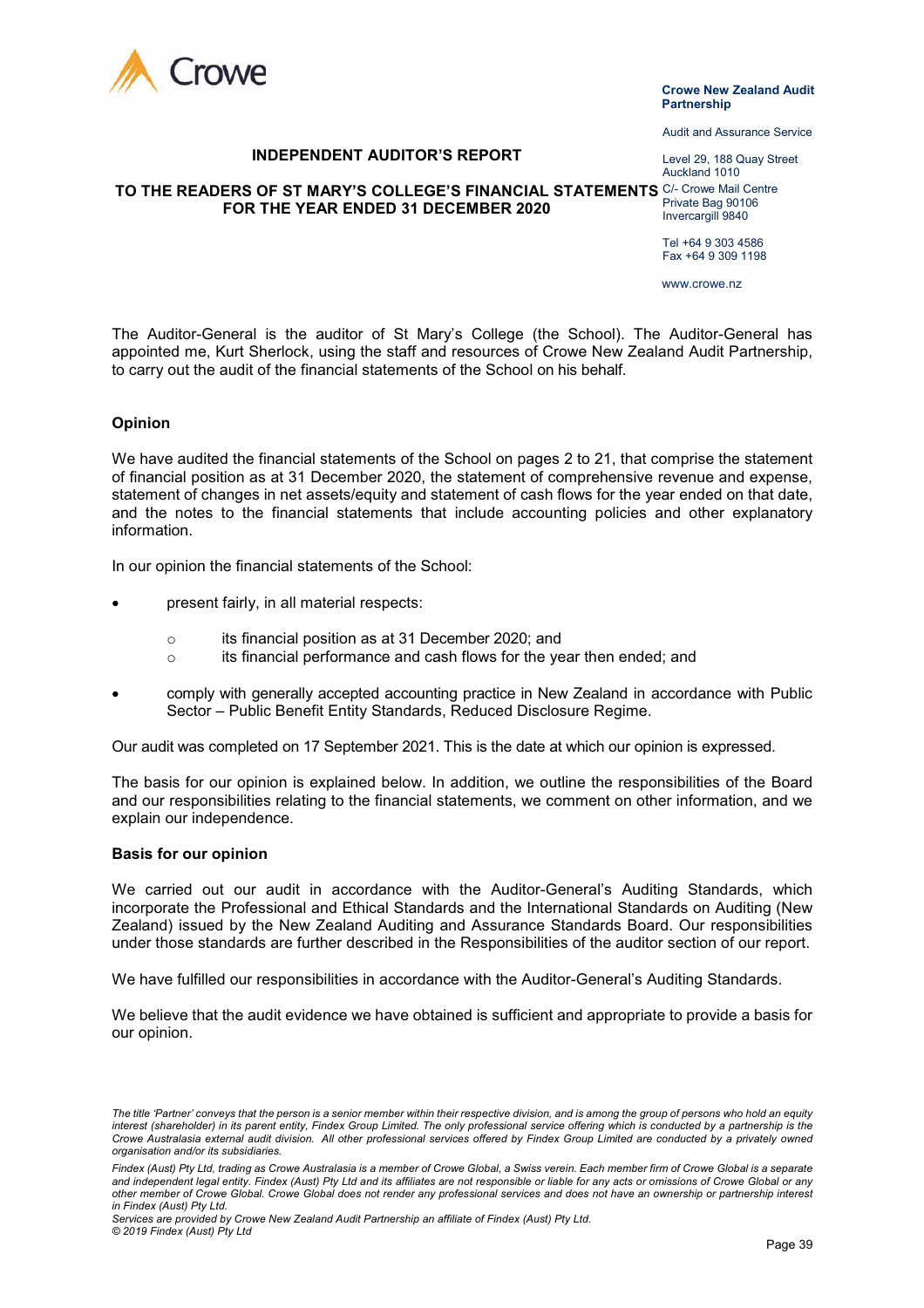

#### **Responsibilities of the Board for the financial statements**

The Board is responsible on behalf of the School for preparing financial statements that are fairly presented and that comply with generally accepted accounting practice in New Zealand. The Board of Trustees is responsible for such internal control as it determines is necessary to enable it to prepare financial statements that are free from material misstatement, whether due to fraud or error.

In preparing the financial statements, the Board is responsible on behalf of the School for assessing the School's ability to continue as a going concern. The Board is also responsible for disclosing, as applicable, matters related to going concern and using the going concern basis of accounting, unless there is an intention to close or merge the School, or there is no realistic alternative but to do so.

The Board's responsibilities, in terms of the requirements of the Education and Training Act 2020, arise from section 87 of the Education Act 1989.

#### **Responsibilities of the auditor for the audit of the financial statements**

Our objectives are to obtain reasonable assurance about whether the financial statements, as a whole, are free from material misstatement, whether due to fraud or error, and to issue an auditor's report that includes our opinion.

Reasonable assurance is a high level of assurance, but is not a guarantee that an audit carried out in accordance with the Auditor-General's Auditing Standards will always detect a material misstatement when it exists. Misstatements are differences or omissions of amounts or disclosures, and can arise from fraud or error. Misstatements are considered material if, individually or in the aggregate, they could reasonably be expected to influence the decisions of readers taken on the basis of these financial statements.

For the budget information reported in the financial statements, our procedures were limited to checking that the information agreed to the School's approved budget.

We did not evaluate the security and controls over the electronic publication of the financial statements.

As part of an audit in accordance with the Auditor-General's Auditing Standards, we exercise professional judgement and maintain professional scepticism throughout the audit. Also:

- We identify and assess the risks of material misstatement of the financial statements, whether due to fraud or error, design and perform audit procedures responsive to those risks, and obtain audit evidence that is sufficient and appropriate to provide a basis for our opinion. The risk of not detecting a material misstatement resulting from fraud is higher than for one resulting from error, as fraud may involve collusion, forgery, intentional omissions, misrepresentations, or the override of internal control.
- We obtain an understanding of internal control relevant to the audit in order to design audit procedures that are appropriate in the circumstances, but not for the purpose of expressing an opinion on the effectiveness of the School's internal control.
- We evaluate the appropriateness of accounting policies used and the reasonableness of accounting estimates and related disclosures made by the Board.
- We conclude on the appropriateness of the use of the going concern basis of accounting by the Board and, based on the audit evidence obtained, whether a material uncertainty exists related to events or conditions that may cast significant doubt on the School's ability to continue as a going concern. If we conclude that a material uncertainty exists, we are required to draw attention in our auditor's report to the related disclosures in the financial statements or, if such disclosures are inadequate, to modify our opinion. Our conclusions are based on the audit evidence obtained up to the date of our auditor's report. However, future events or conditions may cause the School to cease to continue as a going concern.